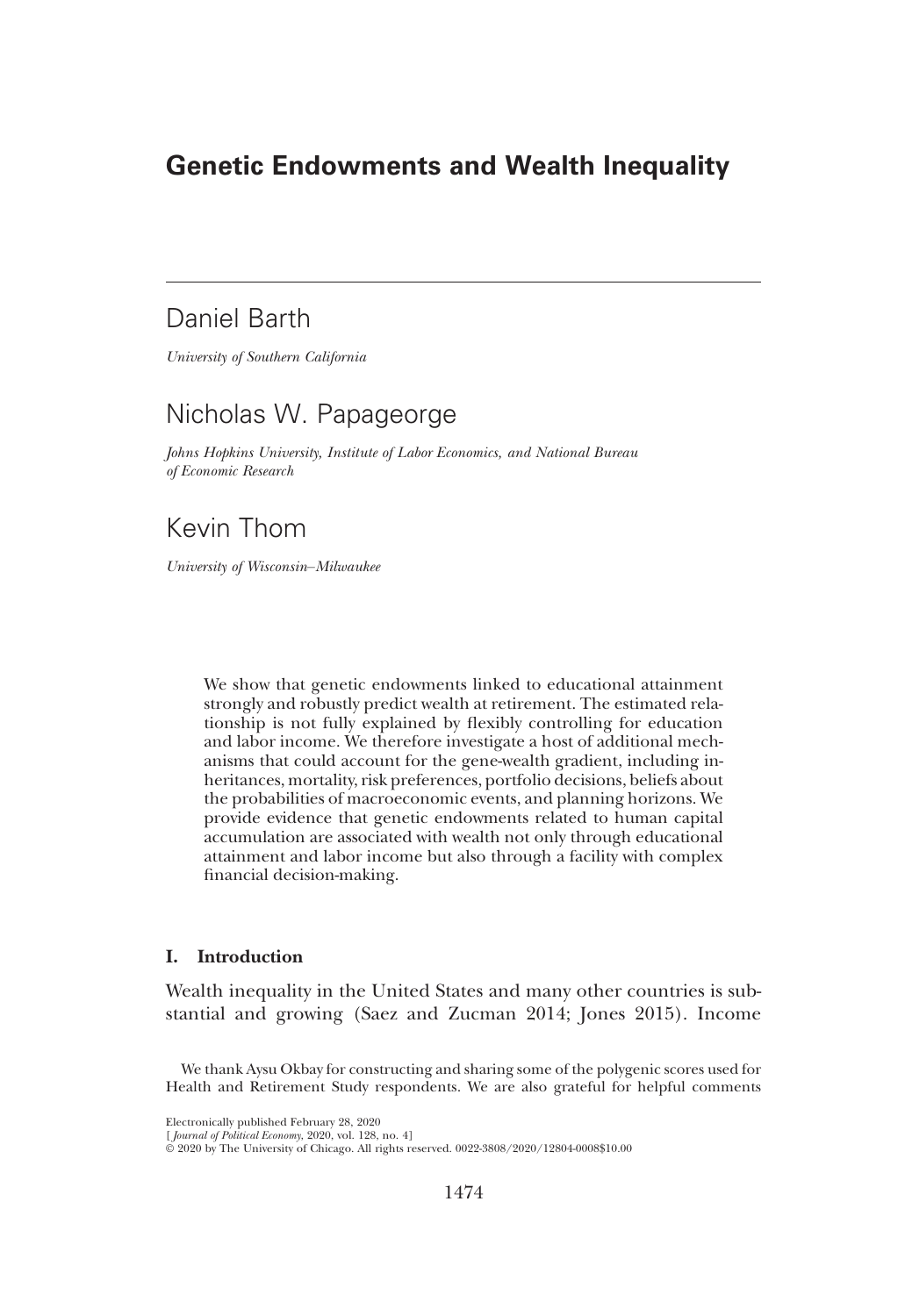## genetic endowments and wealth inequality 1475

inequality explains only part of this phenomenon. After controlling for lifetime income, there remains significant heterogeneity in household wealth at retirement (Venti and Wise 1998). Existing research attributes some of this variation to differences in fertility and other demographic choices (Scholz and Seshadri 2007), differences in savings rates, and heterogeneity in the returns to wealth generated by different investment decisions (Calvet, Campbell, and Sodini 2007; Benhabib, Bisin, and Zhu 2011). Yet the factors that produce differences in wealth accumulation are not fully understood. Learning more about these factors is important because policies are likely to have different effects depending on the origins of wealth inequality.

In this paper, we explore the relationship between genetic factors and household wealth. Our measure of genetic variation is a linear index of genetic markers, or polygenic score, associated with years of schooling. Polygenic scores have been constructed to predict a number of outcomes, and the score we use is specific to educational attainment. We demonstrate an economically large and statistically significant empirical relationship between the polygenic score and household wealth at retirement. We also document relationships between the score and a number of underlying factors relevant for wealth accumulation, including financial decisions and beliefs about the macroeconomy. Our results suggest that the genetic transmission of traits related to wealth may be one component of the intergenerational persistence of wealth (Charles and Hurst 2003; De Nardi 2004; Black, Devereux, and Salvanes 2005; Benhabib,

from Robert Barbera, Daniel Belsky, Lee Benham, Jess Benhabib, Daniel Benjamin, Daniel Bennett, Alberto Bisin, Christopher Carroll, David Cesarini, Gabriella Conti, Stephanie DeLuca, Manasi Deshpande, Weili Ding, Benjamin Domingue, Steven Durlauf, Jon Faust, Titus Galama, Barton Hamilton, Bruce Hamilton, Joseph Hotz, Steven Lehrer, George-Levi Gayle, Robin Lumsdaine, Shelly Lundberg, Luigi Pistaferri, Robert Pollak, Paul Romer, Simone Schaner, Stephan Siegel, Matthew Shapiro, Dan Silverman, Jonathan Skinner, Rachel Thornton, Robert Topel, Jasmin Wertz, Robert Willis, Jonathan Wright, and Basit Zafar, along with seminar participants at the Center for Economic and Social Research; Clemson; City University of New York–Baruch College; Dartmouth; Duke; Johns Hopkins; Michigan; Penn State; Rochester; Stony Brook; University of California, Los Angeles; University of California, Santa Barbara; University of North Carolina–Chapel Hill; University of Wisconsin– Milwaukee; William and Mary; Bates White; the Inter-American Development Bank; the Bureau of Economic Analysis; the 2016 Human Capital and Economic Opportunity Global Working Group Conference on Genetics and Social Science; the Second Annual Empirical Microeconomics Conference at Arizona State University; the 2017 NBER Cohort Studies meetings; the 2017 North American summer meetings of the Econometric Society; the 2017 NBER Institute (Aging); and the 2017 Population Association of America Meetings. We acknowledge excellent research assistance from Andrew Gray, Emma Kalish, Oscar Volpe, and Matthew Zahn. Finally, the authors note that a previous version of this paper was circulated in 2017 with the title "Genetic Ability, Wealth and Financial Decision-Making." The usual caveats apply. Research reported in this publication was supported by the National Institute on Aging of the National Institutes of Health under award RF1AG055654. The content is solely the responsibility of the authors and does not necessarily represent the official views of the National Institutes of Health. Data are provided as supplementary material online.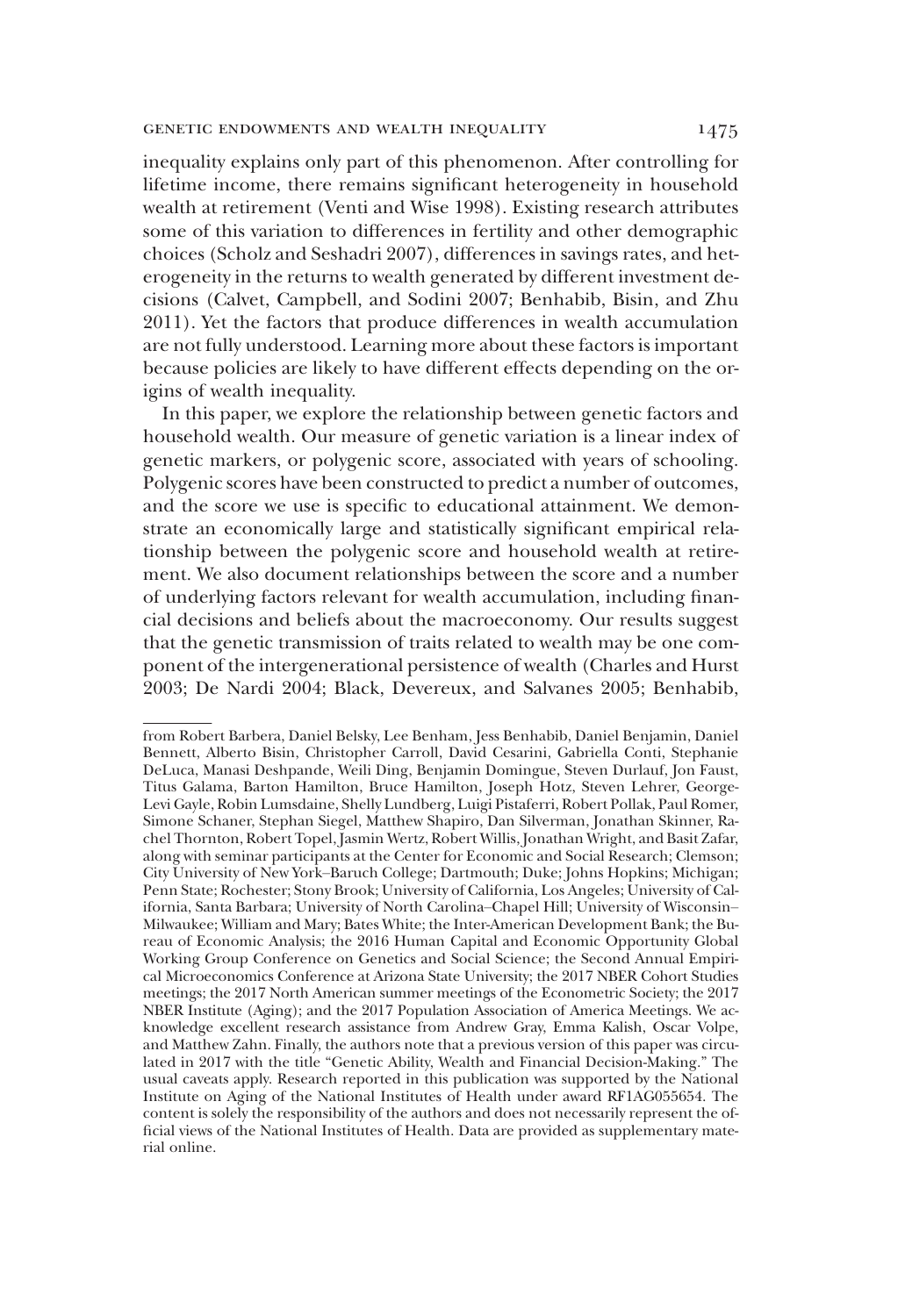Bisin, and Zhu 2011). They also suggest that an understanding of the intergenerational transmission of economic outcomes that does not account for the role of genetics is likely to be incomplete, possibly overstating the importance of other factors such as parental investments and financial transfers.

We begin by establishing a robust relationship between household wealth in retirement and the average polygenic score within the household. A 1 standard deviation increase in the score is associated with a 25% increase in household wealth (approximately \$165,347 at the median wealth, in 2010 dollars). The relationship between the polygenic score and wealth is present across time and education groups. Measures of educational attainment, including years of education and completed degrees, explain over two-thirds of this relationship. Using detailed income data from the Social Security Administration (SSA) as well as self-reported labor earnings from the Health and Retirement Study (HRS), we find that labor income can explain less than half of the gene-wealth relationship that remains. After conditioning on lifetime income and household education, we find that a 1 standard deviation increase in the score is associated with a 5% increase in household wealth (approximately \$28,741 at the median).

Next, we explore additional mechanisms that may explain the genewealth gradient. Because individuals receive their genes from their parents, we first examine factors related to intergenerational transfers. We show that the polygenic score is positively related to parental education, which may proxy for transfers and advantageous family environments. We do not find a statistically significant relationship between higher scores and the probability of receiving an inheritance or with the size of the inheritance conditional on receiving one. The gene-wealth gradient remains economically large and statistically significant after controlling for both parental education and the size and incidence of inheritances.

We also consider savings behavior and portfolio choice as possible mechanisms through which genetic factors might operate. While the HRS is not well suited for a direct analysis of savings rates, we examine whether previously documented determinants of savings are associated with the polygenic score. We find that higher individual polygenic scores predict lower objective probabilities of death as well as subjective beliefs about mortality, which may motivate higher savings rates in anticipation of longer life spans.<sup>1</sup> We also document an association between an individual's polygenic score and measures of risk tolerance constructed from responses to hypothetical income and wealth gambles, which may affect both the savings rate and how savings are invested. This is consistent with previous

<sup>&</sup>lt;sup>1</sup> This is related to the findings of Cronqvist and Siegel (2015), who use a twins design to study a genetic basis for savings behavior. However, they find that genes related to savings do not operate through genes related to education but instead through time preference and self control because of genetic correlations between savings, smoking, and obesity.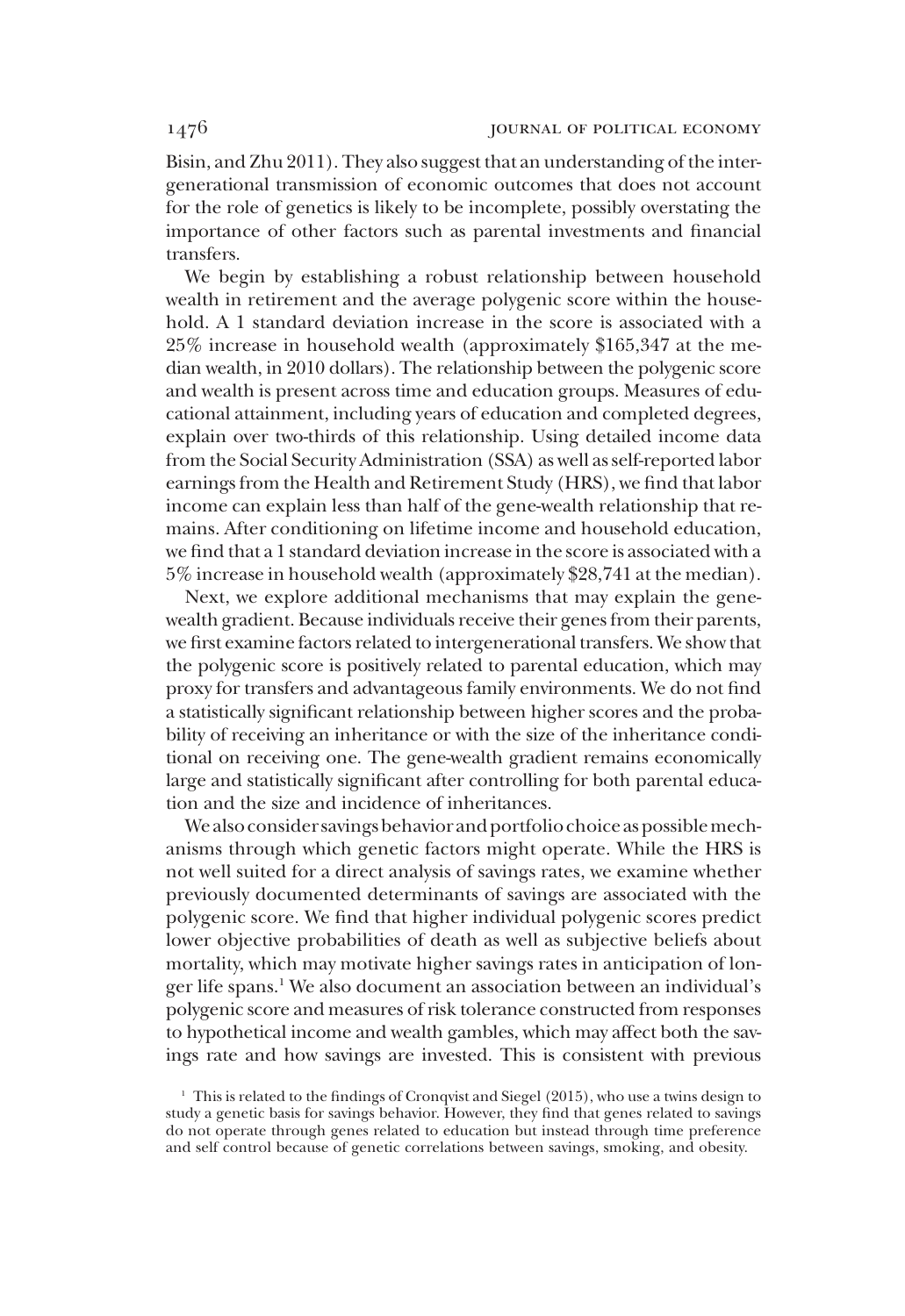research suggesting a genetic basis for risk preferences (Cesarini et al. 2009). We find strong evidence that households with different scores differ in how they save. In particular, we find that higher-scoring households are more likely to invest in the stock market, and this appears to play a particularly

important role in mediating the relationship between the score and wealth.

Motivated by the findings on stock market participation, we next analyze aspects of financial decision-making that might give rise to differences in investment behavior. We show that lower polygenic scores are associated with beliefs about the probabilities of macroeconomic events that are less accurate relative to objective benchmarks. Lower scores are also associated with a greater propensity to believe that these events will occur with probabilities of 0% or 100% (a phenomenon we refer to as "extreme beliefs"). Large deviations between subjective and objective probabilities may reflect difficulty with probabilistic thinking. We also find that households with higher polygenic scores report longer planning horizons for financial decisions. This may indicate that these households are more patient or that they are more comfortable with complex and abstract decision problems and therefore adopt longer planning horizons.

While we do not observe returns directly, our results provide a possible genetic microfoundation for the persistent differences in returns to wealth posited in a new wave of theoretical work. This line of research argues that cross-sectional heterogeneity in the returns to wealth is required to match the basic features of the wealth distribution (Benhabib, Bisin, and Zhu 2011; Benhabib and Bisin 2016). This argument is supported by a growing empirical literature that finds substantial heterogeneity in such returns (Bach, Thiemann, and Zucco 2015; Benhabib, Bisin, and Luo 2015; Fagereng et al. 2016). Much of this heterogeneity persists over time, with some individuals earning consistently higher returns to wealth (Fagereng et al. 2016). If the genetic gradient we study emerges from different returns to wealth brought on by differences in financial decisionmaking and beliefs about the macroeconomy, then relatively straightforward policy tools such as stronger public pension schemes may help to reduce wealth inequality stemming from genetic variation. This is especially relevant given the dramatic shift away from defined-benefit retirement plans toward options that give individuals greater financial autonomy (Poterba and Wise 1998).

To explore this issue, our final set of results examines how the polygenic score interacts with a policy-relevant variable: pensions. Because definedbenefit pensions offer recipients a guaranteed stream of income without requiring them to make choices about contribution rates or asset composition, such plans should reduce differences in wealth that arise from skill in financial decision-making. We find that the gene-wealth gradient is over four times as large for the subset of households that do not participate in defined-benefit pension plans. This exercise is useful for two reasons. First,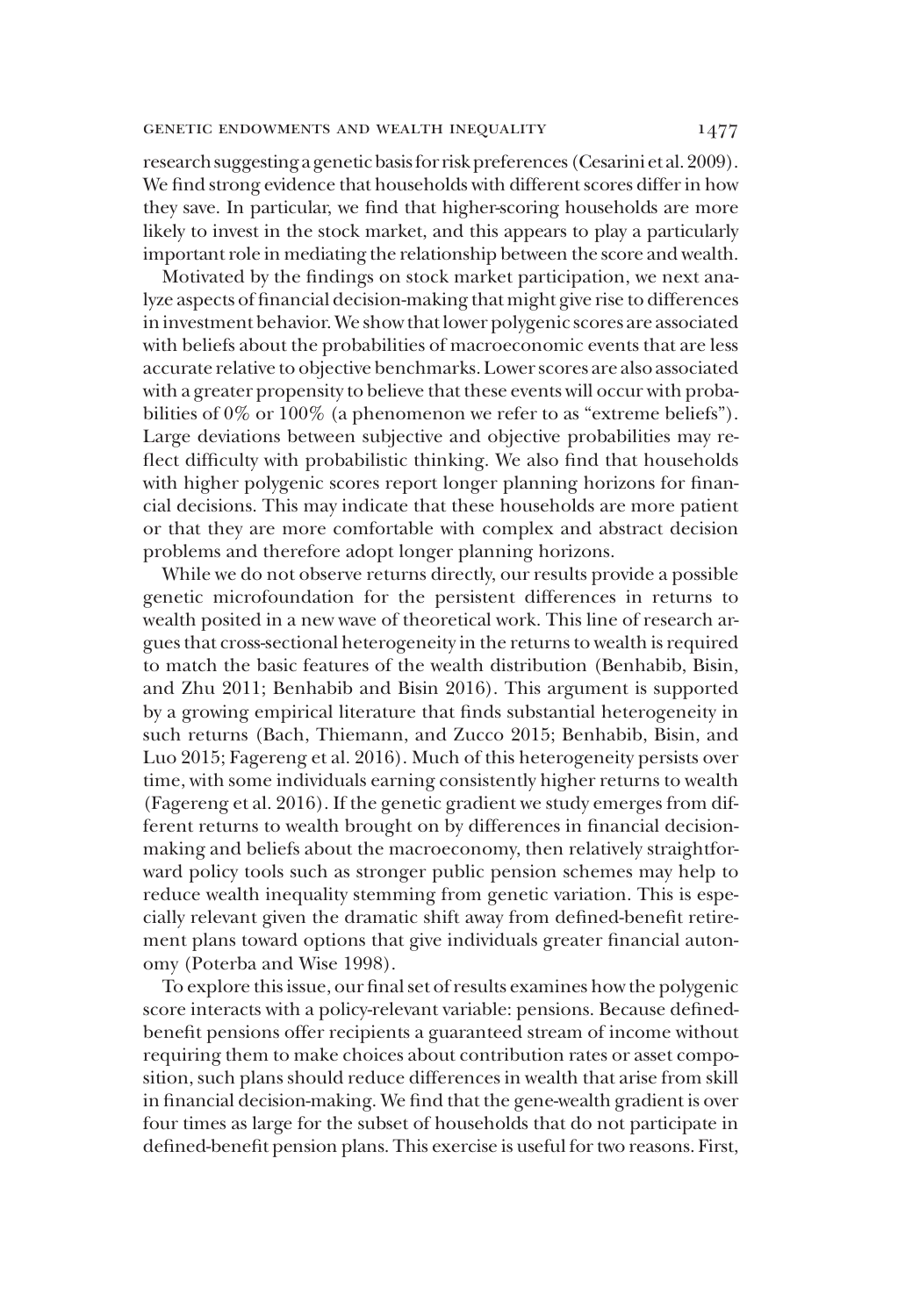it offers compelling support for the hypothesis that financial decisions may be a source of the gene-wealth gradient. Second, it also highlights a potentially important policy consideration. While more flexible plans such as 401(k) accounts grant individuals greater freedom in planning for retirement, they may also reduce the welfare of those who find it more difficult to navigate complex financial choices.

This study relates to the literature on endowments, economic traits, and household wealth. One strand of this work examines how various measures of "ability," such as intelligence quotient or cognitive test scores, predict household wealth and similar outcomes (Lillard and Willis 2001; Grinblatt, Keloharju, and Linnainmaa 2011; Grinblatt et al. 2015).<sup>2</sup> However, parental investments and other environmental factors can directly affect test performance, making it difficult to use test scores to separate the effects of endowed traits from endogenous human capital investments. In contrast, genetic measures are predetermined if not exogenous. That is, while polygenic scores are correlated with environmental factors, they are not directly manipulated by environments and investments in the same way as test scores.

A second strand of this literature focuses on genetic endowments and seeks to estimate their collective importance using twins studies. Twin studies have shown that genes play a nontrivial role in explaining financial behavior such as savings and portfolio choices (Cesarini et al. 2010; Cronqvist and Siegel 2014, 2015).<sup>3</sup> However, while twins studies can decompose the variance of an outcome into genetic and nongenetic contributions, they do not identify which particular markers influence economic outcomes.<sup>4</sup> This makes it more difficult to study the mechanisms through which genetic factors operate or how they interact with environments. Moreover, it is typically impossible to apply twins methods to large and nationally representative longitudinal studies, such as the HRS, which

<sup>2</sup> As we discuss in greater detail in sec. II, when describing the genetic endowments examined in this paper, we purposefully avoid the term "ability" because it is likely overly simplistic and imprecise. For example, the term does not emphasize multidimensionality of skill. The genetic endowments that we study, which predict educational attainment, may capture some types of cognitive skill but may also capture a host of other factors, such as personality or socioemotional skills.

<sup>3</sup> For example, using the Swedish Twin Registry, Cesarini et al. (2010) demonstrate that about 25% of individual variation in portfolio risk is attributable to genetic variation, while Cronqvist and Siegel (2015) show that 35% of variation in the propensity to save has a genetic basis. It is worth mentioning, however, that these estimates may be biased upward if identical twins face more similar family environments than do nonidentical twins (Fagereng, Mogstad, and Rønning 2015).

Variance decomposition exercises such as twins studies treat genes as unobserved factors. Testing hypotheses about specific mechanisms is conceptually possible using information on twins. In practice, learning about interactions between observed and unobserved factors is generally difficult, relies on modeling assumptions, and requires large amounts of data to permit stratification by each potential mediating factor.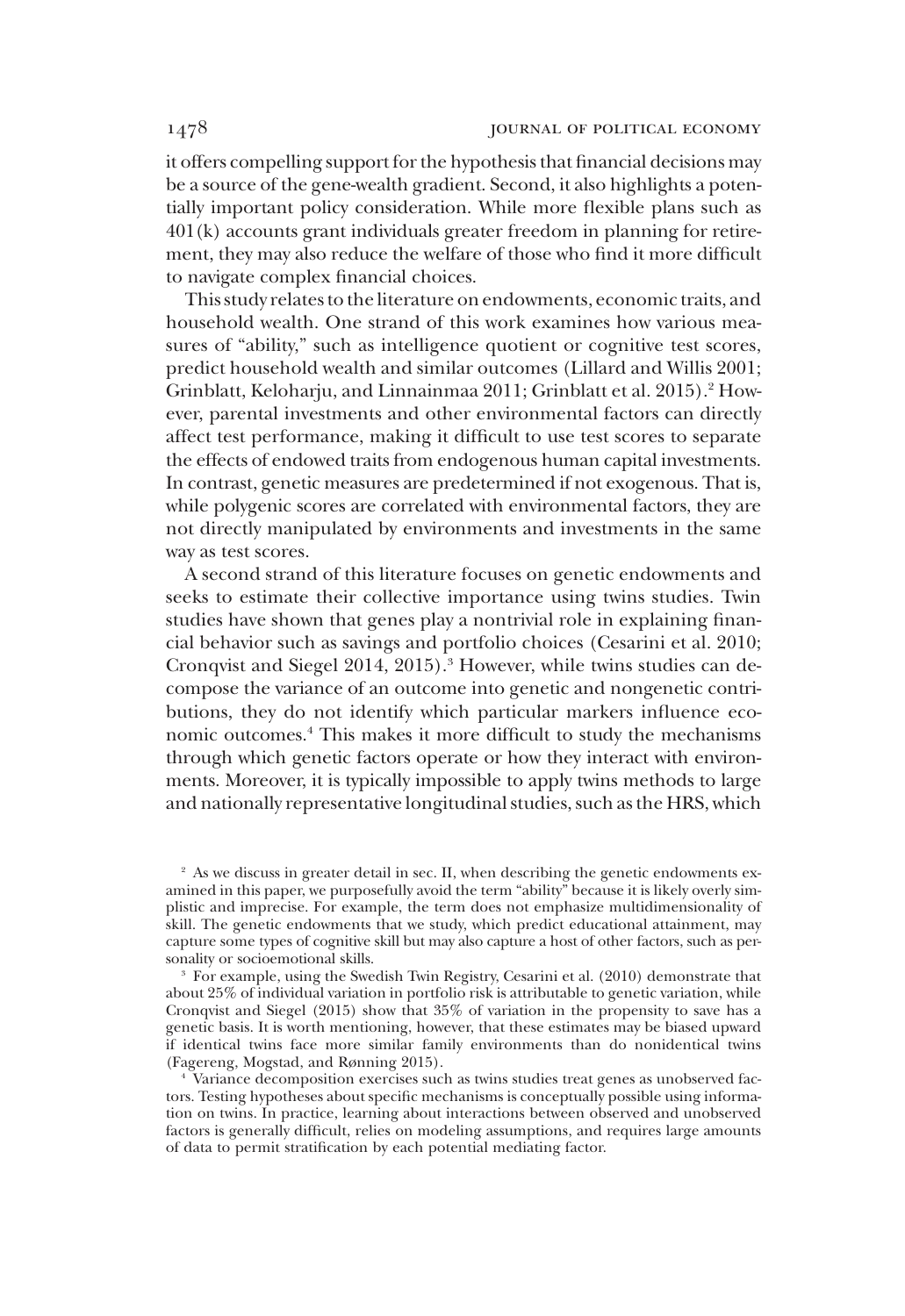offer some of the richest data on household wealth and related behavioral traits.

The remainder of this paper is organized as follows. Section II provides details on the genetic index used in this paper. Section III describes the data and provides details on key variables. Section IV presents our main results on the relationship between the average household polygenic score and household wealth. Section V explores a host of possible mechanisms that can explain the gene-wealth gradient, including standard factors established in the literature along with measures of financial decisionmaking. Section VI concludes.

# II. Molecular Genetic Data and Economic Analysis

Following recent developments in behavioral genetics, we investigate the relationship between genetic factors related to educational attainment and household wealth by using a linear index known as a polygenic score. In this section, we first provide details on the construction of the polygenic score and then discuss what this approach can add to economic analysis. Our description of genetic data and related empirical techniques is intentionally informal; throughout this section, we provide citations for more rigorous and detailed treatments of this material. Moreover, we note that much of the background information on the human genome presented here follows Beauchamp et al. (2011) and Benjamin et al. (2012).

#### *A. The Human Genome*

Deoxyribonucleic acid (DNA) molecules contain instructions that allow organisms to develop, grow, and function. The human genome consists of 23 pairs of DNA molecules called chromosomes, with an individual inheriting one copy of a chromosome from each parent. A DNA molecule is shaped like a double-helix ladder, where each "rung" is formed by one of two possible nucleotide pairs: adenine-thymine (AT) or guanine-cytosine (GC). The genetic index that we study in this paper is constructed to measure variation in these nucleotide pairs. Since each location in the genome can feature one of two possible molecules, it is sometimes said that "the code of life is written in binary."

Across the entire human genome, there are approximately 3 billion locations featuring nucleotide base pair molecules. However, differences across people in these base pairs is observed at less than 1% of these locations.<sup>5</sup> Variation in the base pair molecules at a particular location is

<sup>&</sup>lt;sup>5</sup> Other forms of genetic variation exist. Such variation is typically referred to as structural variation and may include deletions, insertions, and copy-number variations (Feuk, Carson, and Scherer 2006).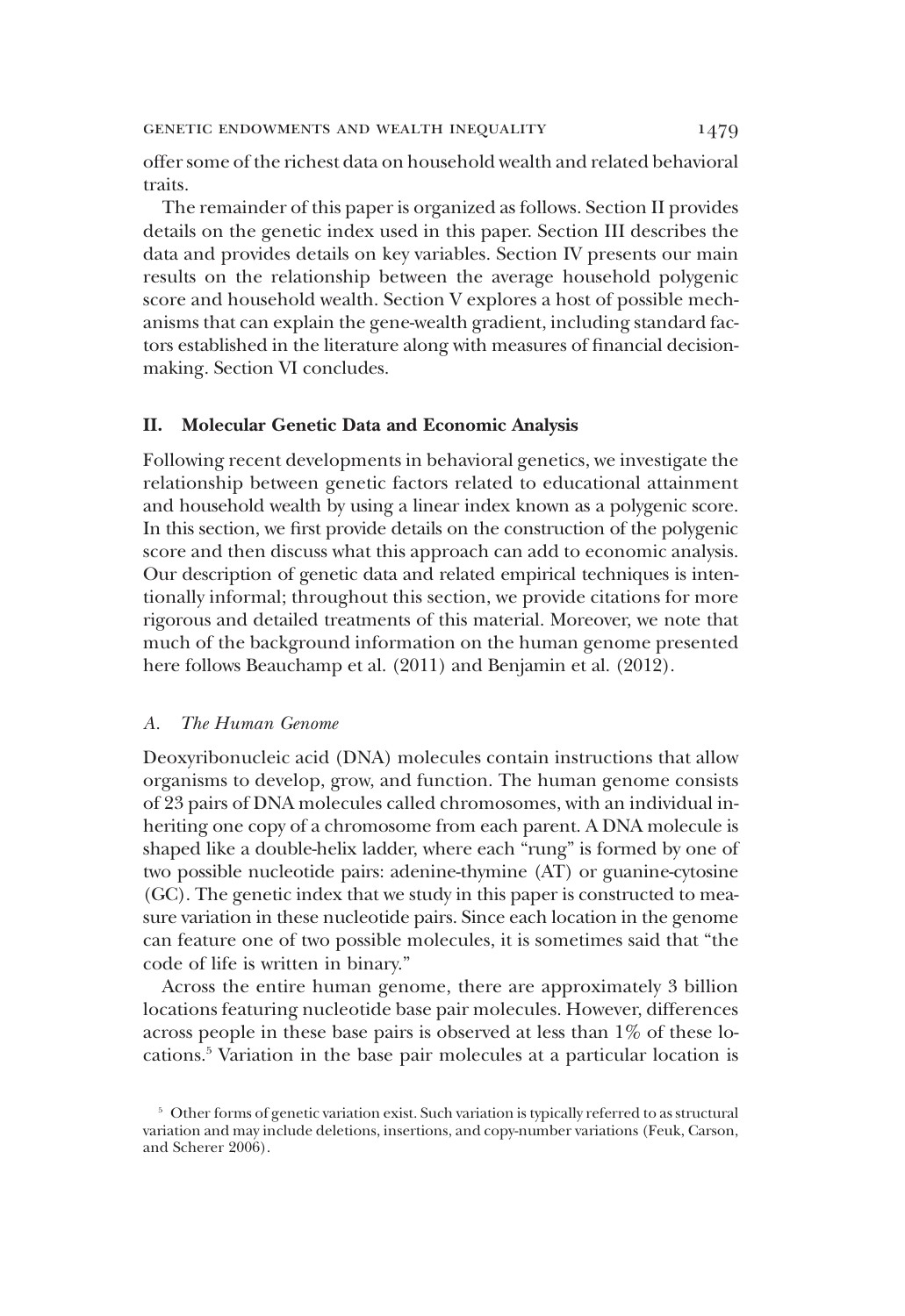referred to as a single-nucleotide polymorphism (SNP, pronounced "snip"). Because individuals inherit two sets of chromosomes—one from each parent—at each SNP an individual can have either two ATs, two GCs, or one ATand one GC. Genetic data thus most commonly take the form of a series of count variables indicating the number of copies of the reference molecule (ATs or GCs, depending on the location and conventions) possessed by an individual at each SNP: 0, 1, or 2. A central task in behavioral genetics involves determining which (if any) of these SNP variables are associated with behavioral outcomes.

# *B. Genome-Wide Association Studies (GWASs) and Polygenic Scores*

Twins studies account for much of the existing literature on genetics and economic behaviors. A standard twins methodology estimates the fraction of the variance of a particular outcome attributable to genetic factors by comparing the outcomes of identical (monozygotic) twins and fraternal (dizygotic) twins. While identical twins share nearly all genetic markers in common, fraternal twins will share only about 50% of these markers. Twins studies often assume the following data-generating process for an outcome of interest,  $Y_{i\beta}$  for individual *i* in family *f*:

$$
Y_{if} = A_i + C_f + E_i. \tag{1}
$$

Here  $A_i$  represents an additive genetic component,  $C_f$  represents common environmental factors affecting all individuals in family *f*, and *E<sup>i</sup>* represents unique environmental factors affecting individual *i*. Differences in the covariance of  $Y_{if}$  between identical and fraternal twins allow one to identify the heritability of this outcome, which is the fraction of the variance of  $Y_i$  accounted for by genetic differences:  $Var(A_i)/Var(Y_i)$ . Existing twins studies deliver heritability estimates of around 40% for education (Branigan, McCallum, and Freese 2013).<sup>6</sup>

While twins studies provide an estimate of how much genetic factors collectively matter for explaining variation in a given trait, they do not reveal which specific SNPs are relevant. By contrast, GWASs estimate associations between individual SNPs and outcomes of interest. A GWAS typically proceeds by gathering data on *J* observable SNPs,  $\{\mathrm{SNP}_j\}_{j=1}^J,$  and estimating *J* separate regressions similar to the following:

$$
Y_i = \mu X'_i + \beta_j \text{SNP}_{ij} + \epsilon_{ij}, \qquad (2)
$$

where  $SNP_{ij} \in \{0, 1, 2\}$  measures the number of ATs or GCs (again depending on convention) possessed by individual *i* for SNP *j* and *X<sup>i</sup>* is a

<sup>&</sup>lt;sup>6</sup> Approaches that use adoptee studies provide similar but often lower estimates of heritability of education. For a review, see, e.g., Sacerdote (2011).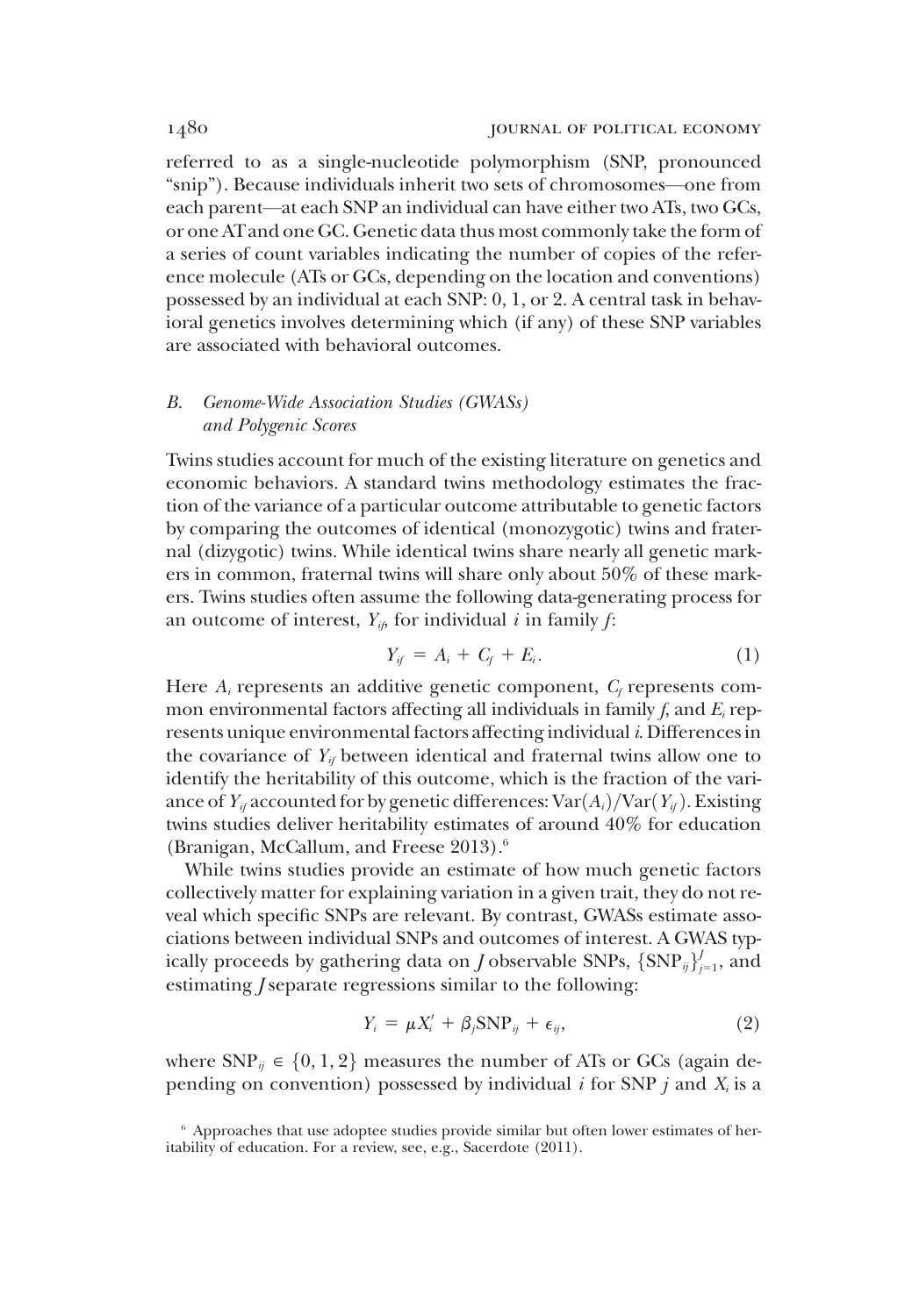vector of control variables. Separate regressions for each SNP are estimated because in practice, one typically has many more genotyped SNPs than observations in a discovery sample.

The *J* individual regressions in a GWAS produce a set of coefficients  $\{\hat{\beta}_j\}_{j=1}^J$  —one for each SNP—with associated standard errors and *p*-values. Researchers interested in studying individual genetic markers typically focus on those SNPs exhibiting the strongest GWAS associations. Since traits such as education are likely influenced by a large number of genetic markers, each with possibly small influences, the  $\beta_i$  estimated from (2) are often used to construct polygenic scores—indexes formed by a linear combination of the GWAS coefficients. A polygenic score for a trait or outcome of interest is given by

$$
PGS_i = \sum_{j=1}^{J} \tilde{\beta}_j \text{SNP}_i,\tag{3}
$$

where the  $\tilde{\beta}_j$  in equation (3) represents versions of the  $\hat{\beta}_j$  coefficients estimated from equation (2) that are adjusted to account for correlations between SNPs. There are many ways to perform this correction, and a detailed discussion of various methods is outside the scope of this paper. The polygenic score we use follows the Bayesian LDpred procedure of Vilhjálmsson et al. (2015), which has been shown to perform better out of sample than other methods (Okbay et al. 2016), and we refer the reader to that study for details.

As shown in equation (3), a polygenic score is simply a linear combination of SNPs and their effect sizes. While relatively few SNPs are likely to achieve genome-wide significance<sup>7</sup>—a stringent threshold for the statistical significance of a single  $\beta$  that accounts for multiple-hypothesis testing and other factors—many polygenic scores include all SNPs included in the GWAS. In the case of educational attainment, previous studies have shown that a score using all SNPs produces better out-of-sample prediction than polygenic scores that use only SNPs with genome-wide significance (Okbay et al. 2016). In the context of equation (1), the polygenic score can be thought of as the best SNP-based linear predictor of the common genetic component *A<sup>i</sup>* .

<sup>7</sup> Given the large number of regression equations being estimated, correction for multiplehypothesis testing has been a key concern in this literature. For the purposes of determining whether an individual SNP-outcome association is statistically significant, the literature has adopted stringent *p*-value thresholds. A benchmark threshold for genome-wide significance is  $p < 5 \times 10^{-8}$ . Stringent thresholds were developed in part as a response to earlier methods used to measure gene-outcome associations using so-called candidate genes, which are genes that the researcher believes may be implicated in an outcome arising from knowledge of biological processes. This approach suffered from false positives due to an uncorrected multiplehypothesis testing problem (Benjamin et al. 2012).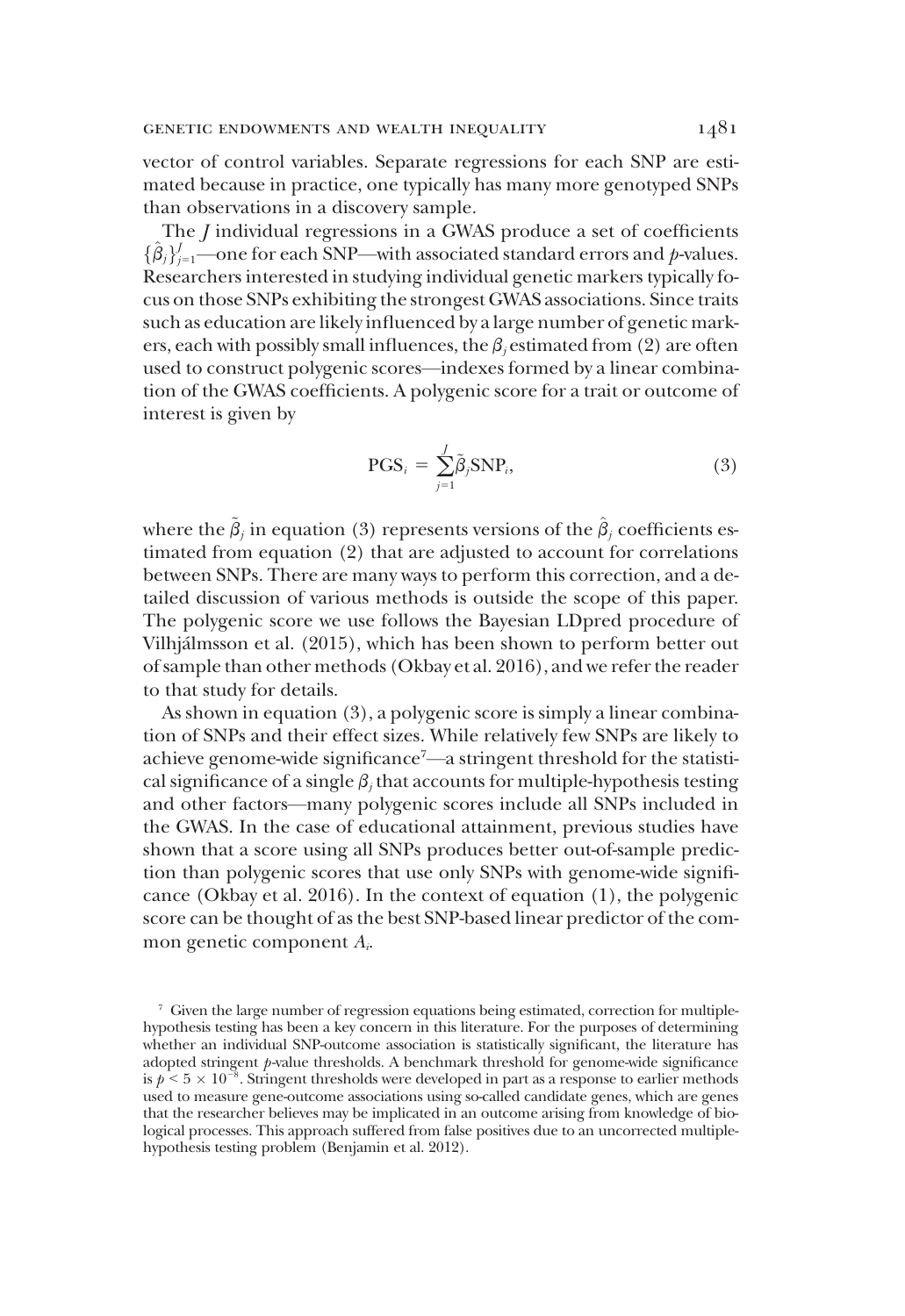# *C. The Educational Attainment (EA) Score*

GWASs have traditionally focused on medical or health-related outcomes, such as smoking (Bierut 2010;Thorgeirsson etal. 2010) and obesity (Locke et al. 2015). However, the increasing availability of genetic data has made it possible to perform well-powered GWASs for behavioral traits with more distant relationships to underlying biological mechanisms. In particular, a series of landmark studies have delivered the first GWAS associations between individual SNPs and educational attainment—specifically, years of schooling (Rietveld et al. 2013; Okbay et al. 2016; Lee et al. 2018). Existing work shows that polygenic scores for educational attainment based on these GWASs predict labor market outcomes, including earnings (Papageorge and Thom 2019), and other measures of adult success (Belsky et al. 2016), even after controlling for completed education.

In this paper, we study a polygenic score on the basis of the educational attainment GWAS results from Lee et al. (2018), which featured a discovery sample of over 1.1 million people.<sup>8</sup> Importantly, HRS data are not used to estimate the GWAS associations  $\{\hat{\beta}_j\}_{j=1}^J$  for this score, so every analysis in this study is an out-of-sample exercise.<sup>9</sup>

Prediction results from Lee et al. (2018) suggest that this score explains approximately 10.6% of the variation of years of schooling in the HRS. In what follows, we refer to this score as the EA score.<sup>10</sup> It is reasonable to suspect that genetic endowments related to educational attainment may affect biological processes related to cognition that facilitate learning. Indeed, pathway analyses suggest that several of the SNPs most heavily tied to educational attainment are linked to biological processes known to be involved in brain development and cognitive processes (Okbay et al. 2016; Lee et al. 2018). Further, there is evidence of a high correlation between SNPs related to educational attainment and those associated with cognition (Okbay et al. 2016).<sup>11</sup> Results from Belsky et al. (2016) suggest that an earlier polygenic score for educational attainment predicts cognitive test scores for children in elementary school. However, it is important to note that the GWAS associations can reflect a range of traits—both cognitive and noncognitive that affect educational attainment through diverse mechanisms. We refrain from using the term "ability" when we refer to the EA score as it is

<sup>10</sup> We maintain this nomenclature to distinguish this polygenic score from others that have been constructed to summarize genetic endowments related to different outcomes, such as depression, smoking, or subjective well-being.

 $11$  Bulik-Sullivan et al. (2015) consider a host of other related traits but use results from an earlier GWAS.

<sup>8</sup> Specifically, the score is based on GWAS associations for 1,104,681 SNPs that pass the inclusion criteria documented in a set of technical notes provided in Okbay, Benjamin, and Visscher (2018). The score is constructed with the LDpred method, using parameters outlined in Okbay, Benjamin, and Visscher (2018).

<sup>9</sup> Details on genetic data used in this paper, along with instructions on how to obtain them, are found at http://hrsonline.isr.umich.edu/index.php?p=shoavail&iyear=ZE.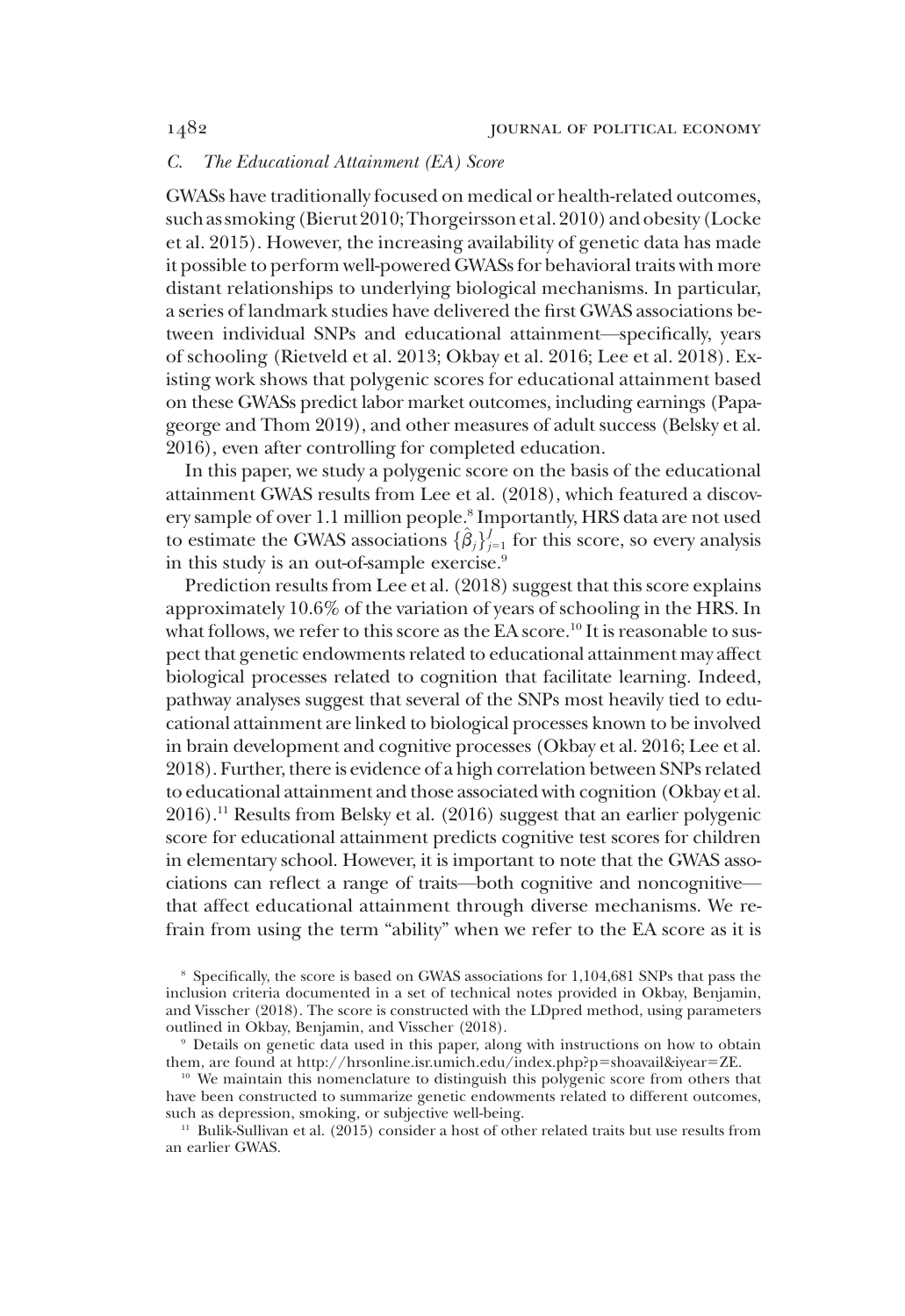likely too simplistic and may lead to the mischaracterization of the EA score as solely capturing cognitive function.

# *D. Interpretational Issues*

Several caveats apply to the interpretation of variation in polygenic scores and correlations between polygenic scores and outcomes. First, it is difficult to assign a causal interpretation to the estimated relationship between the score and the outcomes. In particular, variation in the polygenic score may reflect differences in environments or parental investments rather than differencesin genetic factors acrossindividuals. Parents provide their children not only with genetic material but also with the environments in which they are raised. It is therefore possible that higher polygenic scores could be associated with higher education and wealth largely through parental choices. We explore this point in greater detail when discussing our main findings.

Second, estimation error in the  $\hat{\beta}_i$  GWAS coefficients will generate measurement error in the polygenic score relative to a theoretical true genetic component *A<sup>i</sup>* . In general, we expect this measurement error to attenuate the relationship between a polygenic score and an outcome.<sup>12</sup> As larger GWASs are conducted, the explanatory power of EA scores should in principle approach the theoretical upper bound, which is the heritability of educational attainment.

A third interpretational issue is related to functional-form assumptions in the construction of polygenic scores. Polygenic scores such as those in equation (3) assume additively separable, linear relationships between SNPs and an outcome of interest. Of course, there may be nonlinearities and interactions between SNPs that would not be captured by this relationship. The presence of such departures from linearity may be one reason why polygenic scores tend to underestimate the contribution of genetic factors relative to twins studies (Zuk et al. 2012).

Another concern is that associations between particular SNPs and an outcome of interest could reflect population stratification—that is, differences associated with characteristics of historical ancestry groups rather than biology at the individual level. For example, if a particular variant is more common in a specific ancestry group (e.g., southern Europeans), then an observed association between this SNP and the outcome might reflect a combination of the biological function of the SNP and the common environment or social norms shared by this ancestry group. A common

 $12$  It is possible to use information about the heritability of education to provide an approximate correction for this kind of measurement error. If we assume that measurement error is classical, doing this would increase the magnitude of the associations we estimate. Since this type of correction is valid only under strong assumptions about measurement error, we refrain from performing this exercise.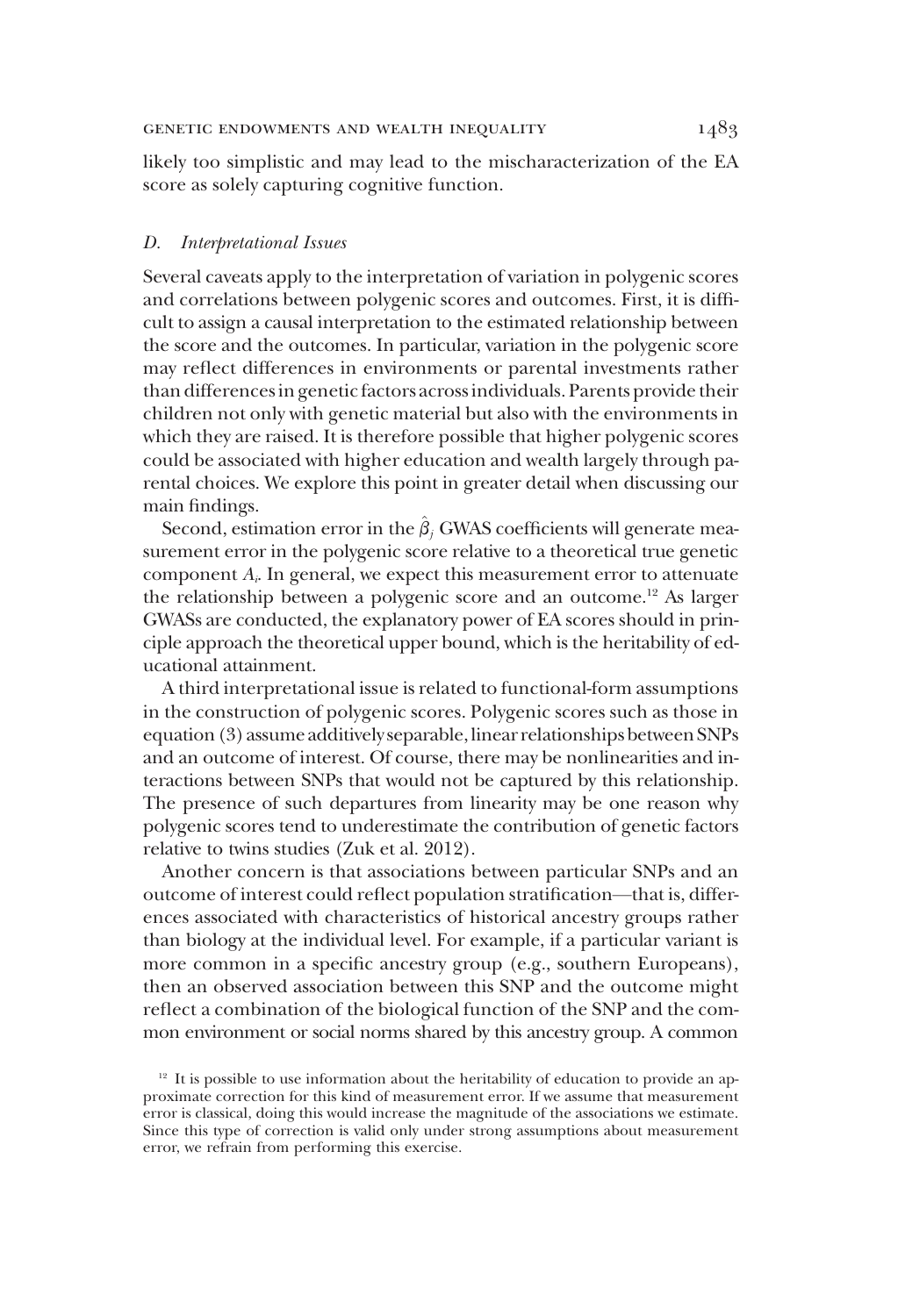approach to control for such confounding effects is to include the first *K* principal components of the full matrix of SNP data in the GWAS control set *X<sup>i</sup>* . In samples with ancestry differences, principal components have been shown to capture geographic variation and therefore serve as controls for ancestral commonality (Price et al. 2006). Stated differently, the principal components help to control for ethnic background factors that would be absorbed by family fixed effects in research designs that exploit within-family variation. Unless otherwise noted, the first 10 principal components are always included in our empirical analyses.

A related concern is that GWAS results tend to best replicate in samples with an ancestral composition similar to that of the GWAS discovery sample. For this reason, we consider only individuals of genetic European ancestry as categorized by the HRS.<sup>13</sup> The score that we study was constructed using results from a sample of individuals of European ancestry, and previous work has shown that polygenic scores based on GWASs of genetic Europeans lack predictive power and in some cases can generate bizarre predictions when applied to non-European subsamples. For example, a polygenic score for height discovered on a sample of individuals of European descent predicts very low average height relative to the observed distribution if applied to individuals of African descent (Martin et al. 2017).<sup>14</sup> It would thus be inappropriate to use this polygenic score for education to make predictions about individuals who are not of European descent.

## III. The HRS Sample and Key Economic Variables

This section describes the definition of our analytic sample and the construction of key variables used in our analyses. We also address possible issues that arise from sample selection. Alternative samples and variables are discussed alongside the presentation of our main results in section IV, although we note here that our main results are robust to a host of reasonable alternatives.

### *A. Sample Construction*

The HRS is a longitudinal study that follows Americans over age 50 and their partners. Surveys began in 1992 and occur every 2 years. The HRS

<sup>&</sup>lt;sup>13</sup> As part of the genetic data release, the HRS calculates polygenic scores and principal components that are specific to European ancestry groups. The HRS defines individuals of European ancestry as "all self-reported non-Hispanic whites that had [principal component] loadings within  $\pm$  one standard deviations of the mean for eigenvectors 1 and 2 in the [principal components] analysis of all unrelated study subjects" (Ware et al. 2018, 4).

<sup>&</sup>lt;sup>14</sup> The authors write, "the African populations sampled are genetically predicted to be considerably shorter than all Europeans and minimally taller than East Asians, which contradicts empirical observations" (Martin et al. 2017, 7).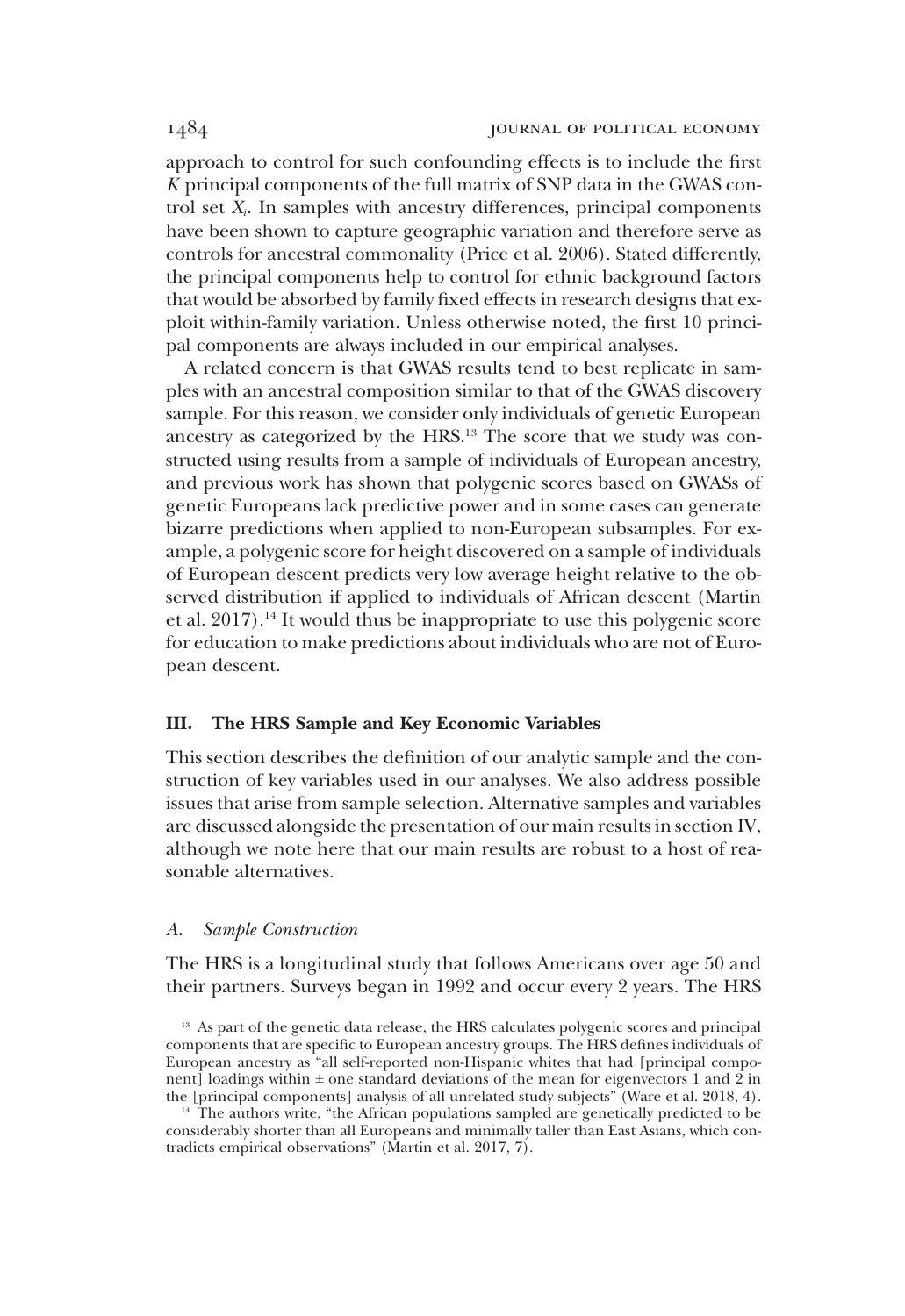collected genetic samples from just under 20,000 individuals over the course of four waves (2006, 2008, 2010, 2012). Our sample includes only those genotyped in the 2006 and 2008 waves, since the polygenic score we use has not yet been constructed for the 2010 and 2012 waves.

Our main analysis sample includes all households with at least one individual classified as a genetic European by the HRS. We drop households in which any member self-identifies as nonwhite. We further restrict our sample to include only retired households in 1996, 1998, and 2002–10.<sup>15</sup> We also include only those households with one or two members and exclude households where both members are of the same sex because such households may have faced unique circumstances during their primary wealth-accumulation years. Finally, to minimize selection bias related to mortality, we include only household-year observations in which both members are between 65 and 75 years old. Our restriction aims to balance concerns about measurement error in wealth with concerns about selection biases that arise if too many observations are excluded from the analysis. The resulting analytic sample includes 2,590 households and 5,701 household-year observations, with responses supplied for an average of 2.2 waves.

# *B. Education and Income*

Table 1 provides summary statistics for key variables used in the main analyses. On average, the men in the sample were born 2 years before the women. While the mean years of education are similar for both men and women, the standard deviation is larger for men. Relatedly, men are more likely to have both high degree outcomes (college, master of arts [MA], and professional degrees) and low degree outcomes (no degree, General Educational Development [GED] degree).

Labor income is computed at the household level. Our primary source of earned income data comes from the Respondent Cross-Year Summary Earnings data set in the HRS. These data link individuals in the HRS to income data available through the Master Earnings File (MEF) maintained by the SSA. The MEF is constructed using data from employers' reports as well as Internal Revenue Service records, including W-2 forms and other annual tax figures. The data include "regular wages and salaries, tips, self-employment income, and deferred compensation" (Olsen

<sup>&</sup>lt;sup>15</sup> A household is categorized as "retired" if every member of the household either is not working for pay or reports that they are retired. This raises the possibility that some households are included in the sample because they are unemployed, even if they are not retired. This is unlikely to affect our sample given the age of the HRS respondents. The years 1992, 1994, and 2000 are excluded due to the incomparable measurement of components of wealth such as "dormant" retirement accounts—accounts that have accumulated benefits that reside with former employers.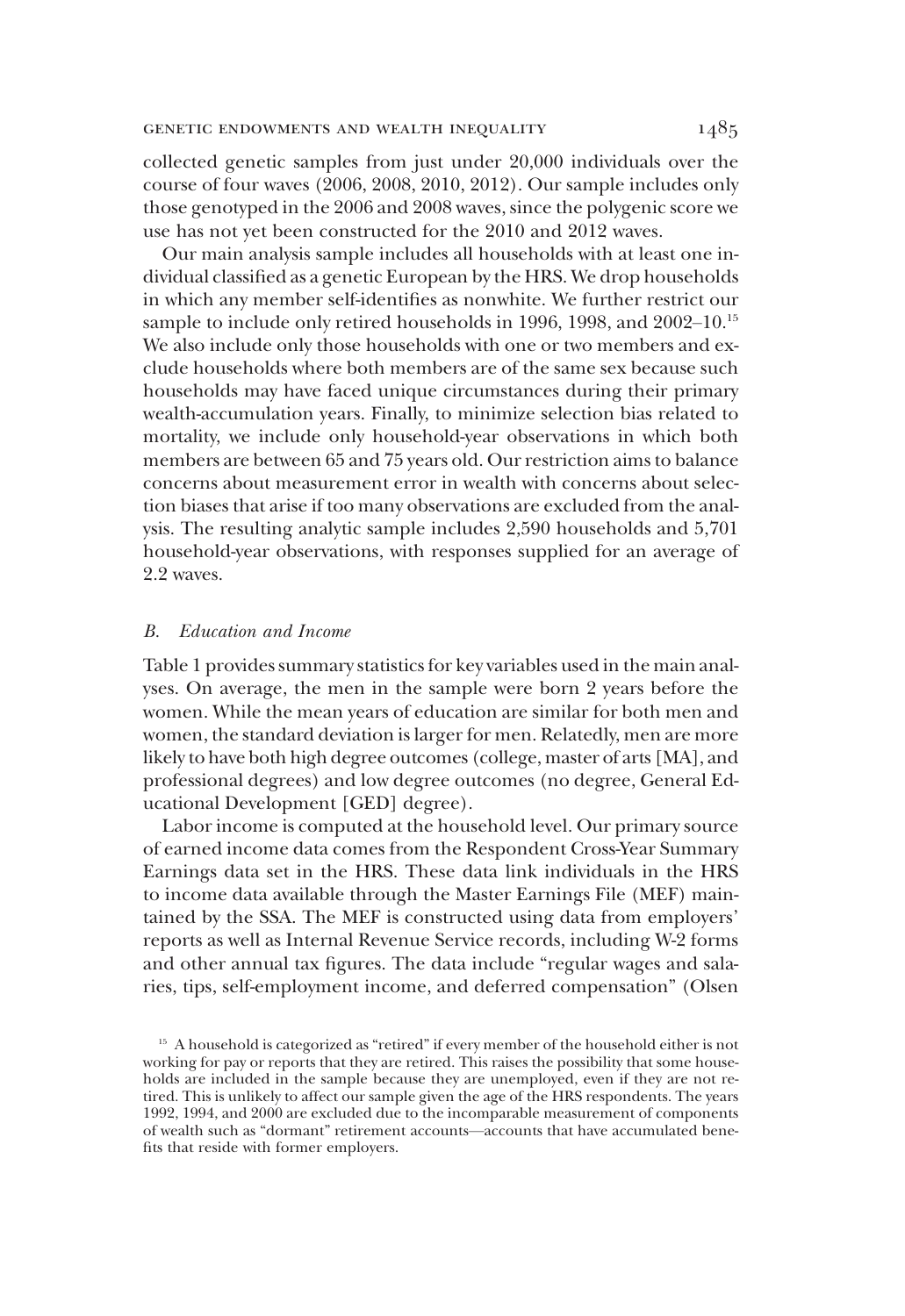|                                       | <b>SUMMARY STATISTICS</b> |                           |              |
|---------------------------------------|---------------------------|---------------------------|--------------|
| Variable                              | Mean                      | <b>Standard Deviation</b> | Observations |
| Year of birth:                        |                           |                           |              |
| Female                                | 1935.10                   | 5.59                      | 2,369        |
| Male                                  | 1933.04                   | 5.76                      | 2,015        |
| Years of education:                   |                           |                           |              |
| Female                                | 12.67                     | 2.30                      | 2,369        |
| Male                                  | 12.74                     | 2.96                      | 2,015        |
| Highest degree:                       |                           |                           |              |
| Female:                               |                           |                           |              |
| No degree                             | .16                       | .37                       | 2,369        |
| <b>GED</b>                            | .04                       | .19                       | 2,369        |
| High school degree                    | .60                       | .49                       | 2,369        |
| Some college                          | .04                       | .19                       | 2,369        |
| College degree                        | .10                       | .30                       | 2,369        |
| МA                                    | .05                       | .22                       | 2,369        |
| Professional degree                   | .01                       | .09                       | 2,369        |
| Male:                                 |                           |                           |              |
| No degree                             | .19                       | .39                       | 2,015        |
| <b>GED</b>                            | .06                       | .24                       | 2,015        |
| High school degree                    | .47                       | .50                       | 2,015        |
| Some college                          | .03                       | .18                       | 2,015        |
| College degree                        | .13                       | .34                       | 2,015        |
| MA                                    | .08                       | .27                       | 2,015        |
| Professional degree                   | .04                       | .18                       | 2,015        |
| Household income $(\times \$1,000)$ : |                           |                           |              |
| Mean                                  | 2,315.95                  |                           | 2,377        |
| Standard deviation                    | 1,405.43                  |                           | 2,377        |
| Average years top coded               | 12.67                     |                           | 2,377        |
| 25th percentile                       | 1,287.80                  |                           | 2,377        |
| 50th percentile                       | 2,255.30                  |                           | 2,377        |
| 75th percentile                       | 3,082.30                  |                           | 2,377        |
| Household wealth $(\times \$1,000)$ : |                           |                           |              |
| Mean                                  | 900.17                    |                           | 5,621        |
| Standard deviation                    | 1,411.22                  |                           | 5,621        |
| 10th percentile                       | 168.74                    |                           | 5,621        |
| 25th percentile                       | 303.82                    |                           | 5,621        |
| 50th percentile                       | 593.64                    |                           | 5,621        |
| 75th percentile                       | 1,031.48                  |                           | 5,621        |
| 90th percentile                       | 1,706.83                  |                           | 5,621        |
| Median, no housing                    | 450.49                    |                           | 5,621        |
| Median, no pensions                   | 235.98                    |                           | 5,621        |
| Median, no housing or pensions        | 92.00                     |                           | 5,621        |

TABLE 1 Summary Statistics

NOTE.—Summary statistics for birth year, schooling, and highest degree completed are calculated separately for males and females. Income and wealth are computed at the household level. Additional statistics are found in tables S1–S6 (tables S1–S15 are available online).

and Hudson 2009, 29).<sup>16</sup> The Respondent Cross-Year Summary Earnings provides annual MEF income totals for individuals over the period 1951– 2013.

<sup>16</sup> Olsen and Hudson (2009) offer a detailed discussion of the evolution of the MEF, including the variety of records used to construct annual income in the file, as well as an account of how the kinds of income included in the MEF changed over time.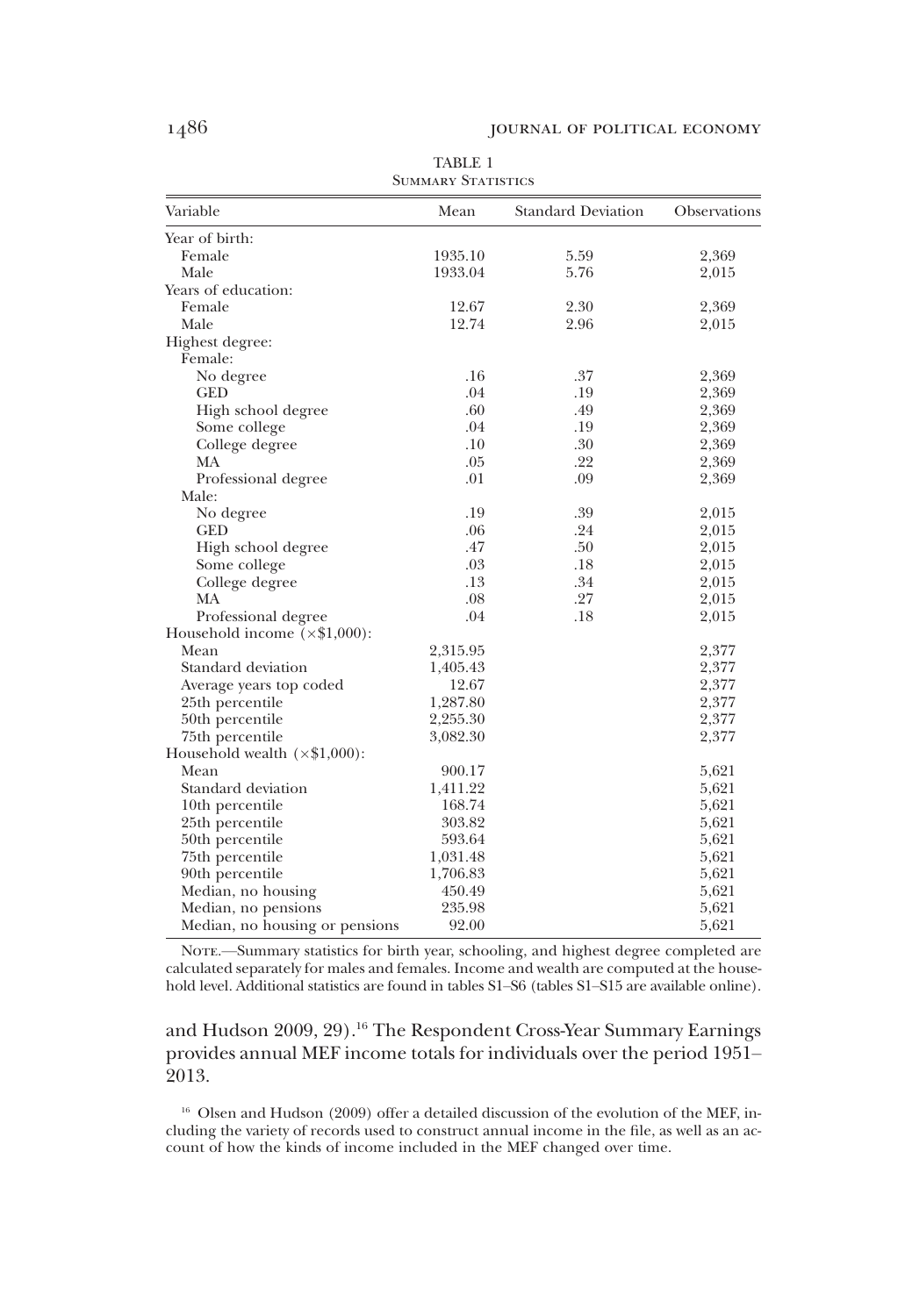#### GENETIC ENDOWMENTS AND WEALTH INEQUALITY 1487

Our baseline income measure is the sum of all earned income in the MEF associated with a household for all available years through 2010, converted to 2010 dollars. This may include earnings from deceased spouses that are not directly observed in the HRS.<sup>17</sup> Table 1 summarizes the distribution of lifetime household income. The median household earned a total of \$2.26 million. Lifetime income has a mean of just over \$2.3 million with a standard deviation of just over \$1.4 million.

One shortcoming of the SSA income data is that they are top coded at the maximum taxable amount for Social Security payroll taxes. Table 1 shows that, on average, a household has over 12 years in which labor income is top coded for at least one household member. As a partial solution, in cases where earnings are top coded, we use Current Population Survey data to impute the mean income for people earning at least the top-coded level in that year for the period 1961–2010 (Ruggles et al. 2018). In section IV, along with our main results, we discuss the robustness of our results to alternative income measures, including self-reported HRS income variables that are not top coded but record only contemporaneous income.

# *C. Household Wealth*

TheHRS contains rich anddetailedinformation onhouseholdwealth.Unfortunately, data related to household retirement wealth and stock market participation pose various challenges. Values of defined-contribution plans from previous jobs are not asked in every wave, stock allocations in defined-contribution plans are asked only in certain waves and only for plans associated with the current employer, and expected defined-benefit pension income is asked only of plans at the current employer. In some cases, such issues may be relatively unimportant. However, because this paper studies heterogeneity in wealth for elderly households, having a complete picture of retirement assets is of fundamental importance. While some data issues have no hope of being resolved, our sample comprises households for whom wealth data are most likely to be both accurate and comprehensive.

Our measure of total wealth is designed to encompass all components of household wealth. Our data include the present value of all pension, annuity, and social security income, which come from the RAND HRS income files, as well as the net value of housing (including primary and secondary residences as well as investment property), the net value of private businesses and vehicles, and all financial assets including cash, checking

<sup>&</sup>lt;sup>17</sup> For each year, we add observed earnings for an individual with any earnings reported for a deceased spouse in the Deceased Spouse Cross-Year Summary Earnings data set. After converting annual totals to real 2010 dollars, we then sum all person-year income observations for each person in a household through 2010.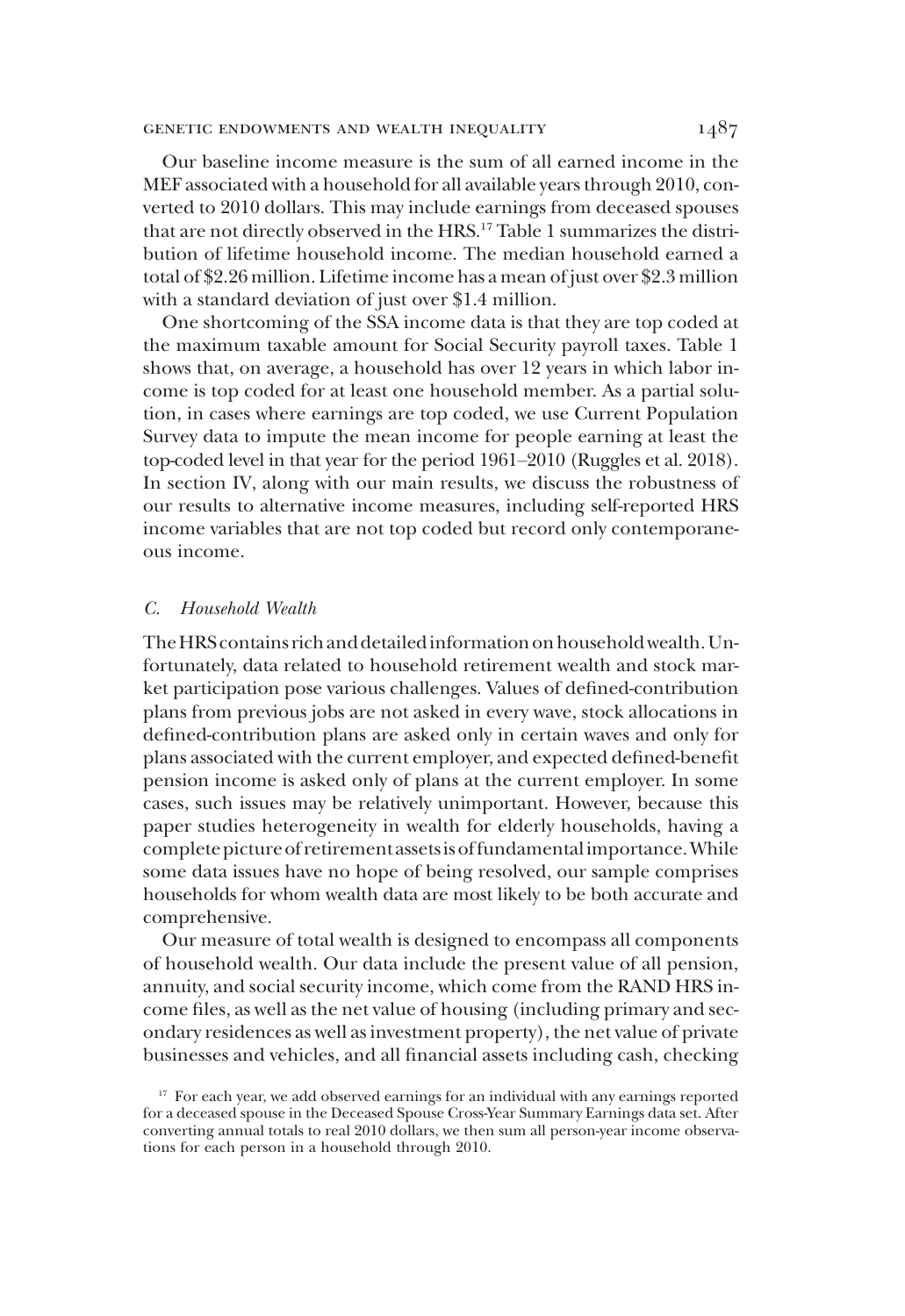accounts, savings accounts, certificates of deposit, stocks and stock mutual funds, bonds and bond mutual funds, trusts, and other financial assets, less the net value of nonhousing debt. Each of these are taken from the RAND HRS wealth files.<sup>18</sup> Further, we include the account value of all defined-contribution retirement plans.<sup>19</sup> We exclude the value of insurance policies from our wealth measure.<sup>20</sup> All monetary values are measured in 2010 dollars. Unless otherwise noted, we winsorize the log of real total household wealth at the 1st and 99th percentiles.

We note that our measure of wealth includes both marketable securities, such as stocks that can be easily sold at publicly available prices, and nonmarketable assets, such as social security income. Our measure of wealth is therefore intended to capture the overall financial security of households rather than the market value of household assets. Our results are qualitatively unchanged if we limit household wealth to exclude retirement income and housing, which can be interpreted as the market value of households' pure financial assets.

Table 1 also contains summary statistics that describe the distribution of household wealth across all household-year observations in our sample. Although the median value of wealth is roughly \$593,640, the mean of \$900,170 (\$838,046 after winsorizing) indicates substantial skewness. Indeed, the 10th percentile of wealth is \$168,740, whereas wealth at the 90th percentile is \$1.7 million. The last three rows of table 1 provide the median values of wealth after excluding housing and retirement accounts (defined-contribution accounts as well as the present value of definedbenefit pensions and Social Security), separately as well as their sum. The median value of wealth after excluding housing and pensions is approximately 15% of the baseline median. Additional details about the construction of the wealth and income measures, as well as summary statistics for the distribution of income, wealth, and other relevant variables, are provided in appendix A (apps. A–C are available online).

#### *D. The EA Score in the HRS Sample*

Since our unit of analysis is the household, we use the average EA score within households as our measure of genetic endowments. Hereafter, we use the term "EA score" to refer to the household average unless

<sup>&</sup>lt;sup>18</sup> When calculating the present discounted value of annuity, social security, and definedbenefit pension income, we follow Yogo (2016) and assume a 1.5% guaranteed rate of return, discounted by the probability of death in each year conditional on age, cohort, and gender of the financial respondent (FR) as determined by the Social Security life tables.

<sup>&</sup>lt;sup>19</sup> Plans that are either maintained at previous employers for working households or still maintained by the previous employer for retired households are referred to by the HRS as "dormant plans."

<sup>&</sup>lt;sup>20</sup> Without further details on the structure or terms of specific insurance products, it is difficult to estimate a market value for these items.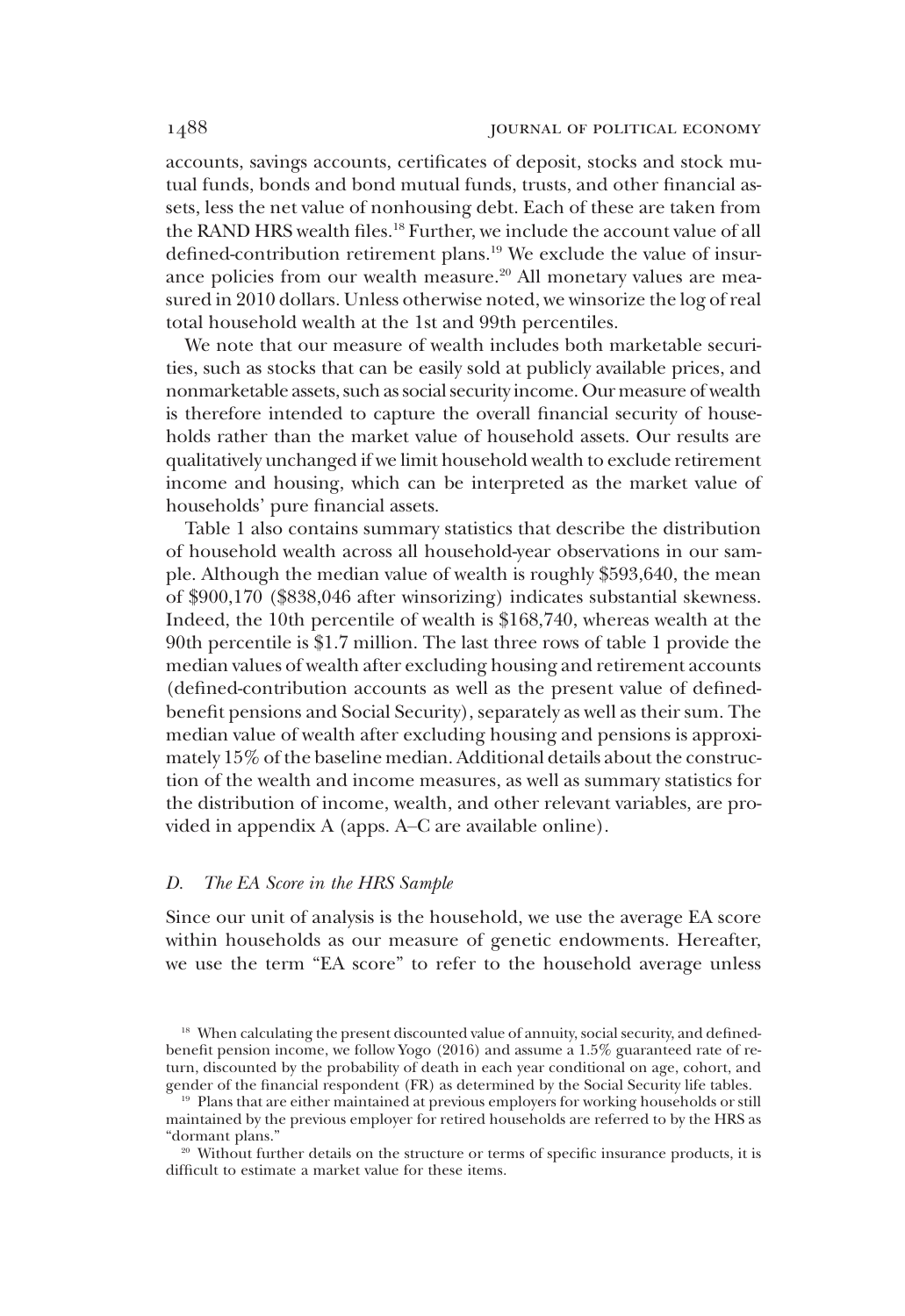otherwise noted. Figure 1 plots the smoothed distribution of the EA score for our analytic sample. The score is normalized to have mean zero and variance of one and is approximately normally distributed. Table 2 presents evidence of the raw relationships between the EA score and several key human capital measures and outcomes. Panel A of table 2 presents the mean of education (years of schooling) and parental education, separately for men and women, by quartiles of the EA score distribution. Column 5 reports the difference between values in the first and fourth quartiles, while column 6 reports the associated *p*-value. All three education measures are strongly and monotonically increasing in the EA score; women in the fourth quartile have nearly two more years of schooling than those in the first quartile, whereas men in the fourth quartile have nearly 2.4 more years than those in the first quartile. We again note that HRS data were not used in the construction of the score, so the relationship between the EA score and education documented in table 2 constitutes an out-of-sample exercise. Similar patterns exist for parental education; individuals from households with higher EA scores tend to have parents with more education.

#### *E. Sample Selection*

We highlight two possible sources of selection bias in our sample: (*a*) selection into genotyping and (*b*) selection on the basis of retirement



FIG. 1.—Distribution of household average EA score.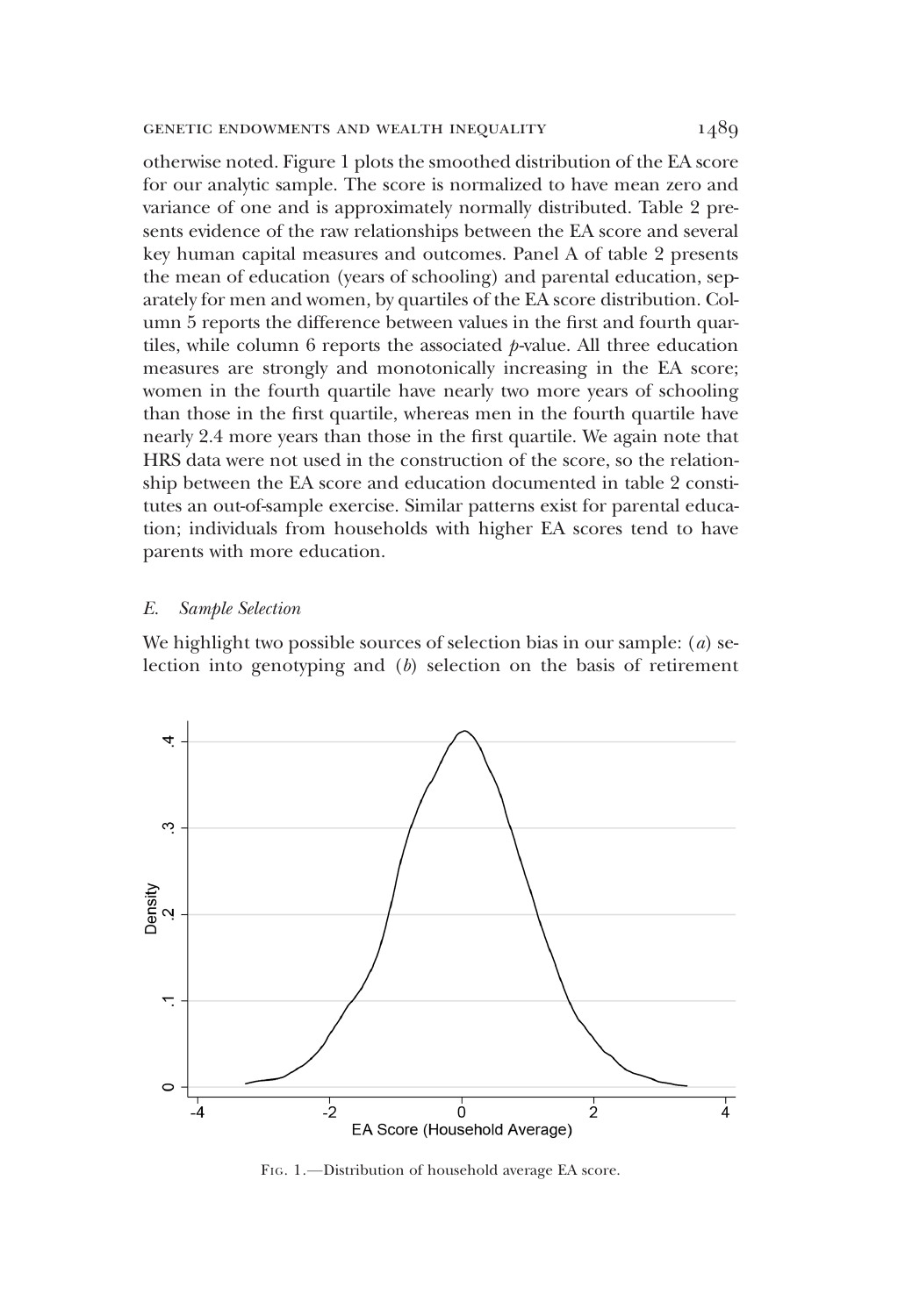|                                                                          | Ql<br>(1) | Q2<br>(2) | Q3<br>(3)                           | Q4<br>(4)       | $Q_4 - Q_1$<br>(5) | Q<br>$p$ -Value<br>(6) |
|--------------------------------------------------------------------------|-----------|-----------|-------------------------------------|-----------------|--------------------|------------------------|
| A. Average household EA<br>score and individual<br>variables:<br>Female: |           |           |                                     |                 |                    |                        |
| Education                                                                | 11.73     | 12.19     | 13.02                               | 13.71           | 1.99               | < 01                   |
| Father's education                                                       | 8.66      | 8.99      | 9.82                                | 10.63           | 1.97               | < 01                   |
| Mother's education                                                       | 9.34      | 9.48      | 10.37                               | 10.62           | 1.28               | < 01                   |
| Male:                                                                    |           |           |                                     |                 |                    |                        |
| Education                                                                | 11.58     | 12.23     | 13.17                               | 13.96           | 2.38               | < 01                   |
| Father's education                                                       | 8.59      | 9.01      | 9.65                                | 10.47           | 1.89               | < 01                   |
| Mother's education                                                       | 9.10      | 9.66      | 10.27                               | 10.62           | 1.53               | < 01                   |
| B. Average household EA<br>score and household<br>variables:             |           |           |                                     |                 |                    |                        |
| Average household                                                        |           |           |                                     |                 |                    |                        |
| income $(\times \$1,000)$                                                |           |           | 2,132.02 2,260.31 2,361.22 2,513.39 |                 | 381.37             | < 01                   |
| Average household                                                        |           |           |                                     |                 |                    |                        |
| wealth $(\times \$1,000)$                                                | 603.87    | 771.27    |                                     | 909.93 1,082.24 | 478.36             | < 01                   |

TABLE 2 Household EA Score Related to Key Economic Variables

NOTE.—This table relates the EA score to key economic variables. Columns 1–4 separate individuals into quartiles (Q1–Q4) of the individual EA score distribution and (for panel A) report average values of own and parents' education, separately for males and females, for the genotyped individuals belonging to a household in the sample. Column 5 reports the difference in average values between the fourth and first quartiles, while col. 6 displays the *p*-value associated with this difference. Panel B conducts a similar exercise for household wealth and income.

behavior and mortality outcomes. Appendix A provides summary statistics on differences between genotyped and nongenotyped HRS respondents. On average, genotyped individuals belong to older birth cohorts. Moreover, women and individuals with more education are more likely to agree to the collection of genetic data. Genotyped men and individuals with lower levels of educational attainment may also be positively selected on unobserved factors that increase the likelihood of agreeing to the collection of biological data. If higher levels of education are associated with greater rates of participation, individuals with low EA scores who are genotyped may have higher than average values of other human capital traits. This form of selection bias could attenuate positive associations between the EA score and education or other related outcomes in our sample.

A second source of selection bias is linked to the criteria for inclusion in our sample. We limit our sample to retired households because definedbenefit pension flows are important components of wealth for many households in the HRS and they can be measured only for households that are retired and drawing these benefits. Including younger (nonretired) households would increase the size of our sample but would introduce more measurement errorin household wealth.However, restricting the sample to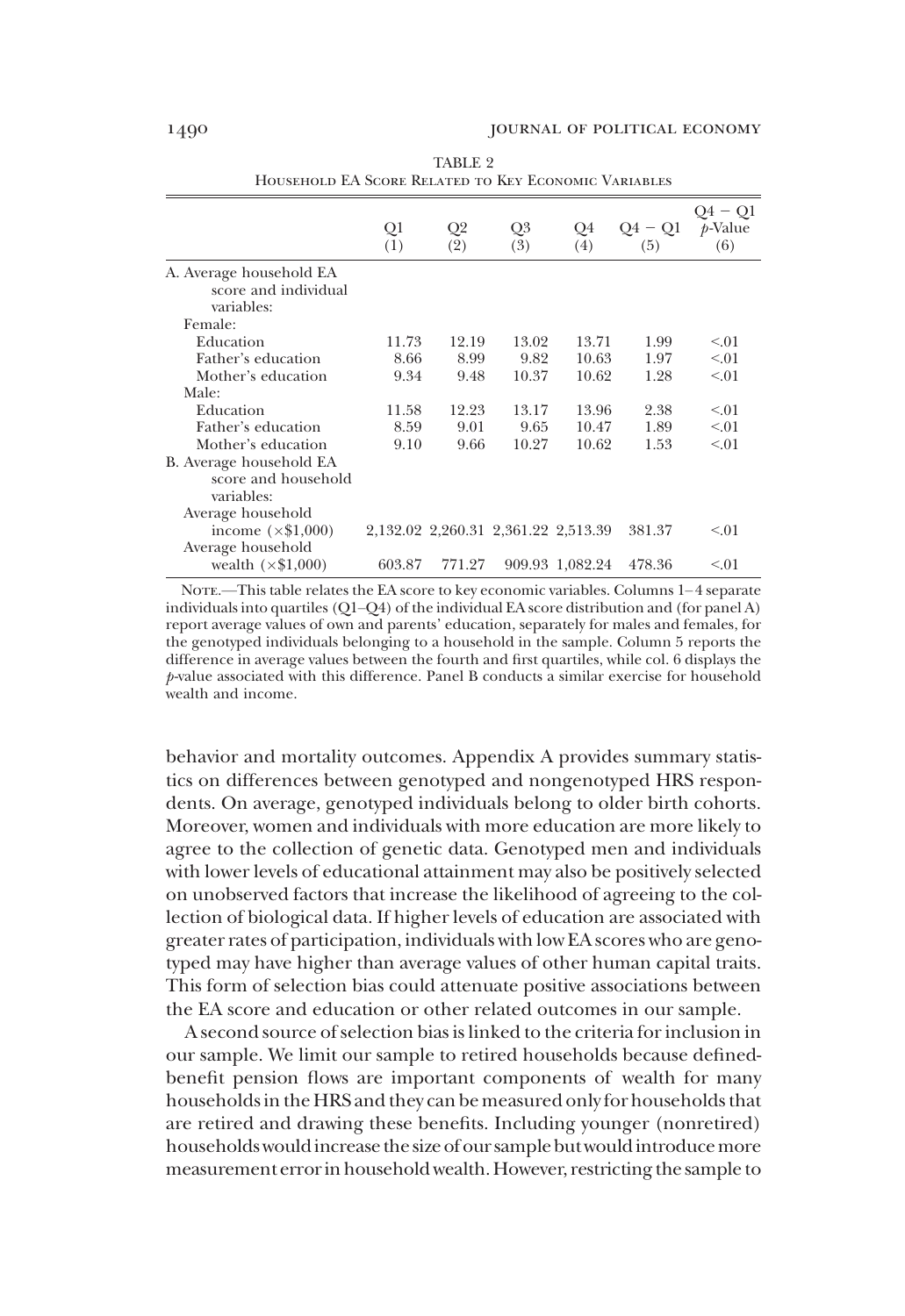retired households may introduce selection bias if the EA score is associated with the timing of retirement.

In table 3, we assess selection in our analytical sample by examining the relationship between the EA score and demographic characteristics that should be uncorrelated with the score in the absence of sample selection. Specifically, we divide individuals into quartiles on the basis of their individual EA scores and report the fraction of males, average birth year, and average age for each quartile. Sex and birth year are measured cross sectionally, while we include all person-year observations when calculating statistics for age. In panel A, we examine these patterns in our analytical sample, which includes all retired households with members aged 65– 75. We indeed find selection on all three demographic variables. Higheducational-attainment individuals (fourth quartile) are 4.5% more likely to be male than low-educational-attainment individuals (first quartile). Because the SNPs used to construct the EA score are not found on sex chromosomes, the slightly higher representation of men in the fourth quartile

| Individual EA Score and<br>Individual Variables       | Ql<br>(1) | $\mathbb{Q}^2$<br>(2) | Q3<br>(3) | Q4<br>(4) | $Q_4 - Q_1$<br>(5) | Q4 – Q1<br>$p$ -Value<br>(6) |
|-------------------------------------------------------|-----------|-----------------------|-----------|-----------|--------------------|------------------------------|
| A. Retired households,<br>ages $65-75$ (main sample): |           |                       |           |           |                    |                              |
| Male                                                  | .38       | .41                   | .41       | .43       | .045               | .057                         |
| Birth year                                            | 1935.19   | 1934.65               | 1934.28   | 1934.00   | $-1.19$            | < 0.01                       |
| Age                                                   | 69.96     | 70.05                 | 70.09     | 70.29     | .33                | < 0.01                       |
| B. Retired households,<br>ages 55–85:                 |           |                       |           |           |                    |                              |
| Male                                                  | .38       | .39                   | .41       | .42       | .04                | .049                         |
| Birth year                                            | 1934.89   | 1934.65               | 1933.30   | 1932.90   | $-1.98$            | < 01                         |
| Age                                                   | 70.89     | 71.13                 | 71.85     | 72.31     | 1.42               | < 0.01                       |
| C. All households, ages 50–75:                        |           |                       |           |           |                    |                              |
| Male                                                  | .42       | .43                   | .42       | .44       | .026               | .13                          |
| Birth year                                            | 1939.98   | 1939.64               | 1939.17   | 1939.31   | $-.68$             | .02                          |
| Age                                                   | 63.64     | 63.40                 | 63.62     | 63.43     | $-.22$             | .05                          |
| D. All households, ages $\leq 85$ :                   |           |                       |           |           |                    |                              |
| Male                                                  | .40       | .41                   | .41       | .43       | .02                | .12                          |
| Birth year                                            | 1938.56   | 1938.22               | 1937.28   | 1937.39   | $-1.17$            | < 01                         |
| Age                                                   | 65.65     | 65.83                 | 66.35     | 66.36     | .72                | < 01                         |

TABLE 3 EA Score and Selection

NOTE.—This table assesses the relationship between the EA score and gender, birth year, and age in alternate samples. Columns  $1-4$  separate individuals into quartiles  $(Q1-Q4)$  of the individual EA score distribution and report average values of demographic variables for each quartile. Column 5 reports the difference in average values of each variable between the fourth and first educational attainment quartiles, while col. 6 reports the *p*-values associated with these differences. In panel A, we consider our baseline sample of retired households with members aged 65–75. In panel B, we report statistics for a larger sample that includes retired households with members aged 55–85. In panel C, we consider a sample that includes all households (retired and nonretired) with members aged 50–75. Panel D includes all households with members aged no more than 85.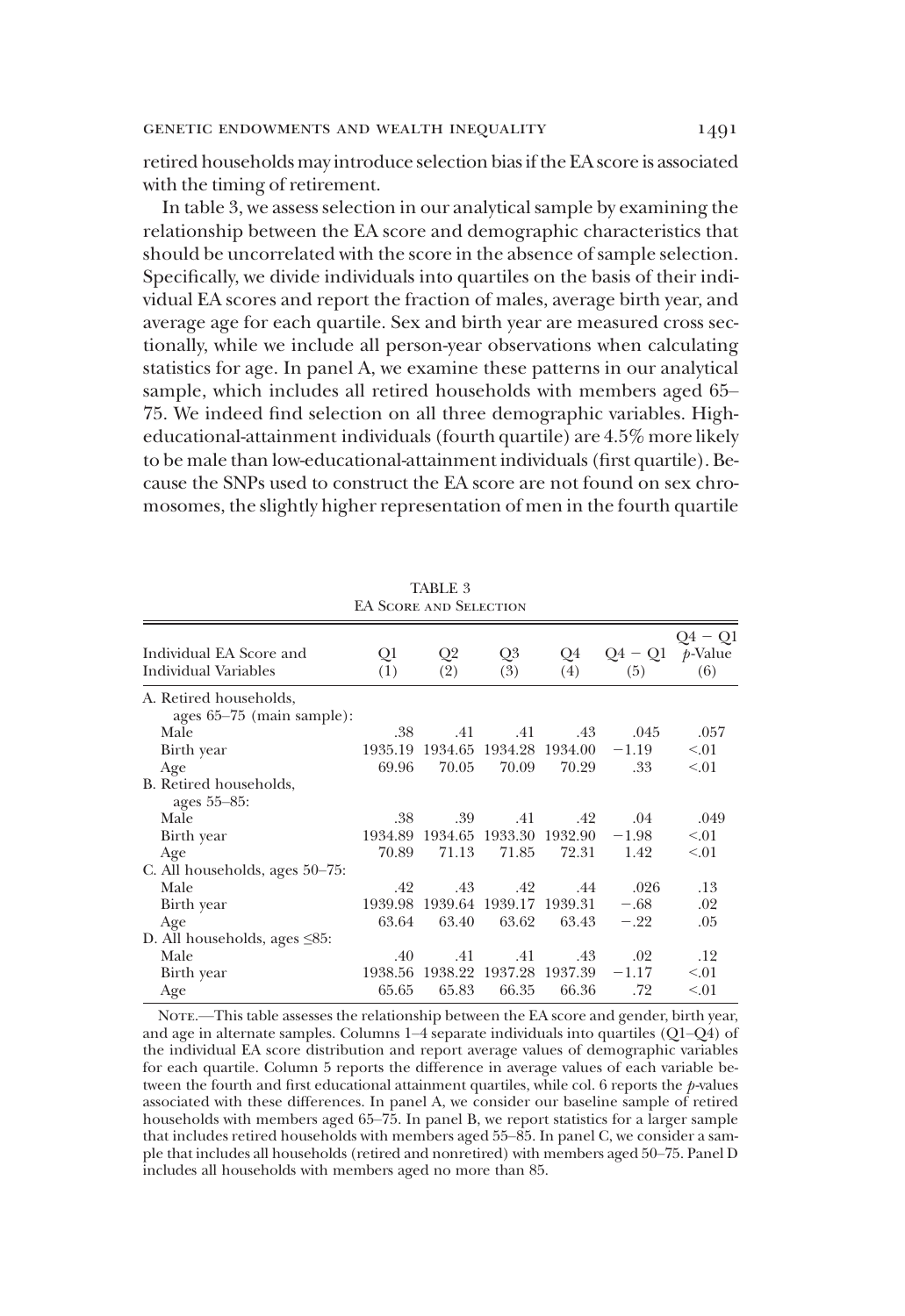of the EA score must result from selection. We also note that individuals with higher EA scores are more likely to belong to older birth cohorts and are more likely to be observed at old ages. These age and cohort differences are likely to arise if individuals with higher EA scores live longer on average (which we explore in sec. V) and are therefore more likely to survive to be genotyped and less likely to die and exit the panel. While these differences are statistically significant, they appear to be modest in size. The average difference in birth year between the fourth and the first quartiles is 1.2 years, while the average difference in age is 0.33 years.

The remaining panels of table 3 display selection patterns for alternate samples. Panel B considers a sample of retired households with a wider range of ages (55–85). In this larger retired sample, there are substantially greater birth year and age differences between high- and low-educationalattainment individuals compared to our analytical sample in panel A. Panels C and D examine patterns among samples that include all households, regardless of retirement status, for different age ranges (50–75 and ≤85, respectively). As one would expect, the samples that include all households feature smaller differences in these characteristics across EA score quartiles. However, the magnitudes of these differences are similar and relatively modest across alternate samples. Restricting our sample to retired households balances concerns about sample selection and measurement error.

# IV. The EA Score and Wealth

# *A. Main Association*

Figure 2 provides visual evidence of the association between the EA score and wealth. Figure 2*A* plots the unconditional, nonparametric (Lowess) relationship between the log of total household wealth and the average household EA score in our sample. The relationship between the EA score and wealth is increasing for normalized values of the EA score between  $-2$  and 1 (over 80% of the sample), although it flattens and even declines somewhat after an EA score of 1. The size of the wealth differences are economically large; moving from an EA score of  $-1$  to 1 implies a change in log wealth of approximately 0.48, or the equivalent of over \$200,000.

Figure 2*B* examines whether the relationship between the EA score and wealth holds within education groups. We plot the relationship separately for households in which at least one member has at least some college and those in which all members have at most a high school degree. In both education subsamples, the relationship between the EA score and wealth is positive and substantial for EA scores between  $-2$  and 1. For values of the EA score greater than 1, the relationship becomes flat (or even negative) for more educated households.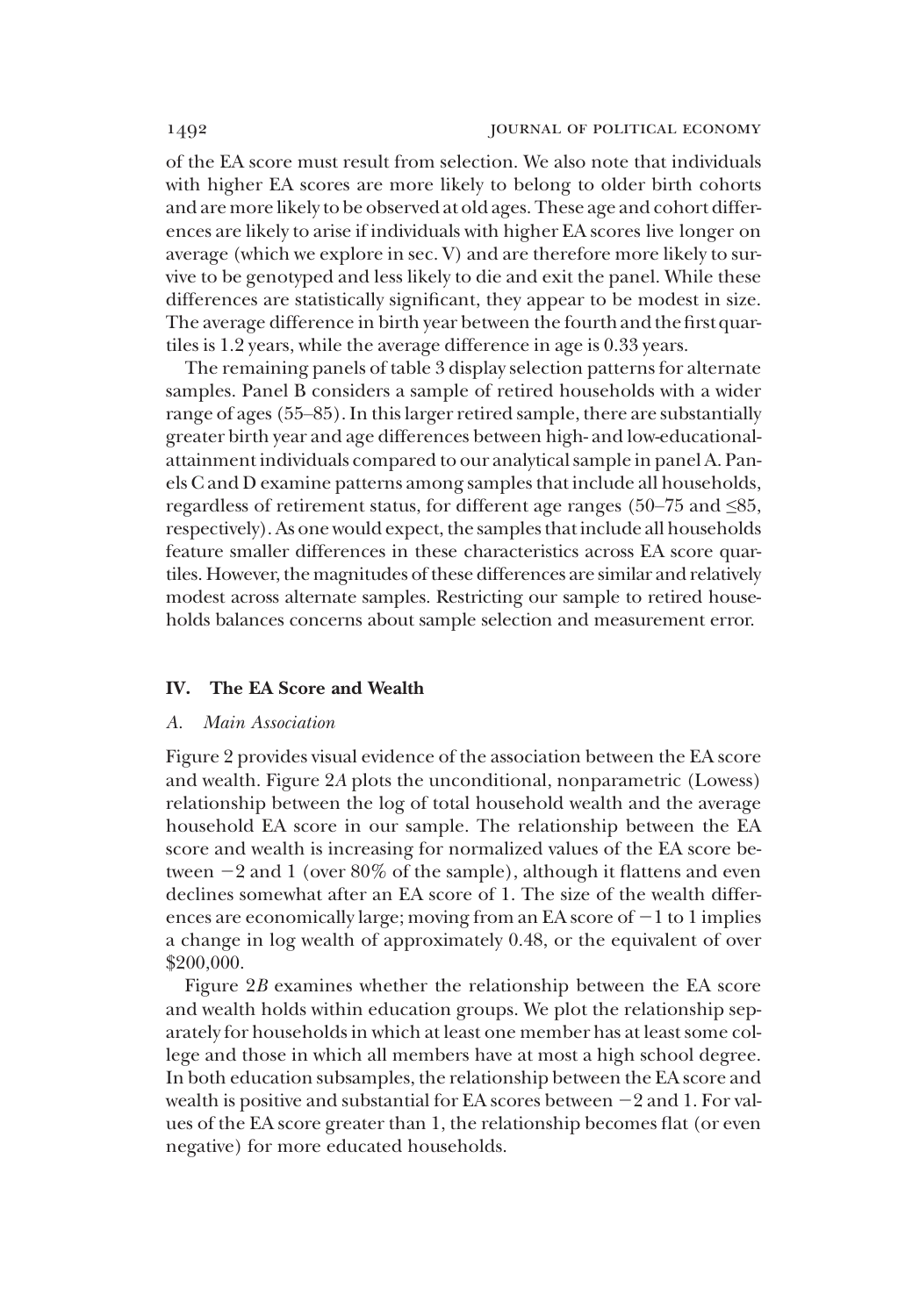

FIG. 2.—*A*, Average household EA score versus log household wealth, using data for all household-year observations in the analytic sample. *B*, Same relationship for two subsamples of households, the first with a maximum education level of a high school degree or less and the second with at least one member having at least a college degree.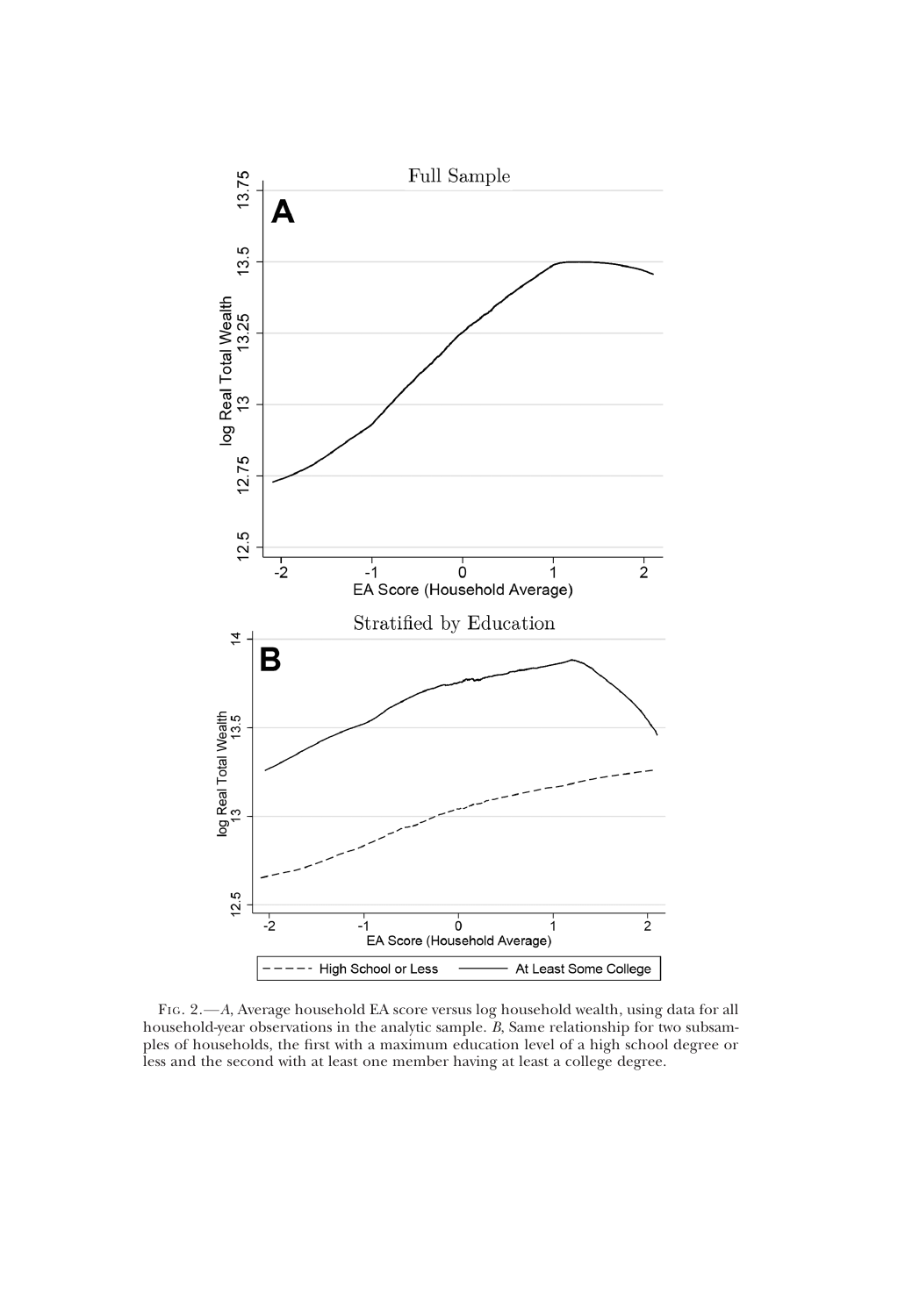Panel B of table 2 presents the (unconditional) mean of both total household income and household wealth for each EA score quartile. While total labor income is a cross-sectional measure with at most one observation per household, households may contribute multiple household-year observations for wealth. Panel B establishes our first main result: household wealth is strongly increasing in the EA score. A household in the fourth quartile of the household-average EA score has over \$475,000 more wealth in retirement than those in the first quartile. The EA score also exhibits a large and statistically significant relationship with household income; households in the first quartile earned \$2.13 million over their working lives compared to \$2.51 million for those in the fourth quartile.

Figure 2 and table 2 offer compelling evidence that the EA score and wealth are positively associated. We examine this relationship more formally in table 4, which reports results from regressing log household wealth on the EA score for specifications with various sets of controls.

|                                  |                     |                     |                     | DEPENDENT VARIABLE: LOG WEALTH |                     |                     |                     |
|----------------------------------|---------------------|---------------------|---------------------|--------------------------------|---------------------|---------------------|---------------------|
|                                  | (1)                 | (2)                 | (3)                 | (4)                            | (5)                 | (6)                 | (7)                 |
| EA score                         | $.246***$<br>(.022) | $.221***$<br>(.020) | $.218***$<br>(.020) | $.085***$<br>(.021)            | $.070***$<br>(.023) | $.179***$<br>(.020) | $.047**$<br>(.022)  |
| Male education                   |                     |                     |                     | $.061***$<br>(.009)            |                     |                     |                     |
| Female education                 |                     |                     |                     | $.122***$<br>(.010)            |                     |                     |                     |
| Log income                       |                     |                     |                     |                                |                     | $.316***$<br>(.039) | $.263***$<br>(.038) |
| <b>Observations</b><br>$R^2$     | 5,621<br>.054       | 5,621<br>.251       | 5,621<br>.279       | 5,621<br>.368                  | 5,621<br>.435       | 5,308<br>.349       | 5,308<br>.479       |
| Standard controls<br>Principal   |                     | X                   | X                   | X                              | X                   | X                   | X                   |
| components<br>Years of education |                     |                     | X                   | X<br>X                         | X                   | X                   | X                   |
| Full education<br>controls       |                     |                     |                     |                                | X                   |                     | X                   |

TABLE 4 Average Household EA Score and Household Wealth

Note.—This table presents estimates from regressions of log household wealth on average household EA score and varying sets of controls. Column 1 includes no controls. Column 2 includes controls for age, birth cohort, sex of respondent, and calendar year, as described in sec. IV.B. Column  $\overline{3}$  adds controls for principal components of the genetic data for genotyped household members. Column 4 adds years of education separately for both female and male household members. Column 5 replaces the two schooling variables with our full set of education controls (dummies for years of education, degree dummies, and interactions as described in sec. IV.B). Column 6 includes the log of total household income but excludes any controls for education. Column 7 includes our full set of controls, including the detailed education variables and the log of total household income. Standard errors are clustered at the family level.

\*\*  $p < .05$ . \*\*\* $^{'}p < .01$ .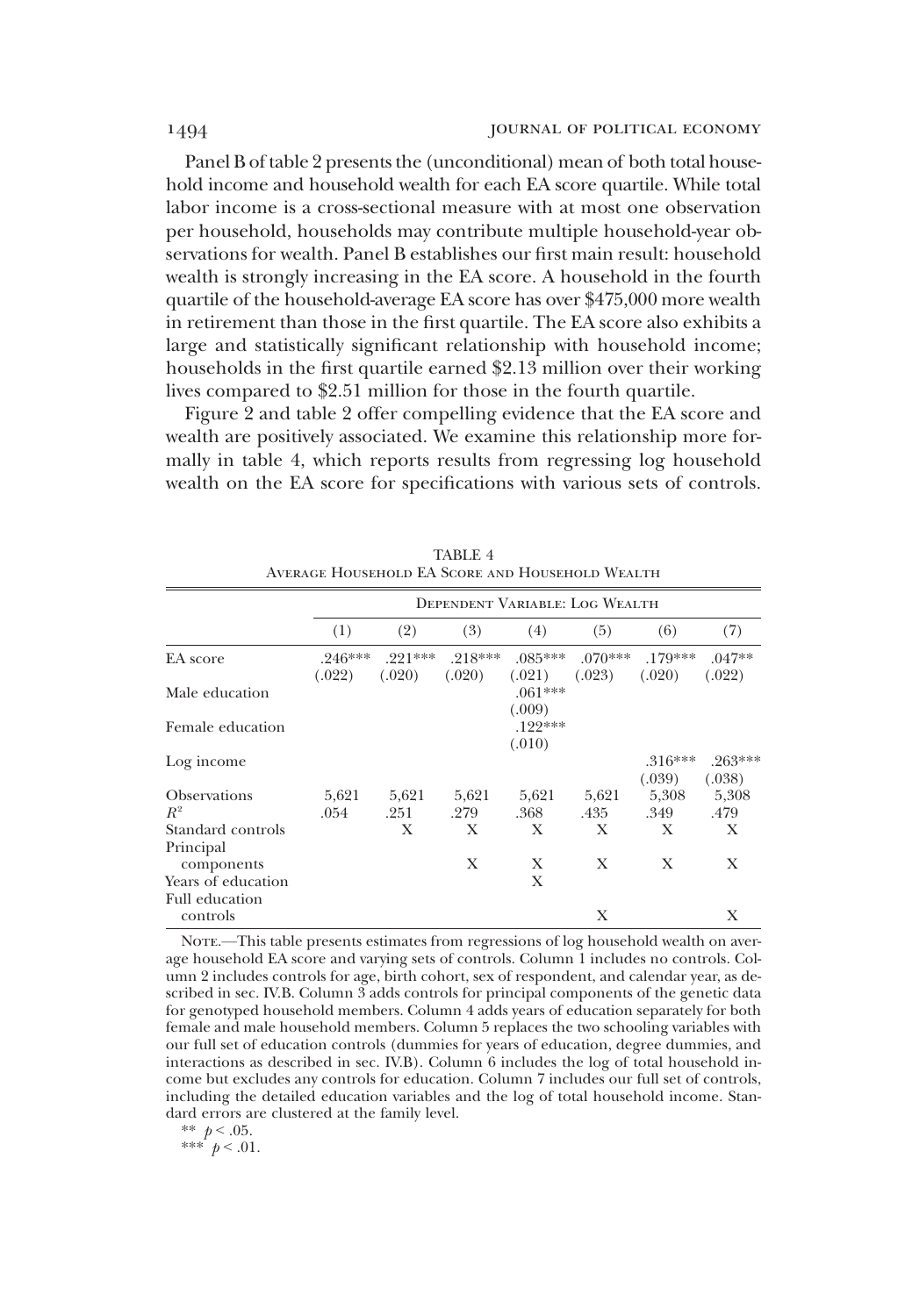Standard errors are clustered at the family level.<sup>21</sup> Column 1 shows the unconditional relationship between the EA score and the log of household wealth with no additional covariates. A 1 standard deviation increase in the EA score is associated with 24.6% greater wealth, and this result is highly statistically significant. In column 2, we add basic controls for age (separately for males and females in each household), birth year (separately for males and females), sex of the FR, calendar time, and family structure.<sup>22</sup> Throughout the paper, these constitute our "standard controls." The inclusion of standard controls has only a modest effect on the coefficient on the EA score, which remains large and highly significant. In column 3, we include the first 10 principal components of the genetic data and allow coefficients to vary for male and female household members.<sup>23</sup> These variables are intended to approximate family fixed effects as explained in section II (Benjamin et al. 2012). The principal components reduce the EA score coefficient from 0.221 to 0.218, and it remains statistically significant.

In column 4 of table 4, we add controls for years of schooling for each member of the household. Including years of schooling significantly reduces the size of the gene-wealth gradient, decreasing the coefficient to 0.085. This is unsurprising; the EA score was developed on the basis of years of schooling, and education undoubtedly affects income and wealth accumulation over the life cycle. It is important to note, however, that the coefficient remains statistically and economically significant even after controlling for years of schooling. A coefficient of 0.085 suggests that a 1 standard deviation increase in the genetic score is associated with approximately 8.5% greater wealth during retirement. In column 5, we include more flexible measures of education. Instead of the simple count of years of schooling for each member, we include the following: a complete set of dummy variables for each year of schooling for the male household

<sup>21</sup> Multiple households could be linked in our data if a once-married couple divorces or separates to become two distinct households. In such a case, the individuals in the divorced household would belong to three distinct households in our data but only one family.

<sup>22</sup> We add the following: a set of dummies for every possible age for the male household member, interacted with an indicator for a male-only household; a complete set of dummies for every possible age for the female household member, interacted with an indicator for female-only households; complete sets of dummies for male and female birth years, also interacted with indicators for male- and female-only households, respectively; dummies for calendar year; an indicator for male FR; and dummies for a male-only household and a female-only household. We note that the age variables are constructed even for deceased household members. Appendix C contains robustness exercises that explicitly control for the years since the death of a household member.

 $23$ <sup>23</sup> We include the first 10 principal components for the male household respondent, along with interactions with a dummy for being in a male-only household; the first 10 principal components for the female household, along with interactions with a dummy variable for being in a female-only household; and separate dummies indicating missing genetic data for the male and female household members. The principal components for individuals who are not genotyped are set to zero.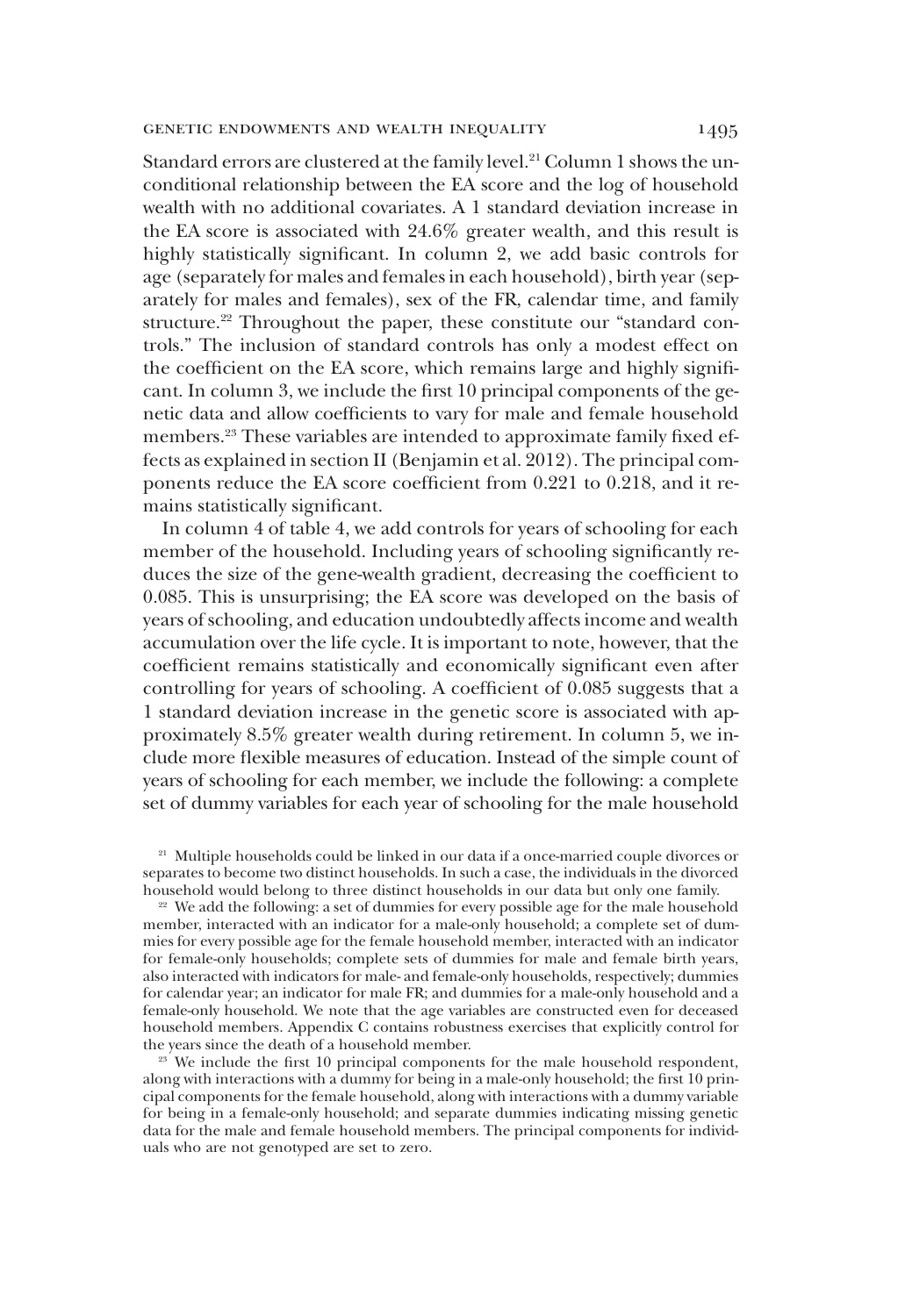member, dummies for every highest-completed degree for the male household member, interactions between all male education dummies and an indicator for male-only households, an identical set of dummies for the female household member, and a full set of interactions between the male and the female years-of-schooling dummies and degree dummies. We refer to this set as "full education controls." Including the full set of education controls reduces the EA score coefficient to 0.070. Even in this specification, the coefficient remains highly statistically significant.

In column 6, we include the standard controls and principal components and add controls for labor income. In particular, we include the total of lifetime earnings for the household from the SSA data described in section III. Controlling for income reduces the coefficient on the EA score from 0.218 to 0.179, which remains statistically significant. In column 7, we add the full set of education variables along with income and other controls. The results are consistent with columns 5 and 6. The coefficient on the EA score is  $0.047$  ( $p = .03$ ), suggesting that a 1 standard deviation increase in the EA score is associated with 4.7% greater wealth.

Table 4 indicates that the EA score is associated with wealth even after flexibly controlling for completed schooling and degree type. One interpretation of this result is that the score measures genetic traits that promote wealth independently of any effects on the acquisition of human capital. However, it could also be that the education variables in the HRS are measured with error or do not fully reflect the educational investments associated with genetic factors. If so, then the remaining genetic gradient in column 7 may simply result from the effects of unobserved human capital investments rather than genetic factors. In particular, our control set does not include measures of school quality, which has been studied as a potentially important dimension of educational investment (Behrman and Birdsall 1983).<sup>24</sup>

Given results linking higher-quality teachers to higher adult earnings (Chetty, Friedman, and Rockoff 2014), observed lifetime earnings may contain information about the quality of schools that an individual attended. Since controlling for lifetime earnings attenuates the relationship between the EA score and wealth, higher values of the polygenic score may be associated with access to better-quality schooling. However, controlling for lifetime income causes the coefficient on the polygenic score to shrink by at most one-third, leaving a substantial unexplained gradient. Nonetheless, measurement error in income is still a concern. It may be that

<sup>&</sup>lt;sup>24</sup> Recent evidence on school quality is mixed. Some papers show evidence that charter schools and schools with more funding improve outcomes on test scores and postsecondary educational outcomes (Deming et al. 2014; Jackson, Johnson, and Persico 2015; Angrist et al. 2016) and reducing racial achievement gaps (Dobbie and Fryer 2011). Other work shows that the impact of higher school quality is very small once selection into more prestigious schools is accounted for (Abdulkadiroğlu, Angrist, and Pathak 2014). See Card and Krueger (1996) for a survey of earlier literature on school quality effects.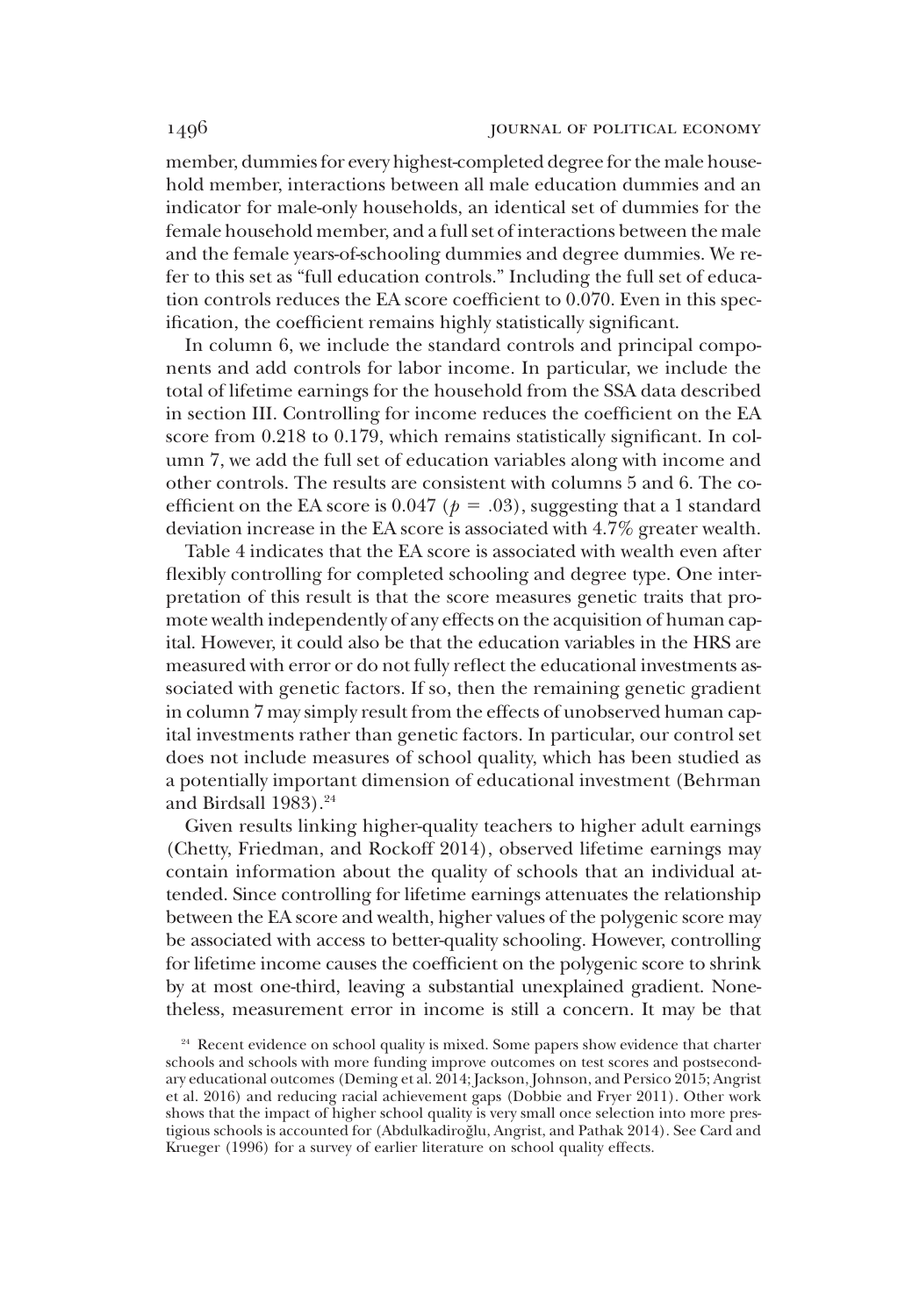complete measures of income that do not suffer from top coding or reporting biases fully account for the gene-wealth gradient once education (even improperly measured) is included. While we assess the robustness of our results to various income specifications below, the reader should interpret our results with these potential measurement issues in mind.

### *B. Robustness*

Figure 2 and table 4 show a strong, economically large relationship between the average household EA score and household wealth. In table 5, we provide results from alternative specifications that address three potentially important choices in the formation of our main sample: the use of the average household EA score, the restriction to retired households, and the use of income data from the SSA. For each, we repeat the specifications in columns 5 and 7 from table 4.

|                         |           |           |           | DEPENDENT VARIABLE: LOG WEALTH |           |          |
|-------------------------|-----------|-----------|-----------|--------------------------------|-----------|----------|
|                         | (1)       | (2)       | (3)       | (4)                            | (5)       | (6)      |
| FR EA score             | $.083***$ | $.070***$ |           |                                |           |          |
|                         | (.025)    | (.025)    |           |                                |           |          |
| <b>NFR EA score</b>     | .023      | .019      |           |                                |           |          |
|                         | (.023)    | (.022)    |           |                                |           |          |
| Average EA score        |           |           | $.079***$ | $.057***$                      | $.071***$ | $.044*$  |
|                         |           |           | (.018)    | (.018)                         | (.025)    | (.023)   |
| Log income (SSA)        |           | $.211***$ |           | $.284***$                      |           | .197***  |
|                         |           | (.056)    |           | (.029)                         |           | (.038)   |
| Log income (HRS)        |           |           |           |                                |           | .221 *** |
|                         |           |           |           |                                |           | (.030)   |
| <b>Observations</b>     | 1,927     | 1,870     | 18,925    | 17,563                         | 3,993     | 3,833    |
| $R^2$                   | .476      | .507      | .358      | .387                           | .454      | .512     |
| Include nonretired      |           |           |           |                                |           |          |
| households              |           |           | X         | X                              |           |          |
| Standard controls       | X         | X         | X         | X                              | X         | X        |
| Principal components    | X         | X         | Х         | X                              | Х         | X        |
| Full education controls | Х         | X         | Х         | X                              | Х         | X        |

TABLE 5 Average Household EA Score and Household Wealth: Robustness

NOTE.—This table provides estimates from three different robustness checks. In each case, log household wealth is the dependent variable and we show only results analogous to estimates in cols. 5 (with the full set of education controls) and 7 (full set of education controls and log income) of table 4. Columns 1 and 2 provide estimates from models where we condition on two EA scores per household, that of the FR and the NFR. Columns 3 and 4 provide estimates from models where we have increased the sample to include nonretired households. Columns 5 and 6 provide estimates of models that include two measures of income: the SSA lifetime income measure used in our main analyses along with the HRS measure of contemporaneous household income. Standard errors are clustered at the family level.

\*  $p < 0.1$ .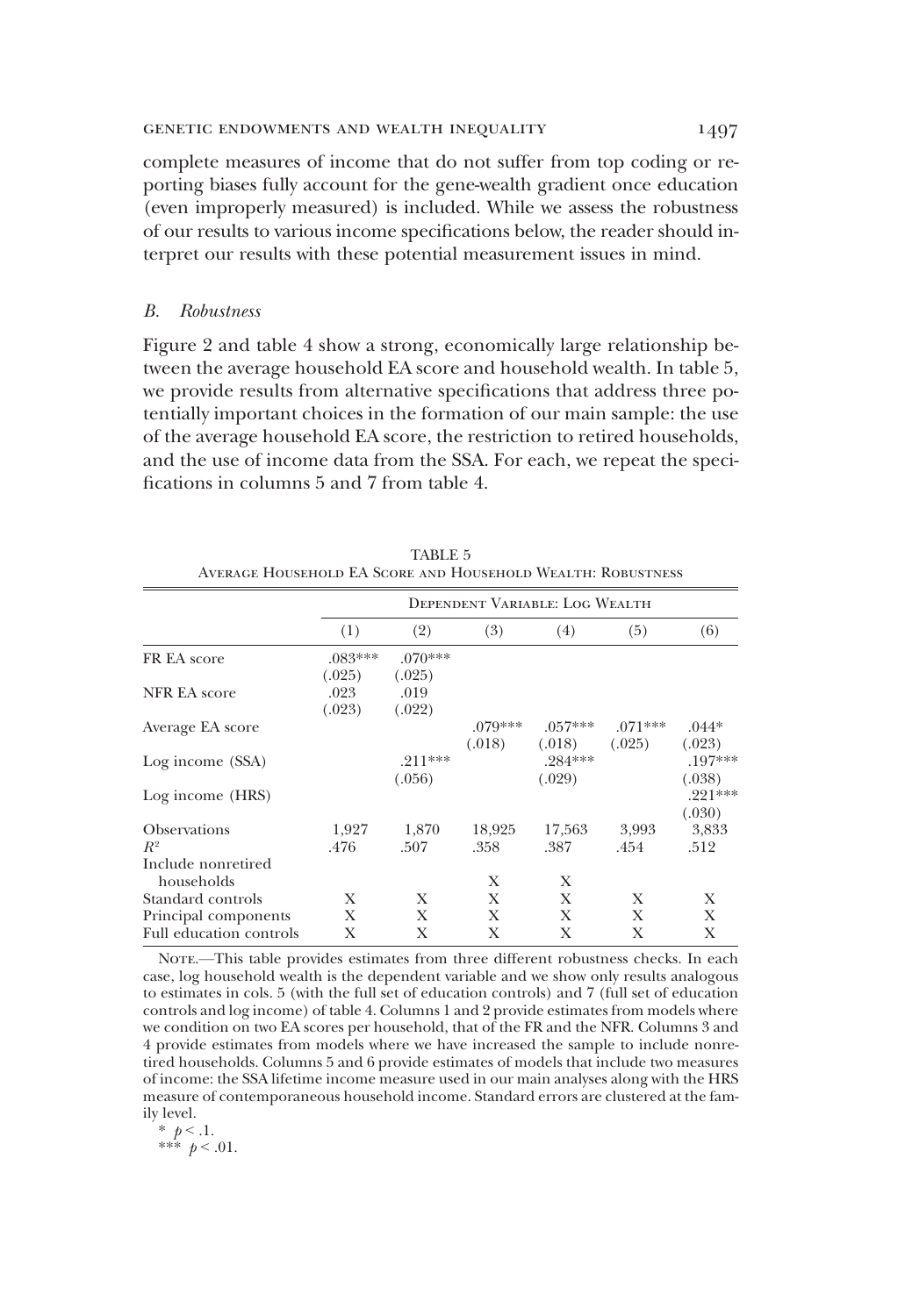Our measure of genetic endowments is the household average EA score. Averages can mask important differences across households depending on the degree of assortative mating and the structure of intrahousehold decision-making. In appendix B, we find modest evidence of assortative mating; couples' EA scores are correlated with a coefficient of  $\rho = 0.137$ , although we cannot reject random matching once we condition on education.

If EA scores are not highly correlated across individuals within a household, this raises the question of whose score matters. The intrahousehold division of tasks and financial decision-making may have a meaningful effect on our results. A reasonable hypothesis is that an individual's EA score should matter more if they assume more financial responsibility within the household. In columns 1 and 2 of table 5, we replace the average household EA score with separate individual scores for the FR, who answers financial questions on behalf of the household, and the nonfinancial respondent (NFR). The average individual EA score for the FR is 0.09, while it is  $-0.04$  for the NFR, suggesting modest differences between the EA scores of the FR and NFR. If, for example, the FR has sole responsibility for the financial decisions of the household, the FR's EA score may have a larger association with wealth than the household average score. Alternatively, complementarities would imply that conditional on the FR's EA score, a higher EA score of the NFR could also be associated with greater wealth.<sup>25</sup> Columns 1 and 2 show that the FR score is more predictive than the NFR score. While the coefficient on the NFR score remains positive even conditioning on the FR score (0.023 and 0.019 for the two specifications, respectively), it is statistically indistinguishable from zero at conventional levels. In other words, once we condition on household income and both spouses' education along with the FR score, the NFR score no longer predicts household wealth.

In columns 3 and 4 of table 5, we relax the retirement requirement and include both retired and nonretired households. For nonretired households with defined-benefit pensions, economic resources are understated since we do not include expectations of future defined-benefit income. Compared with individuals in our main analytic sample, this sample includes individuals who are younger and more highly educated (by at least one-third of a year of schooling for both men and women) and who exhibit higher lifetime income (\$2.4 million vs. \$2.3 million for our baseline sample). The coefficients on the EA score in columns 3 and 4 are 0.079 and 0.057 (similar to our main results in table 4) and remain highly statistically significant. This suggests that our restriction to retired households

<sup>&</sup>lt;sup>25</sup> This could occur if partners exchange information, a point made in Benham (1974), who studies the benefits of women's education for the household.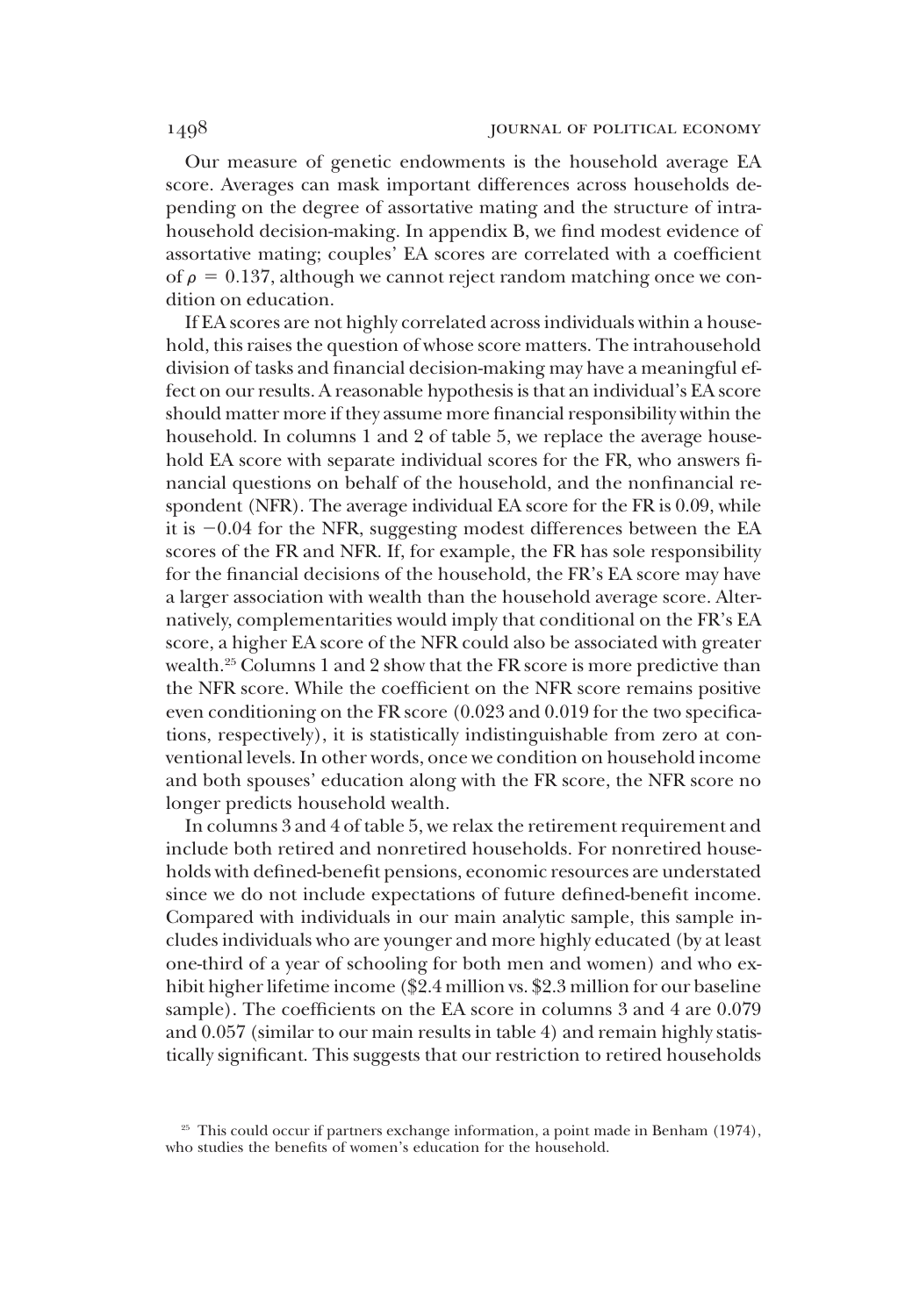is not an important factor driving the relationship between the EA score and wealth. Nonetheless, we maintain the retirement restriction for our main sample to ensure completeness of the wealth data and to facilitate our analysis of the gene-wealth gradient within defined-benefit pension participation in section V.

Finally, in columns 5 and 6, we consider the log of the household's average self-reported labor income in the HRS as an additional control.<sup>26</sup> For this specification, we necessarily restrict the sample to households that are ever observed in the HRS with at least one working member, since this is required to obtain an in-sample measure of total income. The selfreported income data in the HRS are not subject to top coding like the SSA data. However, because the HRS is a sample of elderly Americans, this necessarily means that HRS labor income is observed toward the end of the life cycle or not at all. These differences are meaningful. Average annual household income in our sample based on HRS data is \$57,769, and the correlation coefficient between the log of this HRS average and the log of total income using SSA data is 0.32. Column 5 presents the coefficient on the EA score once we restrict the sample to households with nonmissing HRS income. The results in column 6 indicate that both the SSA and the HRS income variables independently predict wealth. Nevertheless, the estimated coefficient on the EA score is  $0.044$  ( $p = .058$ ) when both income measures are included—similar to the baseline estimates in column 7 of table 4.

In appendix C, we provide numerous robustness tests for the main association between the EA score and wealth documented in table 4. Additional summary statistics, including those relevant for this section and later analyses, are included in appendix A.2. In separate analyses, we test the importance of sample selection by using HRS sampling weights, using only one household-year per sample, and restricting analyses to only "coupled" households—that is, those where two members are observed for at least one household-year observation. We also examine robustness to alternate sample definitions with different age restrictions, as well as those that include nonretirees. Additional specifications control for more complicated functions of household income, including the number of years with top-coded income, and use alternate definitions of household wealth that exclude retirement and housing wealth. We also examine robustness to the use of different versions of the EA score and to the inclusion of more extensive controls, including cognitive ability, number of children, the death of a household member, and years since retirement. Generally, results in table 4 are robust to these exercises.

<sup>&</sup>lt;sup>26</sup> Specifically, for each member of the household, we consider only years in which they are not retired and report working for pay. We total the real income for each household within a particular year and average across available years in the HRS through 2010.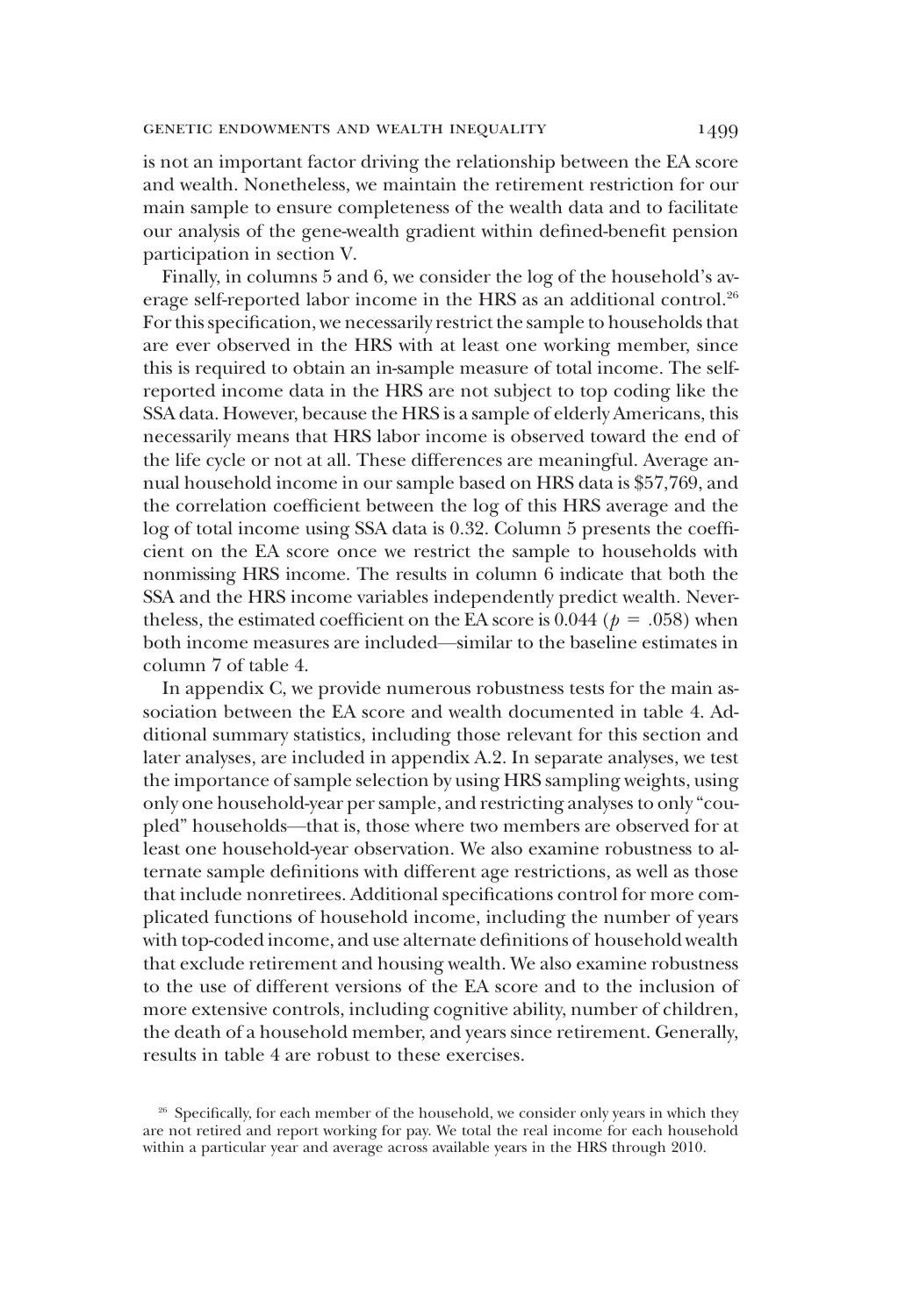### *C. Transfers and Parental Education*

A likely candidate to explain the remaining portion of the gene-wealth gradient is parental transfers that are not captured by completed education or earned income. Individuals inherit their genetic material from their parents, and those parents shape childhood environments. Thus, differences in the EA score could reflect differences not only in genetic factors that promote educational attainment but also in environmental factors that affect education and other outcomes regardless of one's genes. As evidence of this possibility, Lee et al. (2018) find that associations between SNPs and educational attainment tend to be smaller using only withinfamily variation as opposed to within- and across-family variation. Moreover, Kong et al. (2018) show that even those SNPs carried by parents that are not passed on to children are correlated with children's outcomes, presumably through parental environments. Indeed, one of the largest challenges in interpreting variation in the EA score comes from gene-environment correlations. An important limitation of our analyses is that we are not able to cleanly separate the association between the EA score and wealth into genetic and environmental components.

In table 6, we examine the extent to which the transfer of resources from parents to children—either indirectly through more advantageous environments as proxied by parental education or directly through monetary bequests—can explain the gene-wealth gradient.<sup>27</sup> Roughly  $40\%$  of households report receiving an inheritance, and among those who do, the average amount is approximately \$160,617. Average fathers' and mothers' education for the household are 9.47 and 9.95 years, respectively.

In column 1 of table 6, we provide a baseline specification that repeats column 5 of table 4 and includes the standard controls, principal components, and full education controls. In column 2, we include an indicator for ever receiving an inheritance in the HRS data and the log of total inheritances received by all members of the household while in the HRS. The log inheritance variable is set to zero for households that do not receive an inheritance. As expected, inheritances are highly correlated with household wealth. However, the inclusion of inheritances changes the coefficient on the EA score only marginally, from 0.070 to 0.064. Next, we include years of schooling for each parent of each member of the household, along with a set of dummy variables indicating missing values for these variables. The education of the father of the female member of

 $27$  In app. A, we provide additional summary statistics on these variables. We also show that after controlling for respondent education, the EA score is unrelated to the likelihood of receiving an inheritance or the size of the inheritance conditional on receiving one. Unsurprisingly, parental education is correlated with higher EA scores even after we control for respondents' education.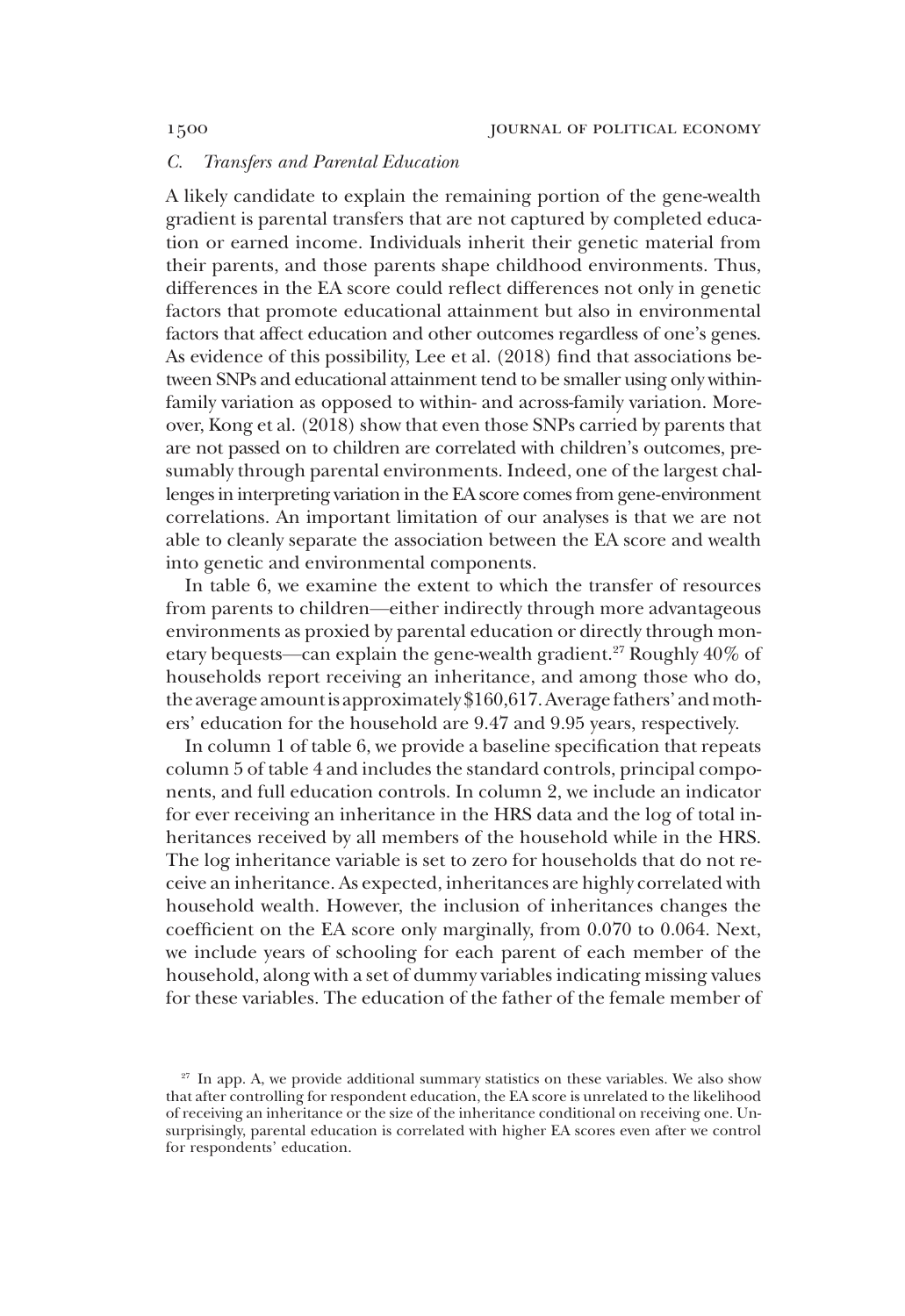### genetic endowments and wealth inequality 1501

|                           |           | DEPENDENT VARIABLE: LOG WEALTH |           |            |
|---------------------------|-----------|--------------------------------|-----------|------------|
|                           | (1)       | (2)                            | (3)       | (4)        |
| EA score                  | $.070***$ | $.064***$                      | $.062***$ | $.058**$   |
|                           | (.023)    | (.022)                         | (.023)    | (.023)     |
| Any inheritance           |           | $-1.042***$                    |           | $-.990***$ |
|                           |           | (.172)                         |           | (.171)     |
| Log total inheritance     |           | $.121***$                      |           | $.116***$  |
|                           |           | (.016)                         |           | (.016)     |
| Father education (male)   |           |                                | .009      | .007       |
|                           |           |                                | (.007)    | (.007)     |
| Father education (female) |           |                                | $.021***$ | $.019***$  |
|                           |           |                                | (.007)    | (.007)     |
| Mother education (male)   |           |                                | $.014*$   | .010       |
|                           |           |                                | (.007)    | (.007)     |
| Mother education (female) |           |                                | $-.009$   | $-.012$    |
|                           |           |                                | (.007)    | (.007)     |
| <b>Observations</b>       | 5,621     | 5,621                          | 5,621     | 5,621      |
| $R^2$                     | .435      | .456                           | .442      | .461       |
| Standard controls         | X         | X                              | X         | X          |
| Principal components      | X         | X                              | X         | X          |
| Years of education        | X         | X                              | X         | X          |
| Full education controls   | X         | X                              | X         | Х          |

TABLE 6 Inheritances and Parental Education

Nore.—This table presents estimates from regressions of log household wealth on average household EA score and varying sets of controls. Column 1 includes the full set of controls from col. 5 of table 4. Column 2 includes an indicator for ever receiving an inheritance in the HRS, as well as the log of received inheritances (set to zero for those without an inheritance). Column 3 includes controls for parents' years of education, along with separate dummy variables indicating missing values for each of the four parental education variables. Column 4 includes both the inheritance variables and the parental education variables. Standard errors are clustered at the family level.

\*  $p < 0.1$ .  $p < .05$ . \*\*\*  $p < .01$ .

the household appears to be related to wealth, but the inclusion of parental education as a control once again reduces the coefficient on the EA score only slightly. In column 4, we include both parental education controls and the log of the sum of lifetime inheritances. The inclusion of the full set of proxies for parental investments reduces the coefficient on the EA score to 0.058, implying that a 1 standard deviation increase in the EA score increases total wealth by 5.8% and remains statistically significant at the 5% level.

The results in table 6 show that the remaining portion of the genewealth gradient does not fall substantially when we include additional parental background variables intended to capture direct and indirect transfers. It may be the case that parental investments are largely captured by respondents' completed education and laborincome. These results suggest that the EA score–wealth correlation may be driven in part by additional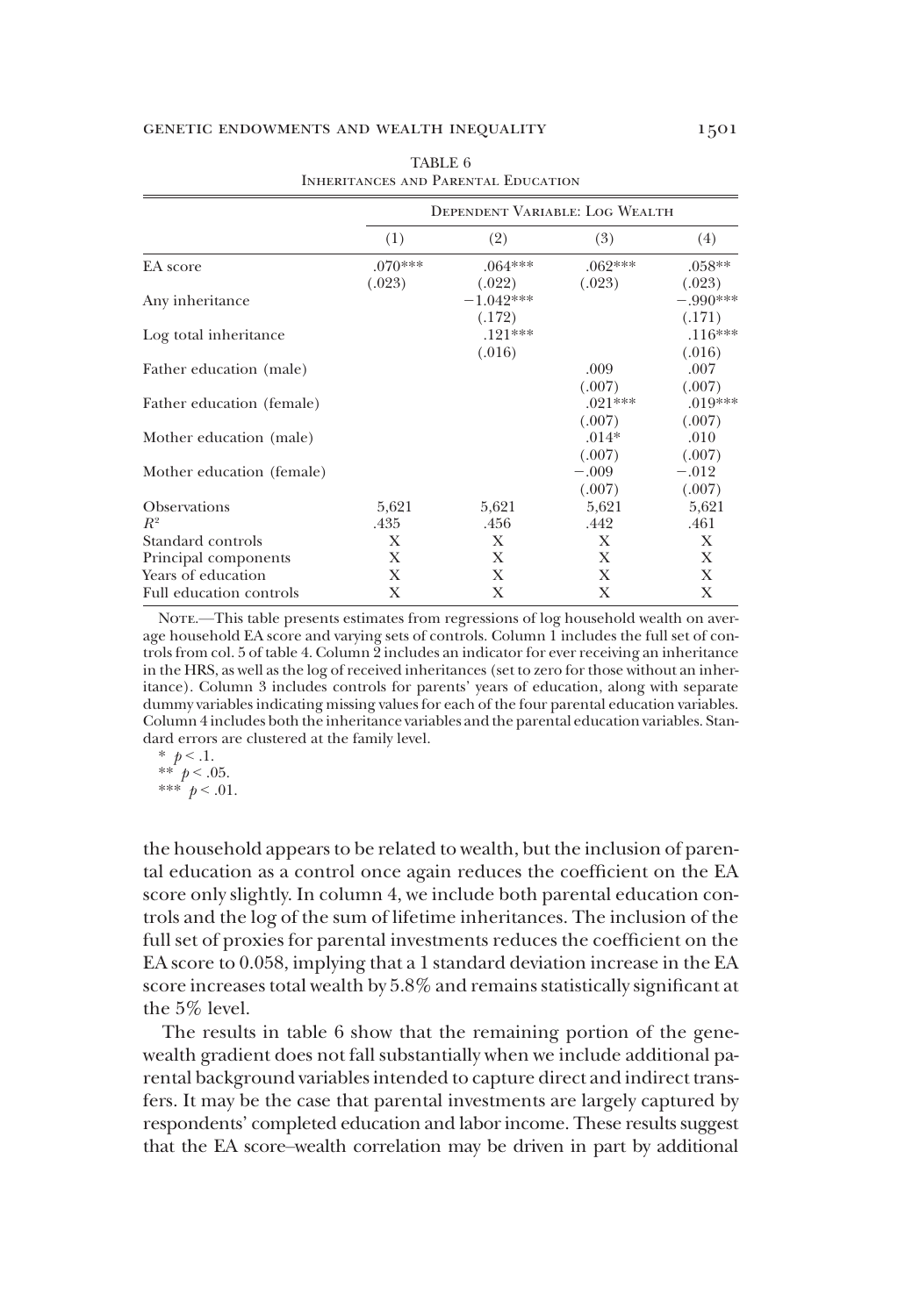mechanisms not examined in this section. We address potential alternative mechanisms in the following section.

# V. Additional Mechanisms

This section considers possible channels beyond income, education, and parental transfers through which the EA score may relate to wealth. Specifically, we investigate risk aversion, mortality (which could affect savings), and investment decisions, such as stock market participation, home ownership, and business ownership. We also consider how the EA score relates to different dimensions of financial decision-making, including beliefs about macroeconomic events and reported planning horizons. Finally, we show differences in the gene-wealth gradient depending on whether individuals receive income from defined-benefit pensions. A complete set of summary statistics for each potential mechanism is provided in appendix A, but we provide means when analyzing each potential mechanism below. We also provide means for outcome variables in each corresponding table.

# *A. Mortality*

One way in which wealth may be related to genetic endowments is through longevity, which has been shown to be correlated with genetic variants linked to education (Marioni et al. 2016). If individuals with higher individual EA scores expect to live longer, they may endogenously save more to finance these additional years of consumption. Furthermore, longer expected lives may lead to longer investment horizons, which may affect the mix of assets in household portfolios. We therefore examine whether the score is associated with realized and expected longevity in our sample. We forgo a direct analysis of savings rates because the HRS consumption and expenditure data are available for only a small subsample of households, which may leave tests to detect differences in savings rates underpowered. Further, given the age of the sample, the data do not include the prime working (and saving) years of the household, which are likely the most informative for such an analysis.<sup>28</sup>

The 1-year mortality rate in our sample (excluding years before genotyping) is 0.04. The average subjective probability of living to 75 years old for individuals in our analytic sample is approximately 67%. We begin our analyses by directly estimating the empirical relationship between the individual's EA score and mortality. Since here we are studying individual

<sup>&</sup>lt;sup>28</sup> In results available from the authors, we show that the EA score is not related to savings (as measured by consumption and expenditures as a portion of income). We do not present these results because of the data issues outlined above.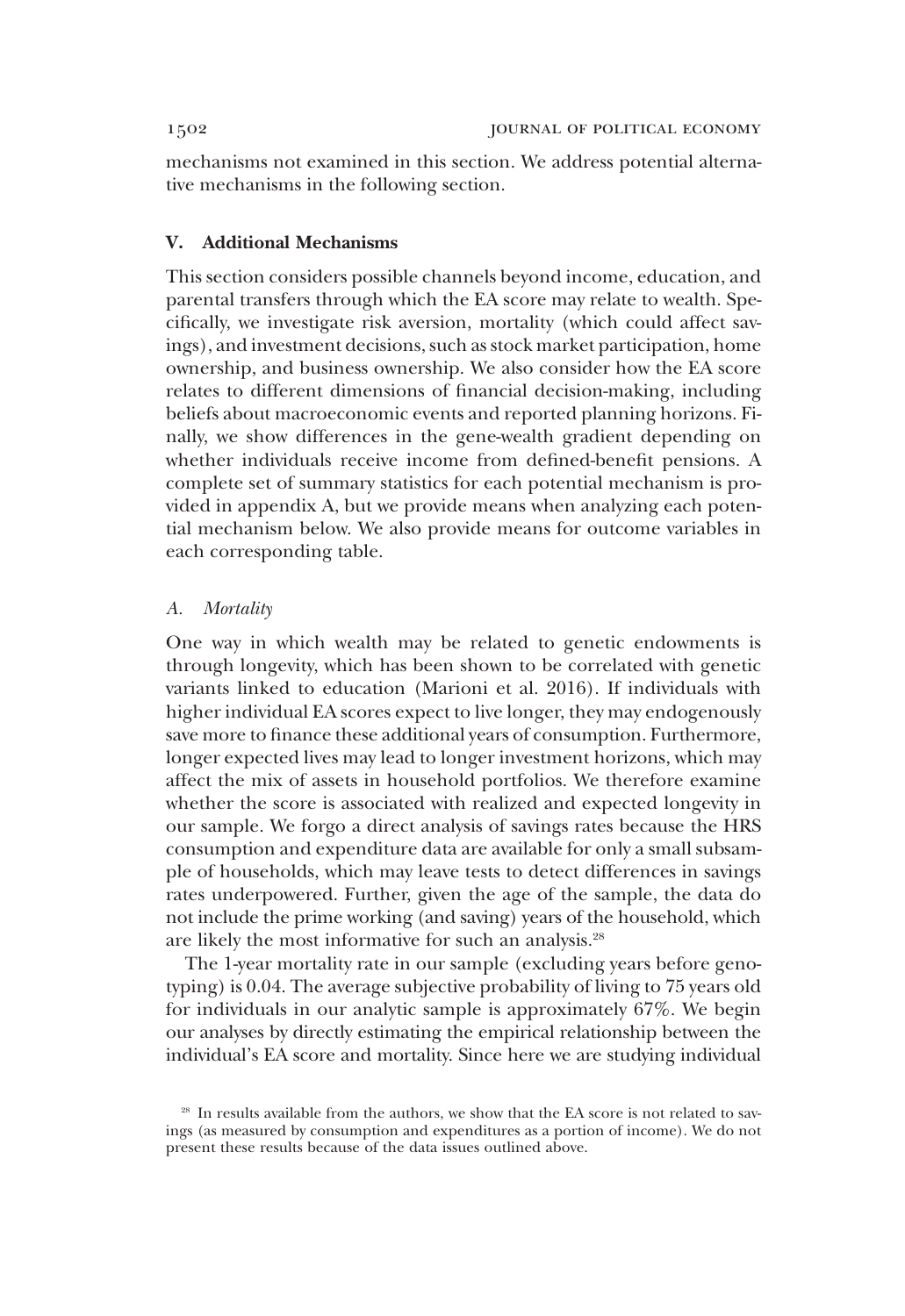posed to the household average score. We construct an indicator variable equal to one if the individual dies in the next year and estimate a linear probability model of the likelihood of dying in a particular year as a function of the individual's EA score, the principal components, and dummy variables for age, birth year, years of schooling, and degree. We restrict this regression to person-years in which an individual was between the ages of 50 and 90, and we drop years before an individual was genotyped. Table 7 provides the results of this regression. In column 1, we include both females and males in the sample and find that a 1 standard deviation increase in the individual's EA score is associated with a 0.3 percentage point decline in the 1-year mortality rate. Columns 2 and 3 consider females and males separately. The estimated association for females implies a 0.5 percentage point decline in the mortality rate for every 1 standard deviation increase in the EA score. We find no relationship for males.

We also consider beliefs about mortality. In principle, objective mortality should affect behavior only if individuals expect to live longer. In this sense, beliefs about mortality are perhaps the more relevant mechanism linking genetic endowments to wealth. The HRS repeatedly asks individuals to provide their subjective beliefs for the probability that they will live to the age of 75. In column 4, we regress this subjective belief on the individual EA score, our standard controls, and the full set of education controls in a sample of individuals aged 50–65. We do not find a significant

|                     |                 |                                                  | <b>MORTALITY</b> |                                                           |         |         |
|---------------------|-----------------|--------------------------------------------------|------------------|-----------------------------------------------------------|---------|---------|
|                     |                 | DEPENDENT VARIABLE:<br><b>OBSERVED MORTALITY</b> |                  | DEPENDENT VARIABLE: EXPECTED<br>MORTALITY, Pr(Live to 75) |         |         |
|                     | All Individuals | Females                                          | Males            | All Individuals                                           | Females | Males   |
|                     | (1)             | (2)                                              | (3)              | (4)                                                       | (5)     | (6)     |
| F.A score           | $-.003*$        | $-.005***$                                       | .000             | .418                                                      | $.659*$ | $-.316$ |
|                     | (.001)          | (.002)                                           | (.002)           | (.286)                                                    | (.370)  | (.482)  |
| <b>Observations</b> | 26,733          | 14.780                                           | 7.419            | 29.119                                                    | 17,433  | 11,686  |
| $R^2$               | .035            | .032                                             | .029             | .118                                                      | .130    | .150    |

TABLE 7

NOTE.—This table investigates the relationship between the EA score, mortality, and mortality expectations. Column 1 presents estimates of a linear probability model for death in the next period for all individuals in our sample, while cols. 2 and 3 perform this separately for females and males, respectively. The specifications in cols. 1–3 include the following controls: individual principal components and dummy variables for each possible age, birth year, number of years of schooling, and degree. In cols. 4–6, the outcome variable is the reported probability that an individual expects to live to age 75, again shown for the full sample and then separately for females and males. The control set for these specifications is the same as our standard full control set in col. 5 of table 4. Standard errors are clustered at the family level.

\*  $p < 0.1$ .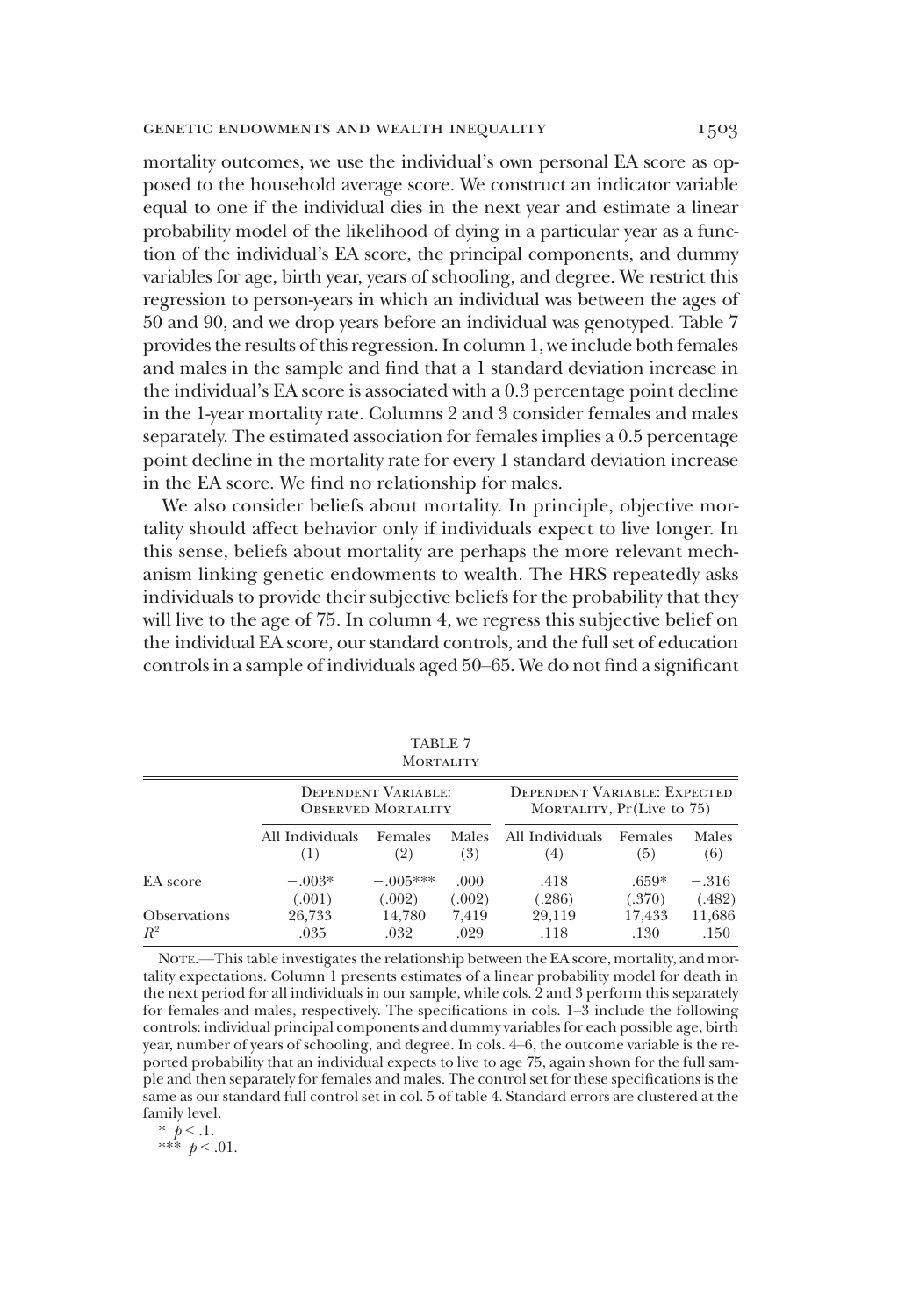association between the EA score and the level of this subjective probability. We also estimate this regression for females and males separately in columns 5 and 6 and find that for females a 1 standard deviation rise in the individual's EA score predicts a 0.66 percentage point rise in reported beliefs about living to age 75. For males, the relationship is negative and statistically insignificant. In total, we find a nontrivial relationship between the EA score and mortality rates but no association with expected mortality. This may offer some evidence that part of the gene-wealth gradient arises from the prospect of greater longevity.

# *B. Risk Aversion*

We next examine whether the EA score is associated with differences in how households save. A well-established source of heterogeneity in household wealth is returns to risky endeavors, such as participation in risky asset markets or business ownership. One mechanism that may therefore relate the EA score to wealth is aversion to risk. To examine the relationship between risk aversion and the EA score, we use questions in the HRS designed to elicit measures of risk tolerance on the basis of hypothetical income and wealth gambles. Generally, these questions pose hypothetical scenarios in which the respondent faces a choice between a guaranteed endowment of wealth or stream of income or a 50–50 gamble that will result in a permanent increase or decrease in that endowment or income. Specifically, respondents are asked to choose between two jobs: "The first would guarantee your current total family income for life. The second is possibly better paying, but the income is also less certain. There is a 50–50 chance the second job would double your total lifetime income and a 50– 50 chance that it would cut it by *X*." The series replaces *X* with a set of possible income losses: 10%, 20%, one-third, one-half, or 75%. Additionally, respondents are asked one of two hypothetical wealth gambles with a similar structure. One is based on an inherited business worth \$1 million today or that may be sold in 1 month with a 50–50 chance of being worth \$2 million or *X*. The other is based on an immediate inheritance worth \$1 million with the potential to participate in a risky business venture that has a 50–50 chance of doubling in value or falling in value by *X*. In each case, *X* varies by the same proportions as the hypothetical income gamble.

On the basis of the responses to these hypothetical gambles, each respondent can be grouped by the smallest downside for which they still reject the gamble. We create a dummy variable for each gamble that takes a value of one if an individual always responds with a preference for the guaranteed wealth or income. A value equal to one for this variable indicates the highest degree of risk aversion permitted with this set of questions. Thirty-nine percent of respondents comprise the most risk-averse households, who would not take a 50–50 gamble that would double their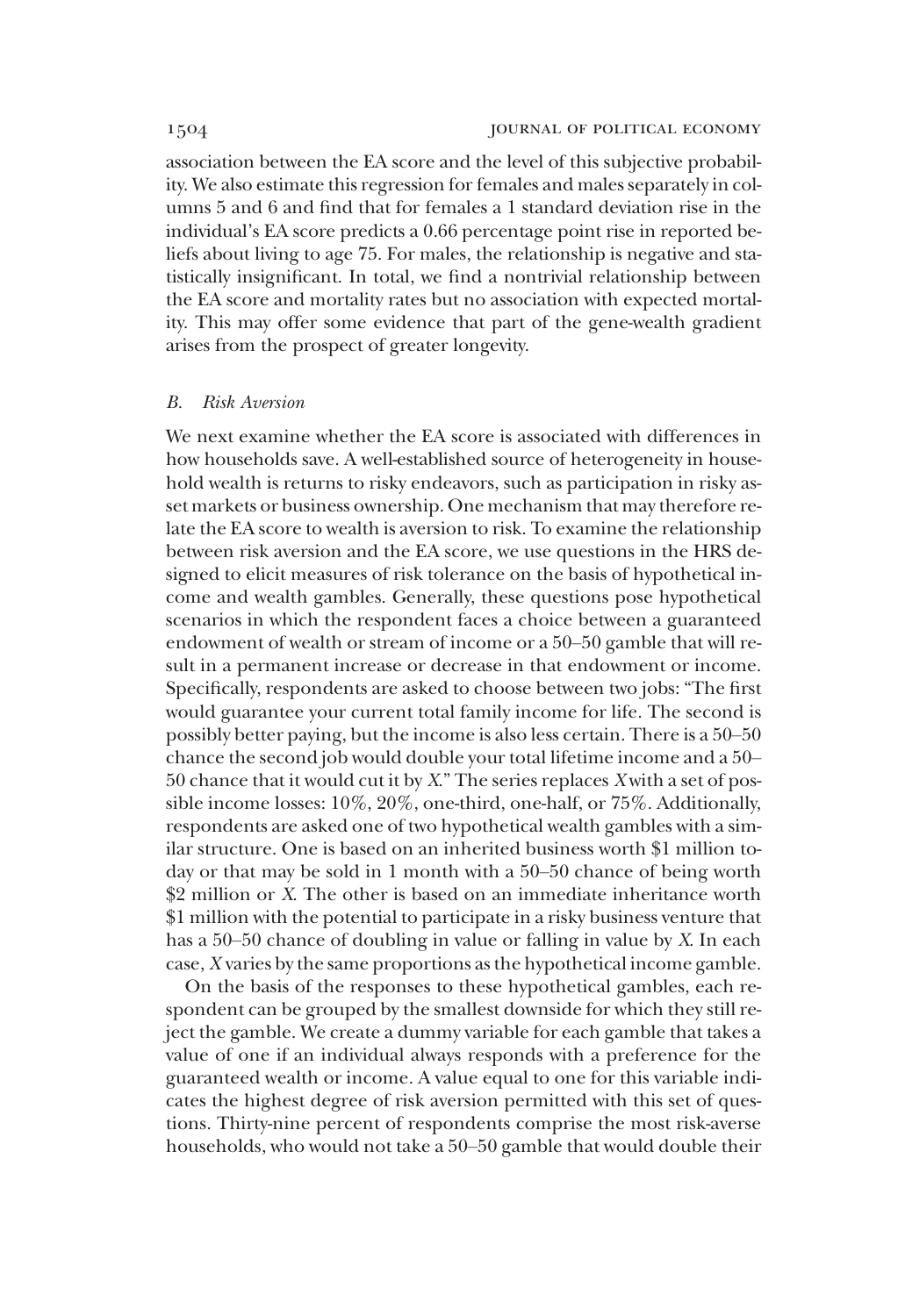income or cut it by 10%. Alternatively, only 5% of respondents would take a 50–50 gamble where the downside is a 75% reduction in income.

In column 1 of table 8, the dependent variable is our binary indicator for the highest degree of risk aversion based on the labor income gamble. We find a negative association between the average household EA score and risk aversion—a 1 standard deviation increase in the score is associated with a reduction in the probability of the most risk-averse response by 2.2 percentage points. In columns 2 and 3, we use indicators for greatest risk aversion based on the inheritance and business risk questions as the dependent variables. We find no statistically significant relationship between the EA score and risk aversion for the inheritance question, but we do find that the probability of a respondent giving the most risk-averse response for the business risk question is 2.7 percentage points lower for a 1 standard deviation increase in the EA score, which is significant at the .05 level.

In columns 4–6, we allow the outcome variable to be an ordered categorical variable indicating the riskiest gamble that a respondent accepts. This variable can take one of six values, with higher values corresponding to higher degrees of risk aversion. We estimate an ordered probit model in these specifications and report coefficients for the latent index. Column 4 shows that the EA score is associated with a significant decrease in the latent index for risk aversion for income. Columns 5 and 6 repeat

|                              |                      | <b>DEPENDENT VARIABLE:</b><br><b>RISK AVERSION INDICATOR</b> |               |                             | DEPENDENT VARIABLE:<br><b>RISK AVERSION CATEGORY</b>    |                     |
|------------------------------|----------------------|--------------------------------------------------------------|---------------|-----------------------------|---------------------------------------------------------|---------------------|
|                              | Income<br>(1)        | (2)                                                          | (3)           | (4)                         | Inheritance Business Income Inheritance Business<br>(5) | (6)                 |
| EA score                     | $-.022***$<br>(.007) | $-.004$<br>(.012)                                            | (.011)        | $-.027**-.045***$<br>(.015) | .017<br>(.029)                                          | $-.057**$<br>(.027) |
| <b>Observations</b><br>$R^2$ | 10,512<br>.105       | 2,951<br>.210                                                | 2.912<br>.246 | 10,512                      | 2.951                                                   | 2,912               |
| Mean outcome                 | .39                  | .51                                                          | .47           |                             |                                                         |                     |
| Standard controls            | X                    | X                                                            | X             | X                           | X                                                       | X                   |
| Principal components         | X                    | X                                                            | X             | X                           | X                                                       |                     |
| Full education controls      | Х                    | X                                                            |               | Х                           | X                                                       |                     |

| <b>TABLE 8</b> |  |
|----------------|--|
| Risk Aversion  |  |

NOTE.-This table presents estimates from regressions of measures of individual risk tolerance on the EA score and various controls. Risk tolerance is elicited from questions based on risky gambles over labor income, inheritance wealth, and business wealth. In cols. 1–3, the dependent variable is an indicator that takes a value of one for individuals who never choose the risky option over a guaranteed outcome. In cols. 4–6, we report estimates from ordered probit models where the outcome is a categorical variable that takes one of six values depending on the riskiest gamble that an individual accepts, with higher values indicating greater risk aversion. Standard errors are clustered at the family level.

\*\*  $p < .05$ .

\*\*\*  $p < .01$ .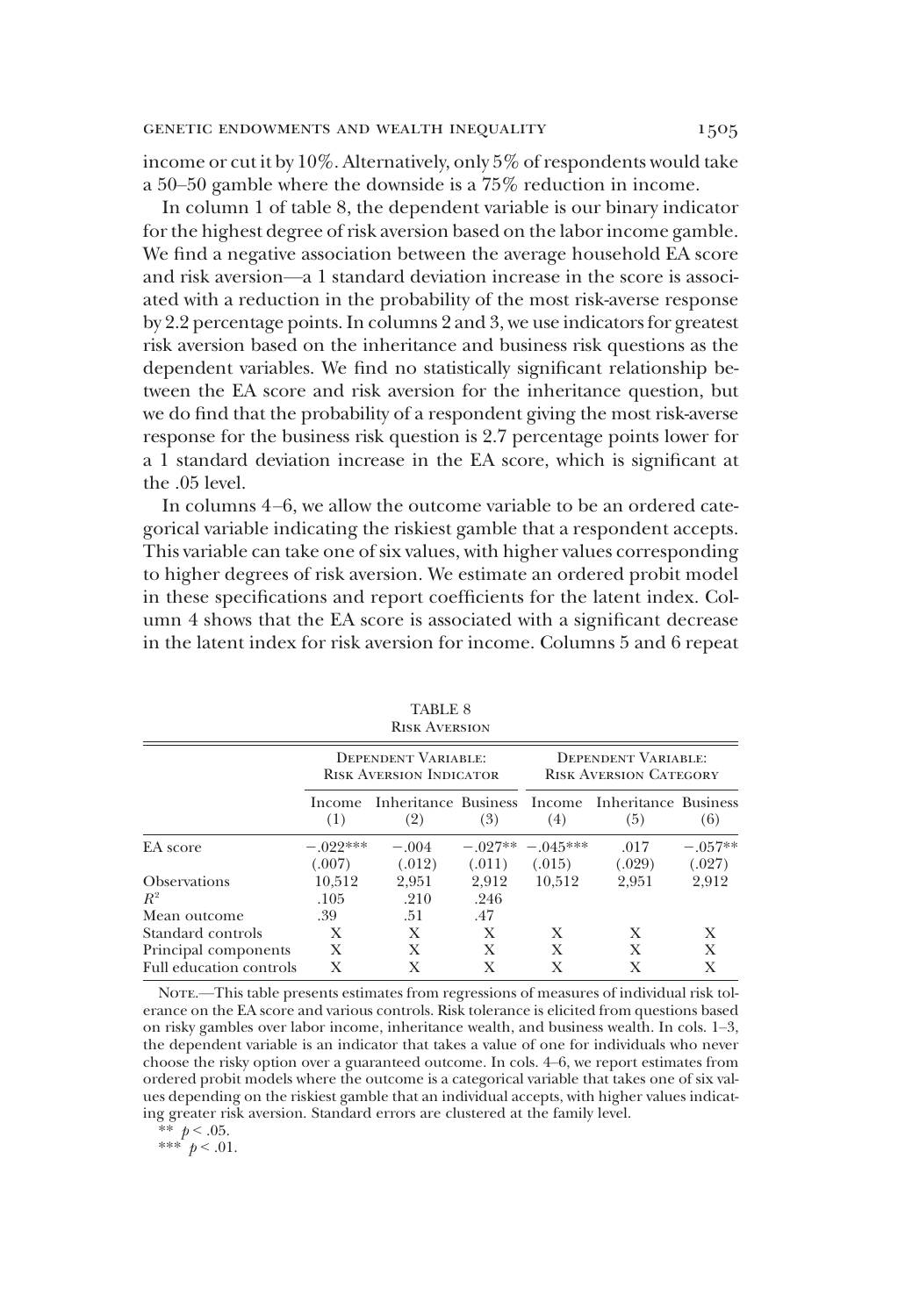the ordered probit estimation for the inheritance and business wealth gambles, respectively. Again, we find no statistically significant relationship between the EA score and risk aversion based on the hypothetical inheritance wealth gambles, but we do find a significant relationship with risk aversion for the business wealth gamble.

### *C. Stocks, Housing, and Business Ownership*

Motivated by the relationship between the EA score and elicited measures of risk aversion, we examine whether the EA score is related to stock market participation, business ownership, and owning a home. Each of these asset classes is the subject of a well-established literature highlighting their importance as a source of heterogeneity in wealth accumulation over the life cycle. Eighty-four percent of households own a house, while 8% own a business, and 46% own stocks.

Panel A of table 9 regresses indicator variables for stock market participation, business ownership, and home ownership on the average household EA score and our full set of standard controls, including education variables. Columns 1–3 also include the log of total lifetime household income from the SSA data as an additional control. In column 1, we find no statistically significant relationship between home ownership and the EA score, but we do find a significant relationship between home ownership and lifetime earnings. In column 2, we find no relationship between business ownership and the EA score or between business ownership and lifetime labor income. Column 3, however, shows a strong positive association between the EA score and stock market participation. A 1 standard deviation increase in the EA score is associated with a 5.2 percentage point increase in the probability of owning stocks, and this coefficient is statistically significant at the 1% level. Compared to an average rate of stock ownership of 46%, the coefficient suggests that this predicted increase in participation is also economically meaningful.

Of course, stock market participation is likely affected by accumulated wealth, which has already been shown to strongly correlate with the EA score. This suggests that the relationships between the EA score and stock market participation may operate purely through wealth. This possibility is addressedin columns 4–6, which repeat the specificationsin columns 1– 3 but also include the log of financial wealth from the previous wave. Consistent with the existing literature, we find that the coefficient on lagged wealth is large and statistically significant for all three asset types. We continue to find no evidence of a relationship between the EA score and home or business ownership after controlling for lagged wealth. However, the relationship between the EA score and stock ownership remains significant and economically meaningful after controlling for lagged wealth. A 1 standard deviation increase in the EA score is associated with a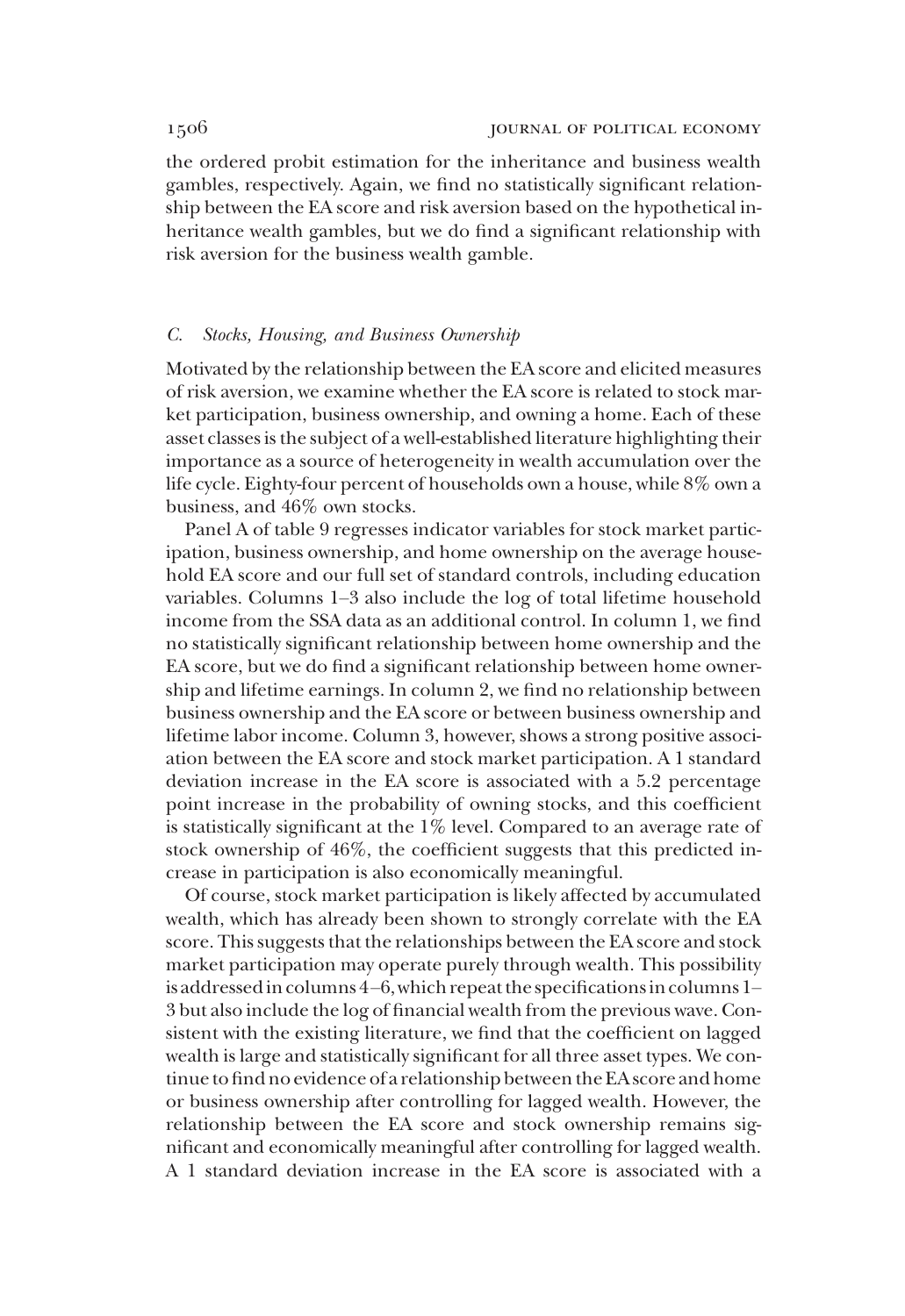4 percentage point higher likelihood of owning stocks, with statistical significance at the 1% level. Because stocks have traditionally offered substantially higher returns than other liquid securities, such as moneymarket funds or bonds, this may be an important factor for explaining the gene-wealth gradient and may also suggest that these genetic endowments provide a microfoundation for the persistent differences in returns to wealth.

To examine the extent to which the important components of household saving—home, business, and stock ownership—can be possible explanations for the association between the EA score and wealth, we include each in regressions of wealth on the EA score and our standard controls. In panel B of table 9, column 1 establishes the baseline coefficient by repeating the final specification in table 4 but restricting the sample to those households with nonmissing values for the asset ownership variables. In columns 2 and 3, we include indicator variables for whether the household owns their home or has ever owned a business during the sample. In both cases, the coefficient on the EA score declines to 0.046 but remains statistically significant at the 5% level.

In column 4 of table 9, we include an indicator for stock ownership. This reduces the coefficient on the EA score substantially—from 0.049 to 0.016, a reduction of roughly 67%. Further, the coefficient becomes statistically insignificant. This suggests that stock market participation may be an important explanatory factor for the gene-wealth gradient. However, we caution against overinterpreting this result; in other samples with less severe age and retirement restrictions, the coefficient on the EA score is larger and remains statistically significant when stock market participation is controlled for, suggesting that stock market participation is likely to be only one of potentially many relevant factors explaining the relationship between the EA score and wealth.

Finally, in column 5, we include all three investment controls simultaneously. Together, they reduce the coefficient on the EA score to 0.018, which is not statistically significant. This offers preliminary evidence that investment decisions over the life cycle, broadly defined, may be an important mediator of the gene-wealth gradient. We again emphasize that these results should be interpreted with care. For example, the empirical specifications in panel B of table 9 may be biased by measurement error in the right-hand-side variables. However, these results may be suggestive of possible relevant mechanisms relating the EA score to wealth. Motivated by these findings, we next evaluate the extent to which the EA score is related to financial decision-making.

### *D. Extreme Beliefs and Planning Horizons*

An important element of financial decision-making is an assessment of the risks and uncertainties associated with the macroeconomy and the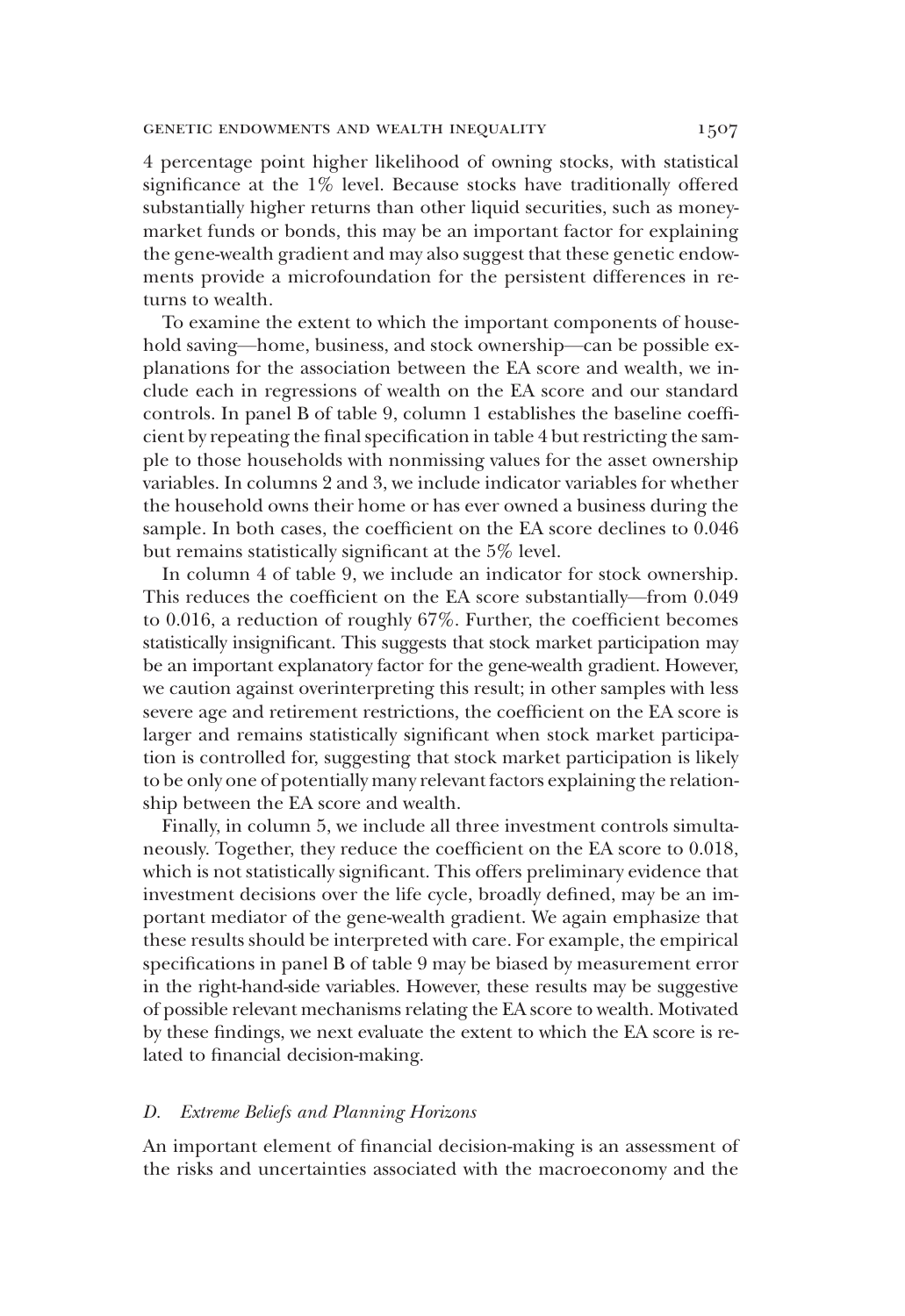|                                                 |                                                                     | AVERAGE HOUSEHOLD EA SCORE AND PORTFOLIO DECISIONS                        |                                                     |                                                 |                                                                                                                        |                                                                                    |
|-------------------------------------------------|---------------------------------------------------------------------|---------------------------------------------------------------------------|-----------------------------------------------------|-------------------------------------------------|------------------------------------------------------------------------------------------------------------------------|------------------------------------------------------------------------------------|
|                                                 | Owns House<br>Dependen<br>Variable:<br>$\left( \frac{1}{2} \right)$ | <b>Owns</b> Business<br>Dependen<br>Variable:<br>$\widehat{\mathfrak{D}}$ | Owns Stocks<br><b>Dependent</b><br>Variable:<br>(3) | Owns House<br>Dependent<br>Variable:<br>$(\pm)$ | Owns Business<br>Dependent<br>Variable:<br>$\binom{5}{2}$                                                              | <b>Owns Stocks</b><br>Dependent<br>Variable:<br>$\widehat{\circ}$                  |
|                                                 |                                                                     |                                                                           |                                                     | A. EA Score and Ownership of Assets             |                                                                                                                        |                                                                                    |
| EA score                                        | .003                                                                | .005                                                                      | $.052***$                                           | $-.008$                                         | $-.001$                                                                                                                | $.040***$                                                                          |
|                                                 |                                                                     | (.006)                                                                    |                                                     | (.008)                                          |                                                                                                                        |                                                                                    |
| Log income                                      | $(.008)$<br>$.033***$                                               |                                                                           |                                                     | .002                                            |                                                                                                                        |                                                                                    |
|                                                 | (.008)                                                              | $-0.004$<br>(.006)                                                        | $(0.011)$<br>$0.062***$<br>$(0.011)$                | $(.008)$<br>.122***                             | $\begin{array}{c} (.006) \\ -.021*** \\ (.008) \\ (.008) \\ (.047*** \\ (.07) \\ (.07) \\ (+549 \\ \hline \end{array}$ | $(011)$<br>$021$<br>$(013)$<br>$(015)$<br>$(016)$<br>$(016)$<br>$(016)$<br>$(016)$ |
| Lagged log wealth                               |                                                                     |                                                                           |                                                     |                                                 |                                                                                                                        |                                                                                    |
|                                                 |                                                                     |                                                                           |                                                     | $(600^{\circ})$                                 |                                                                                                                        |                                                                                    |
| Observations                                    |                                                                     | 6,460                                                                     | 5,450                                               | 4,649                                           |                                                                                                                        |                                                                                    |
|                                                 | $6,460$<br>$.304$                                                   | .160                                                                      | .348                                                | .399                                            |                                                                                                                        |                                                                                    |
| Mean outcome                                    | $\cdot^{\rm 84}$                                                    | 08                                                                        | .46                                                 | 83                                              | .08                                                                                                                    | 47                                                                                 |
| Standard controls                               |                                                                     | ×                                                                         | ×                                                   |                                                 |                                                                                                                        | ×                                                                                  |
|                                                 | $\times$                                                            | ×                                                                         | $\boldsymbol{\times}$                               | ×                                               |                                                                                                                        | ×                                                                                  |
| Principal components<br>Full education controls |                                                                     |                                                                           |                                                     |                                                 |                                                                                                                        |                                                                                    |
|                                                 |                                                                     |                                                                           |                                                     |                                                 |                                                                                                                        |                                                                                    |

| ŗ           |        |
|-------------|--------|
| ŗ<br>Ē<br>i |        |
|             |        |
|             | ĭ<br>7 |

1508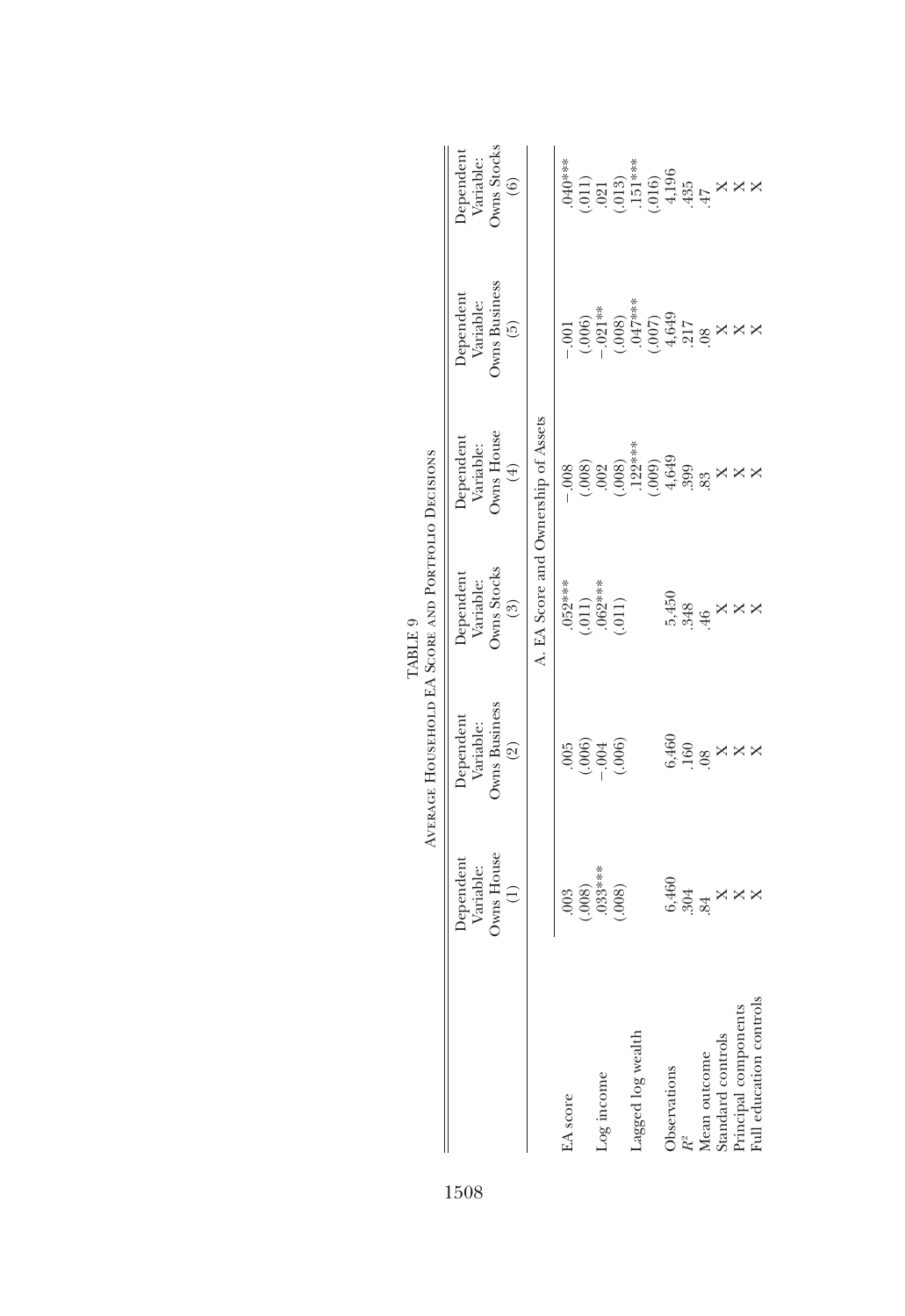|                         |                       |                                           | B. EA Score and Log Household Wealth |                                                   |                                           |
|-------------------------|-----------------------|-------------------------------------------|--------------------------------------|---------------------------------------------------|-------------------------------------------|
| EA score                | $.049**$              | 046**                                     | 046**                                | .016                                              | 018                                       |
|                         | (.023)                | (.021)                                    | (.022)                               | (.021)                                            | (610,                                     |
| Owns stocks             |                       |                                           |                                      | $.624***$                                         | 507***                                    |
|                         |                       |                                           |                                      | (.034)                                            | (.029)                                    |
| Has business            |                       |                                           | ****69.                              |                                                   | .530***                                   |
|                         |                       |                                           | (.049)                               |                                                   |                                           |
| Owns home               |                       | 887****                                   |                                      |                                                   | $(.044)$<br>.741***                       |
|                         |                       | .054)                                     |                                      |                                                   | (.052)                                    |
| Observations            | 4,912                 | 4,912                                     | 4,912                                | 4,912                                             | 4,912                                     |
| $R^2$                   | .487                  | 551                                       | .504                                 | .540                                              | .599                                      |
| Standard controls       |                       | $\breve{\phantom{0}}$<br>$\triangleright$ |                                      | $\overline{\phantom{0}}$<br>$\breve{\phantom{a}}$ | $\triangleright$<br>$\breve{\phantom{0}}$ |
| Principal components    | ۹                     | $\triangleright$<br>$\breve{\phantom{0}}$ | ⋞                                    | $\times$                                          | ×                                         |
| Full education controls | $\triangleright$<br>4 | ×                                         | ×                                    | ×                                                 | ×                                         |
| Log income              |                       | Þ                                         | ×                                    | ×                                                 | ×                                         |

Note.—Panel A presents estimates from regressions of indicators for ownership of different asset types on the EA score and various controls. Panel B presents estimates from regressions of log household wealth on the EA score, indicators for ownership of different asset types, and various controls. Standard errors are clustered at the family level.

\*\*  $p < .05$ .<br>\*\*\*  $p < .01$ .

1509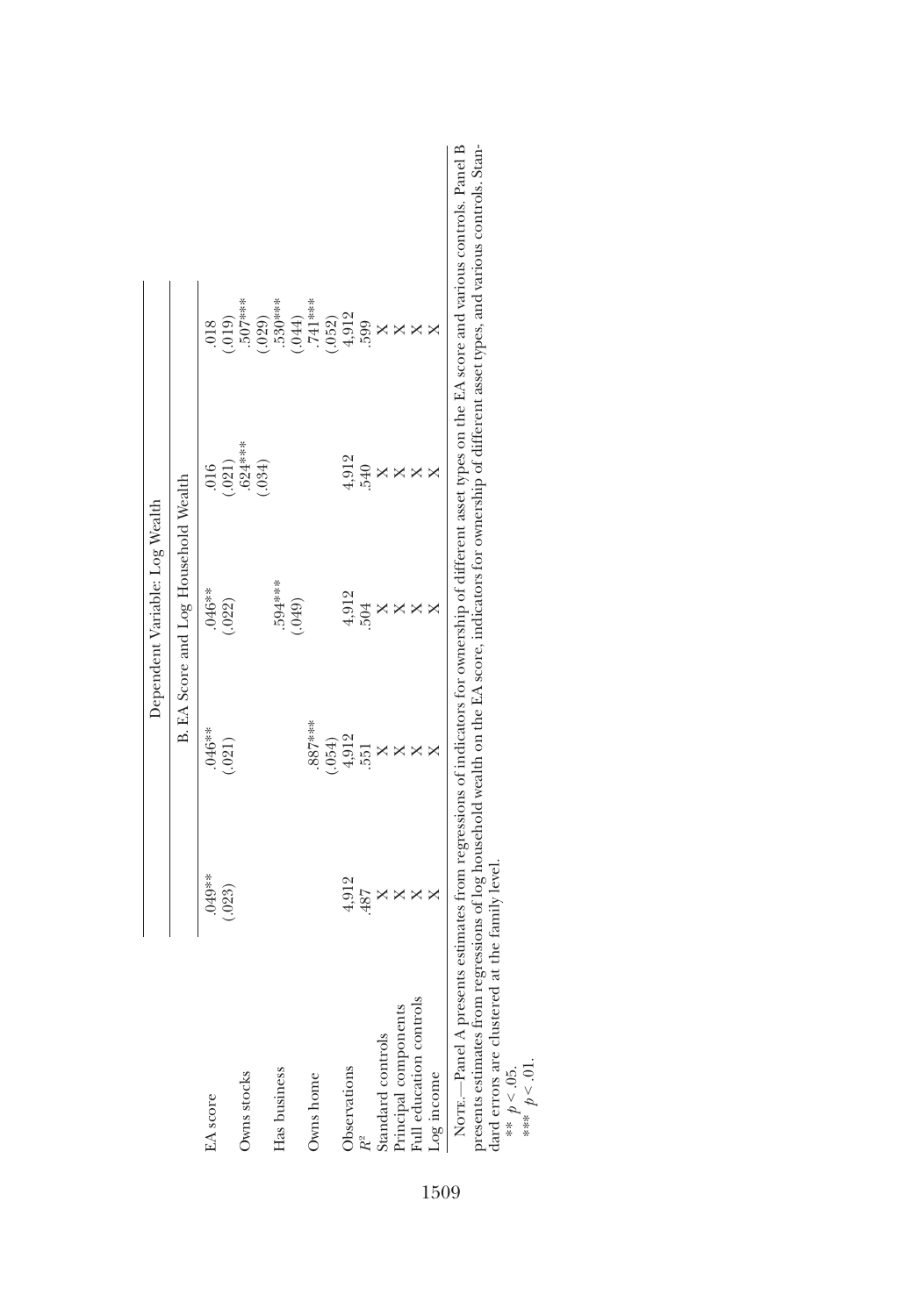payoffs to alternative financial choices. Yet inferring the likelihood of uncertain events can be difficult. Despite the typical assumption of rational expectations, it has long been recognized that individuals may have trouble forming accurate beliefs about probabilistic outcomes (Savage 1954; Kahneman and Tversky 1972). Further, a well-documented challenge for prudent savings and investment decisions is the complexity associated with intertemporal choices. Thinking about the distant future is difficult; as the planning horizon increases, so too does the uncertainty around financial needs, investment and employment opportunities, family composition, and a host of other important considerations. In this section, we evaluate whether the EA score is associated with an aptitude for abstract and complicated financial decisions.

Recent literature examines the role of subjective expectations in economic decisions such as human capital investments (Wiswall and Zafar 2015) and stock market participation (Arrondel, Calvo Pardo, and Tas 2014). Another set of papers demonstrates links between subjective beliefs and investment behaviors that impact household wealth (Lillard and Willis 2001; Dominitz and Manski 2007; Hudomiet, Kézdi, and Willis 2011).<sup>29</sup> Lumsdaine and Potter van Loon (2018) study differences in how individuals report beliefs about stock market returns, arguing that their findings reflect heterogeneity in individuals' understanding of the laws of probability. In related work, Lusardi, Michaud, and Mitchell (2017) demonstrate that heterogeneity in returns to savings, which are plausibly determined by financial knowledge, can explain a substantial proportion of wealth inequality.

We begin by investigating whether the average household EA score is associated with differences in beliefs about macroeconomic events that are relevant for financial choices. The HRS data are uniquely well suited for this analysis, as most respondents are repeatedly asked to provide subjective probabilities of a range of events. Individuals are asked to provide a probability on a scale of 0–100 for the following three macroeconomic events:

- Stock market goes up: "By next year at this time, what is the percent chance that mutual fund shares invested in blue chip stocks like those in the Dow Jones Industrial Average will be worth more than they are today?"
- Economic depression: "What do you think are the chances that the US economy will experience a major depression sometime during the next 10 years or so?"

<sup>&</sup>lt;sup>29</sup> Hurd (2009) provides a review of subjective probabilities reported in household surveys such as the HRS. A number of researchers have used the HRS to study cognition, probabilistic thinking, and investment decisions (Lillard and Willis 2001; Kézdi and Willis 2003, 2009). Another set of related studies focuses on cognitive decline and retirement decisions (Delavande, Perry, and Willis 2006; Delavande, Rohwedder, and Willis 2008; Rohwedder and Willis 2010; Kézdi and Willis 2013).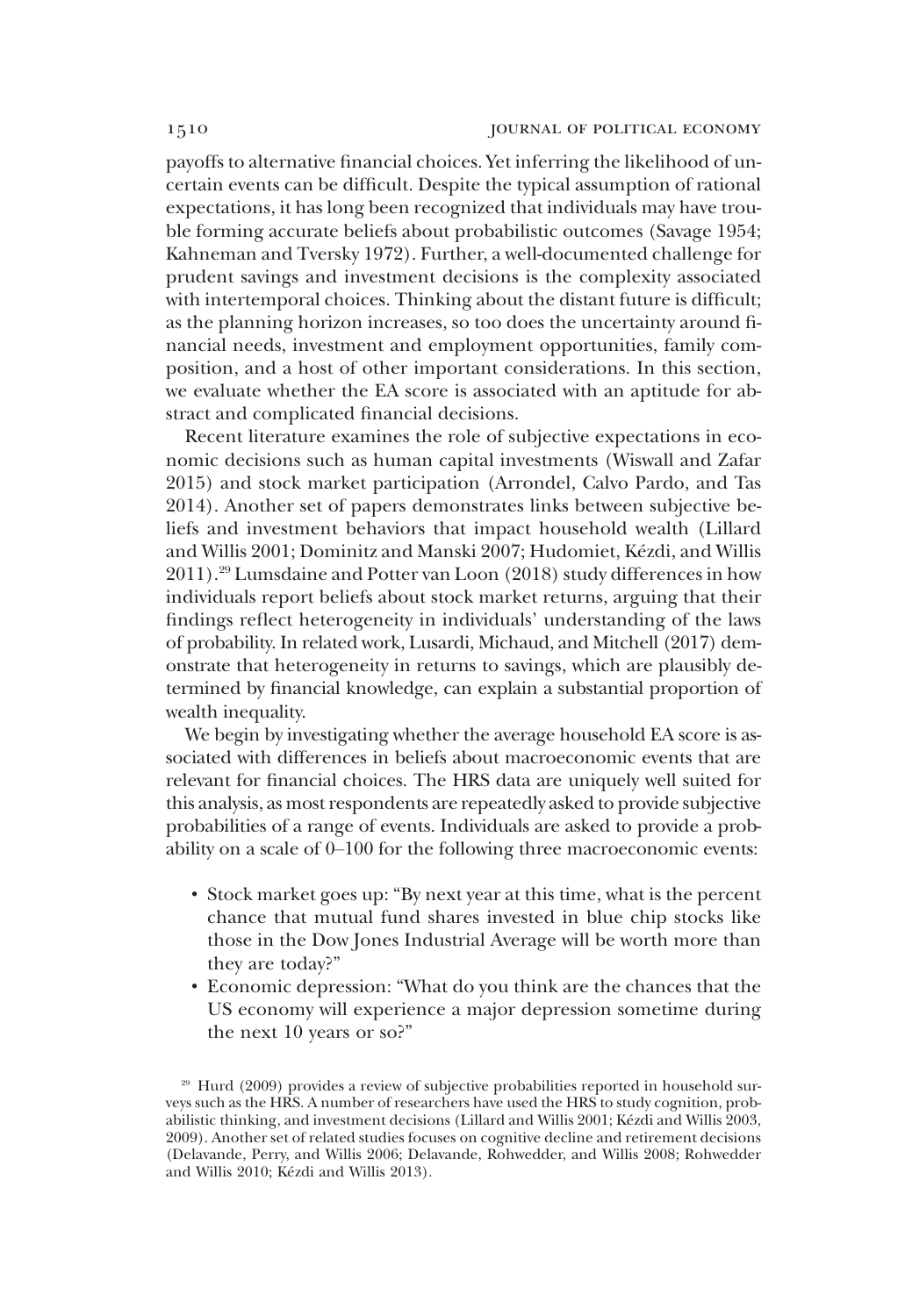• Double-digit inflation: "And how about the chances that the US economy will experience double-digit inflation sometime during the next 10 years or so?"

First, we construct one (of possibly many) measure of "objectively correct" responses to these questions. Our objective benchmark probability for the stock market going up in a single year is 71%, which is the probability that the S&P 500 increases in value in a given year for the period 1992–2015. There is no common definition of an economic depression, but clearly this refers to an unusually severe period of economic contraction. We use data from the Federal Reserve Bank of St. Louis on annual real GDP growth over the period 1948–2016 and define an unusually severe contraction as a year with growth less than or equal to  $-0.73\%$ , which is the 25th percentile of the distribution of growth rates for negativegrowth years. On the basis of this metric, the unconditional probability of a severe contraction is 4.4% per year, which implies a 36% probability for such an event over a 10-year period. Finally, the Bureau of Labor Statistics reports 2 years with double-digit inflation (1980, 1981) over the period 1958–2015. This implies an approximate probability of 3.4% for double-digit inflation in any year or about a 29% chance for double-digit inflation over a 10-year period.<sup>30</sup>

Panel A of table 10 provides estimates of the association between the average household EA score and individual beliefs about the probabilities of these macroeconomic events. We use the average household score rather than the individual EA score so as to be consistent with our analysis in section V.C and to avoid decisions about intrahousehold information transfers. Our first measure is the absolute value of the deviation between the respondent's subjective probability and the objective probability. We regress this deviation on our standard controls and the EA score in column 1. For all three events, higher values of the polygenic score are associated with a statistically significant reduction in the deviation between the respondent's subjective probability and the objective probability. For example, for panel A results, in column 1 the coefficient estimate of  $-0.567$  suggests that a 1 standard deviation increase in the EA score is associated with a reduction in the deviation from the objective stock market increase probability of over one-half of one percentage point. Coefficients of  $-0.550$  and  $-1.054$  are estimated for the depression and double-digit inflation questions, respectively.

Columns 2–4 in panel B of table 10 examine binary outcomes indicating whether respondents answered with specific focal probabilities (0, 50,

<sup>&</sup>lt;sup>30</sup> In results available from the authors, we show that main results relating the EA score to deviations from objective probabilities remain qualitatively similar for reasonably large intervals around the objective probabilities we use.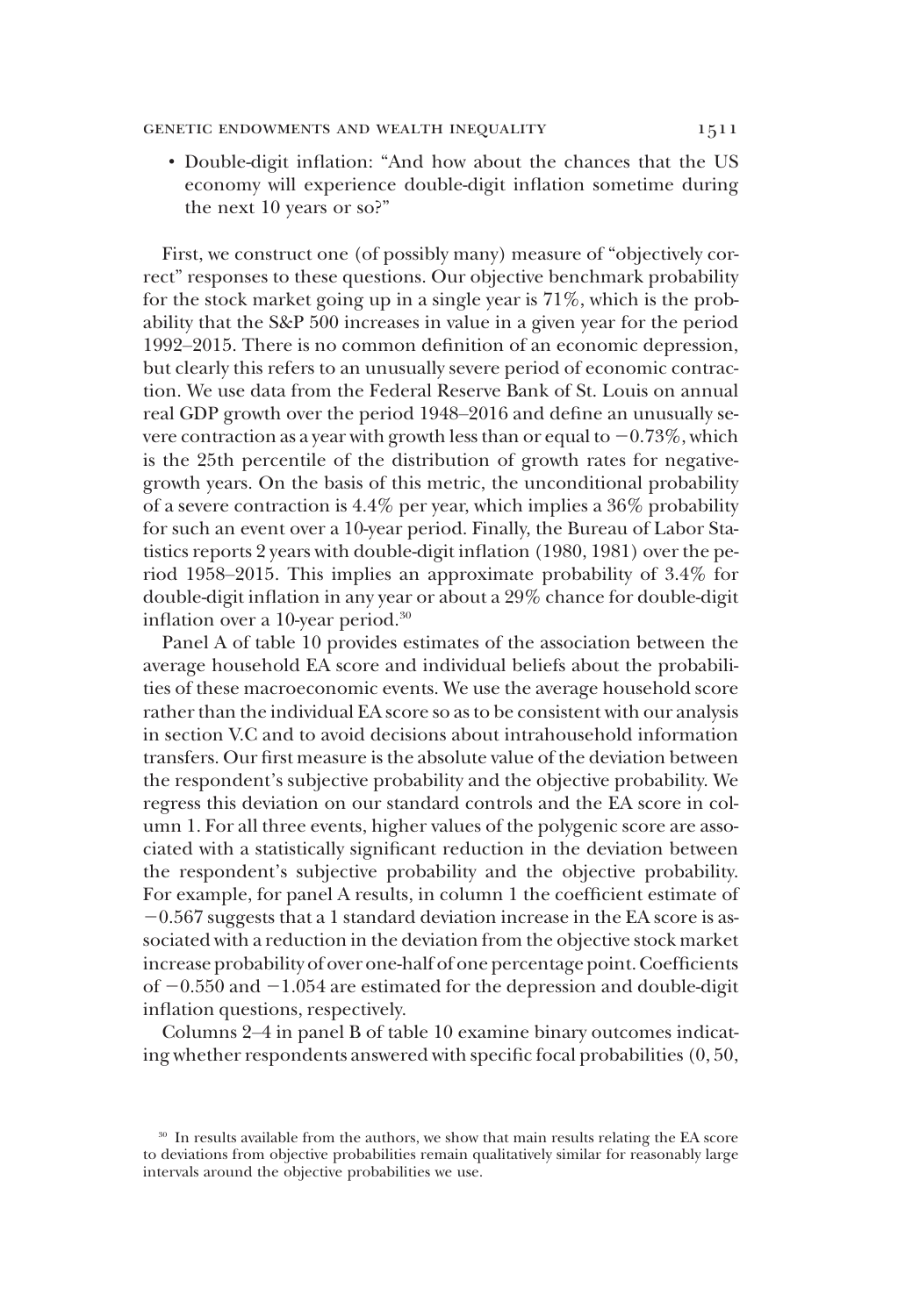|                                         |                                                         | EXTREME BELIEFS AND PLANNING HORIZONS                     |                                                             |                                                                    |
|-----------------------------------------|---------------------------------------------------------|-----------------------------------------------------------|-------------------------------------------------------------|--------------------------------------------------------------------|
|                                         | Dependent Variable:<br>Deviation<br>$\widehat{\Xi}$     | Dependent Variable:<br>Probability $= 0$<br>$\widehat{2}$ | Dependent Variable:<br>Probability $= .5$<br>$\binom{3}{2}$ | Dependent Variable:<br>Probability $= 1$<br>$\left( \pm \right)$   |
|                                         |                                                         |                                                           | A. EA Score and Beliefs                                     |                                                                    |
| Stock market goes up:<br>EA score       | $-.567***$                                              | $-006***$                                                 | $-.003$                                                     | $\begin{array}{c} -.002 \\ (.001) \\ 35,842 \\ 048 \\ \end{array}$ |
| Observations                            | $\begin{array}{c} (.162) \\ 35,842 \\ .097 \end{array}$ | $(.002)$<br>35,842                                        | $(.003)$<br>35,842                                          |                                                                    |
| Mean outcome<br>$\ensuremath{R^2}$      | 28.31                                                   | .062<br>$\tilde{6}0$ .                                    | $.030\,$<br>$\overline{.}30$                                |                                                                    |
| Depression:<br>EA score                 | $-.550***$                                              | $-0.05**$                                                 | $-.003$                                                     |                                                                    |
|                                         | $(138)$<br>$35,912$                                     |                                                           | $(0.003)$<br>$35,912$                                       |                                                                    |
| Observations<br>$\ensuremath{R^2}$      | .088                                                    | $(0.002)$<br>35,912<br>.047                               | .037                                                        | $-008$ ***<br>(.002)<br>35,912<br>35,912<br>06                     |
| Double-digit inflation:<br>Mean outcome | 24.94                                                   | 70.                                                       | .26                                                         |                                                                    |
| EA score                                | $-1.054***$                                             | $-0.004**$                                                | $-.005$                                                     | $.011***$                                                          |
| Observations                            | $(0.193)$<br>$22,604$                                   | $(0.002)$<br>22,604                                       | $(0.004)$<br>22,604                                         | $(0.002)$<br>22,604<br>072                                         |
| $\ensuremath{R^2}$                      | .080                                                    | 757                                                       | .044                                                        |                                                                    |
| Mean outcome                            | 26.10                                                   | 06                                                        | 34                                                          | <b>CO</b> .                                                        |

| TABLE 10 | REME BELIEFS AND PLANNING HOI |
|----------|-------------------------------|
|----------|-------------------------------|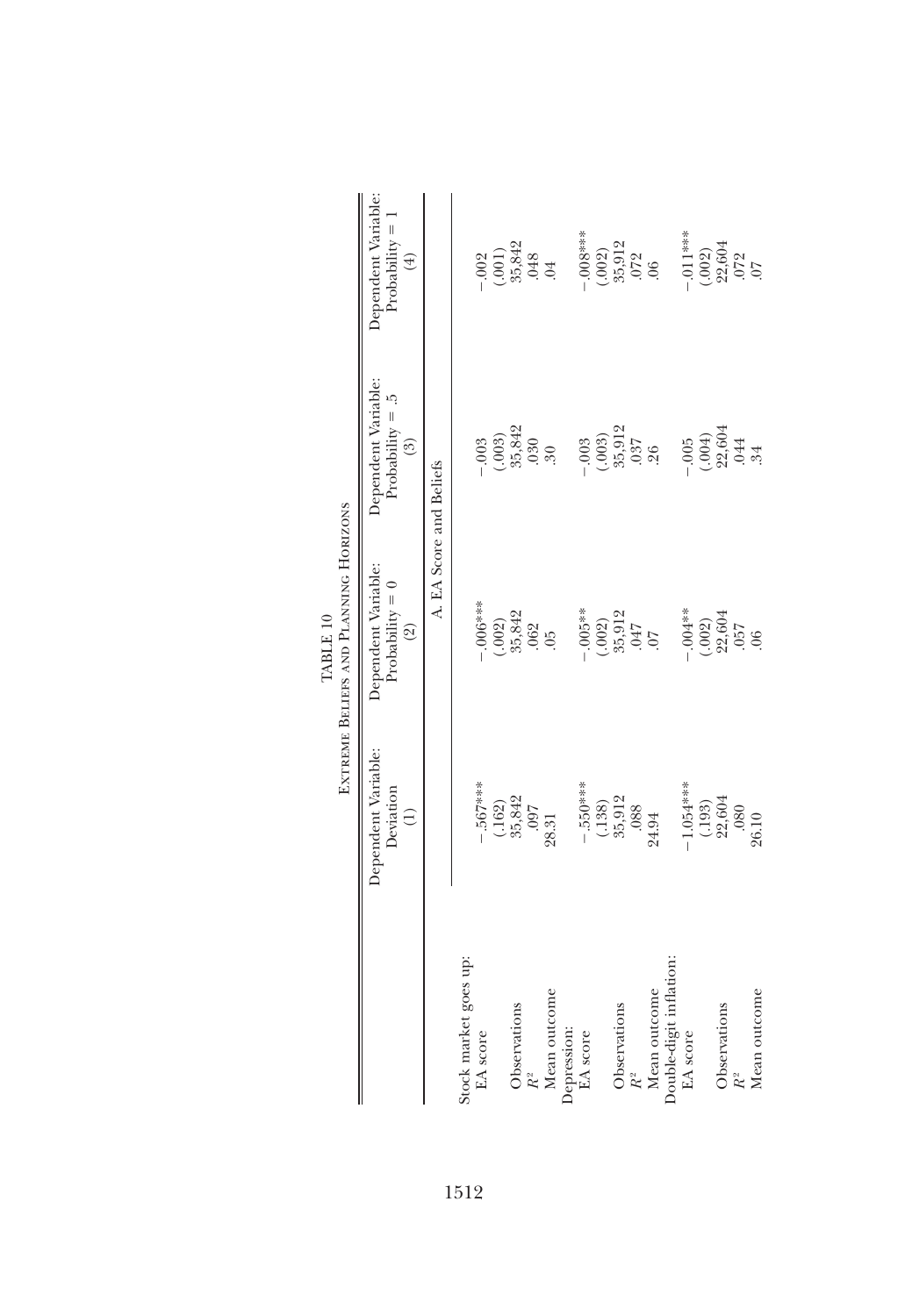|                         | Dependent Variable:<br>PH ≥1 Year                                                                                                                                                                                                                                                               | Dependent Variable:<br>PH >Few Years | Dependent Variable:<br>PH ≥5-10 Years | Dependent Variable:<br>PH >10 Years |
|-------------------------|-------------------------------------------------------------------------------------------------------------------------------------------------------------------------------------------------------------------------------------------------------------------------------------------------|--------------------------------------|---------------------------------------|-------------------------------------|
|                         |                                                                                                                                                                                                                                                                                                 |                                      | B. EA Score and PHs                   |                                     |
| EA score                | ****008<br>(.003)                                                                                                                                                                                                                                                                               | $011***$<br>(.004)                   | 013***<br>(.004)                      | (0.003)                             |
| Observations            | 27,752                                                                                                                                                                                                                                                                                          | 27,752                               | 27,752                                | 27,752                              |
|                         | .072                                                                                                                                                                                                                                                                                            | 081                                  | 777                                   | .045                                |
| Mean outcome            |                                                                                                                                                                                                                                                                                                 |                                      | 45                                    |                                     |
| Standard controls       |                                                                                                                                                                                                                                                                                                 |                                      |                                       |                                     |
| Principal components    |                                                                                                                                                                                                                                                                                                 |                                      |                                       |                                     |
| Full education controls |                                                                                                                                                                                                                                                                                                 |                                      |                                       |                                     |
|                         | Norr.—Panel A presents estimates from regressions of beliefs about probabilities of three macroeconomic events on the EA score and<br>various controls. Separate estimates are given for three distinct macroeconomic events: an increase in the stock market over the next year, a             |                                      |                                       |                                     |
|                         | of the degigion of the respondent's helief from an "objective" probability (as described in sec. VF). The outcome variables in cols. 9.8 and<br>major depression in the next 10 years, and double-digit inflation in the next 10 years. In col. 1, the dependent variable is the absolute value |                                      |                                       |                                     |
|                         |                                                                                                                                                                                                                                                                                                 |                                      |                                       |                                     |

various controls. Separate estimates are given for three distinct macroeconomic events: an increase in the stock market over the next year, a<br>major depression in the next 10 years, and double-digit inflation in the next 1 variable is an indicator for reporting a PH greater than or equal to 1 year. In cols, 2, 3, and 4, the dependent variables are indicators for horizons of "greater than or equal to a few years," "greater than or equal to 1 various controls. Separate estimates are given for three distinct macroeconomic events: an increase in the stock market over the next year, a variables for the length of a respondent's financial planning horizon (PH) on the EA score and various controls. In col. 1, the dependent major depression in the next 10 years, and double-digit inflation in the next 10 years. In col. 1, the dependent variable is the absolute value of the deviation of the respondent's belief from an "objective" probability (as described in sec. V.E). The outcome variables in cols. 2, 3, and 4 are indicators for providing subjective probabilities of 0, .5, and 1, respectively. Panel B presents estimates from regressions of indicator variables for the length of a respondent's financial planning horizon (PH) on the EA score and various controls. In col. 1, the dependent variable is an indicator for reporting a PH greater than or equal to 1 year. In cols. 2, 3, and 4, the dependent variables are indicators for horizons of "greater than or equal to a few years," "greater than or equal to 5–10 years," and "greater than 10 years," respectively. Standard errors are clustered at the family level.

1513

\*\*  $p < .05$ .<br>\*\*\*  $p < .01$ .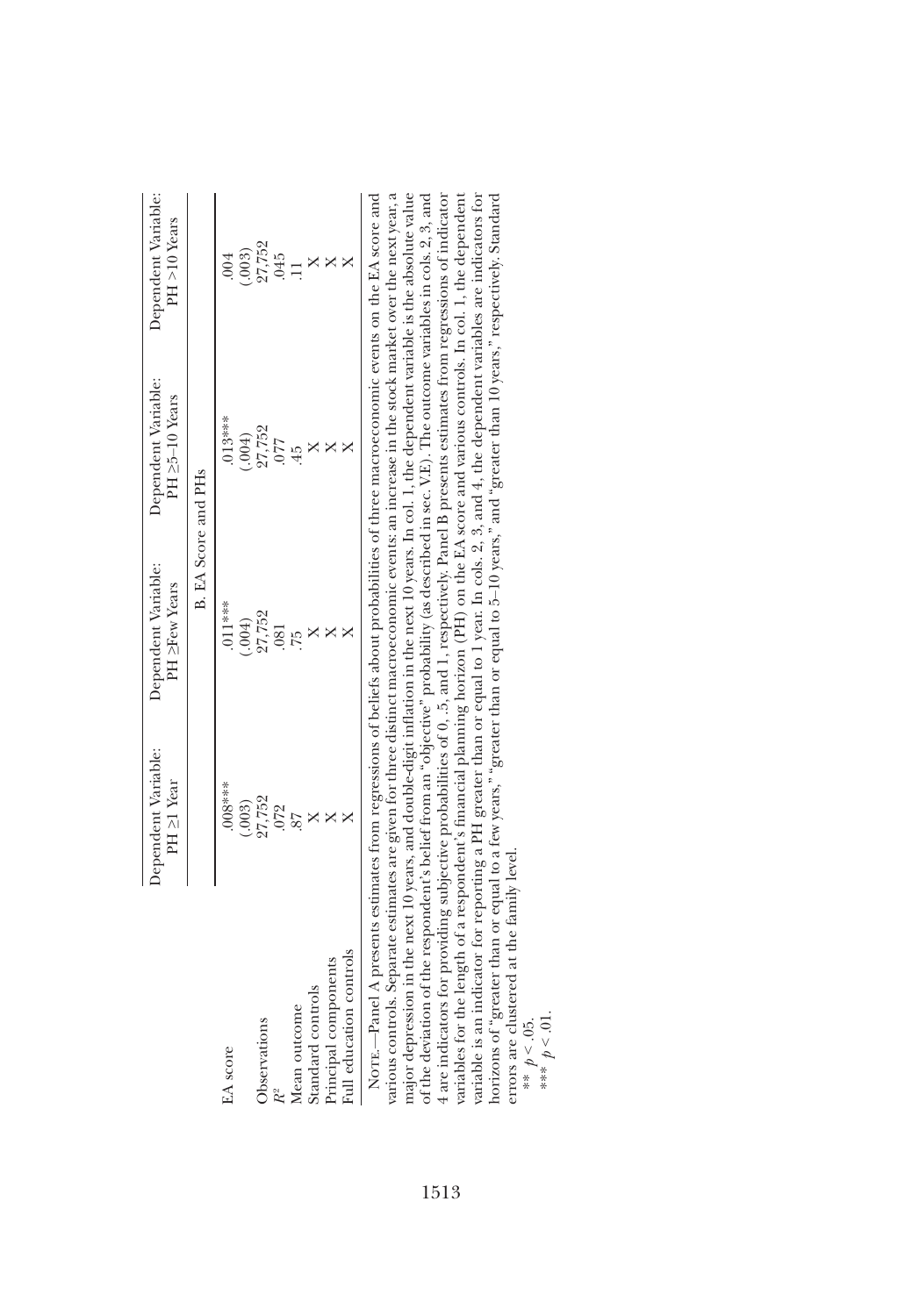and 100, respectively). Using linear probability models, we relate these binary outcomes to the EA score. For all three events, we observe the same pattern of association: the EA score is negatively associated with providing a subjective probability indicating complete certainty (0 or 100) and is largely uncorrelated with providing a focal probability of 50%. The magnitudes of these associations are substantial. For example, findings on beliefs about a depression suggest that a 1 standard deviation increase in the EA score is associated with a 0.5 percentage point reduction in the probability of reporting a 0% probability that the economy will suffer a major depression in the next 10 years. For comparison, 7% of individuals report a 0% probability for this event. While we find no statistically significant association between the EA score and reporting a 100% probability that the stock market will increase, we do find a relationship between 100% beliefs about economic recessions and double-digit inflation.

These results suggest that individuals from households with lower polygenic scores are more likely to report beliefs that are at odds with objective probabilities. Moreover, lower scores are also associated with a greater tendency to report "extreme" beliefs. We next investigate whether the EA score is associated with the length of the financial planning horizon. The complexity of economic decisions increases with their scope, and households may be heterogeneous in the costliness of thinking about increasingly distant future periods. Those for whom such considerations are relatively low cost will endogenously consider longer horizons. The HRS asks respondents about their planning horizons for spending and saving: "In deciding how much of their (family) income to spend or save, people are likely to think about different financial planning periods. In planning your (family's) saving and spending, which of the following time periods is most important to you (and your husband/wife/partner): the next few months, the next year, the next few years, the next 5–10 years, or longer than 10 years?" Thirteen percent of respondents report planning horizons of less than 1 year. Twelve percent have a planning horizon of at least a year but less than a few years. Thirty percent have a planning horizon of a few years, 34% indicate horizons in the range of 5–10 years, and 11% have planning horizons of more than 10 years.

In panel B of table 10, we test whether the EA score predicts planning horizon responses. The dependent variable in column 1 is a dummy variable equal to one if the planning horizon is greater than a few months. The estimated coefficient is statistically significant and suggests that a 1 standard deviation in the EA score is associated with a 0.8 percentage point increase in the probability of reporting a planning horizon longer than a few months. Columns 2–4 repeat this exercise but with dummies equal to one for increasingly longer horizons. The dummy dependent variable in column 2 is equal to one if the reported horizon is "a few years," in column 3 if "5–10 years," and in column 4 if "longer than 10 years." In all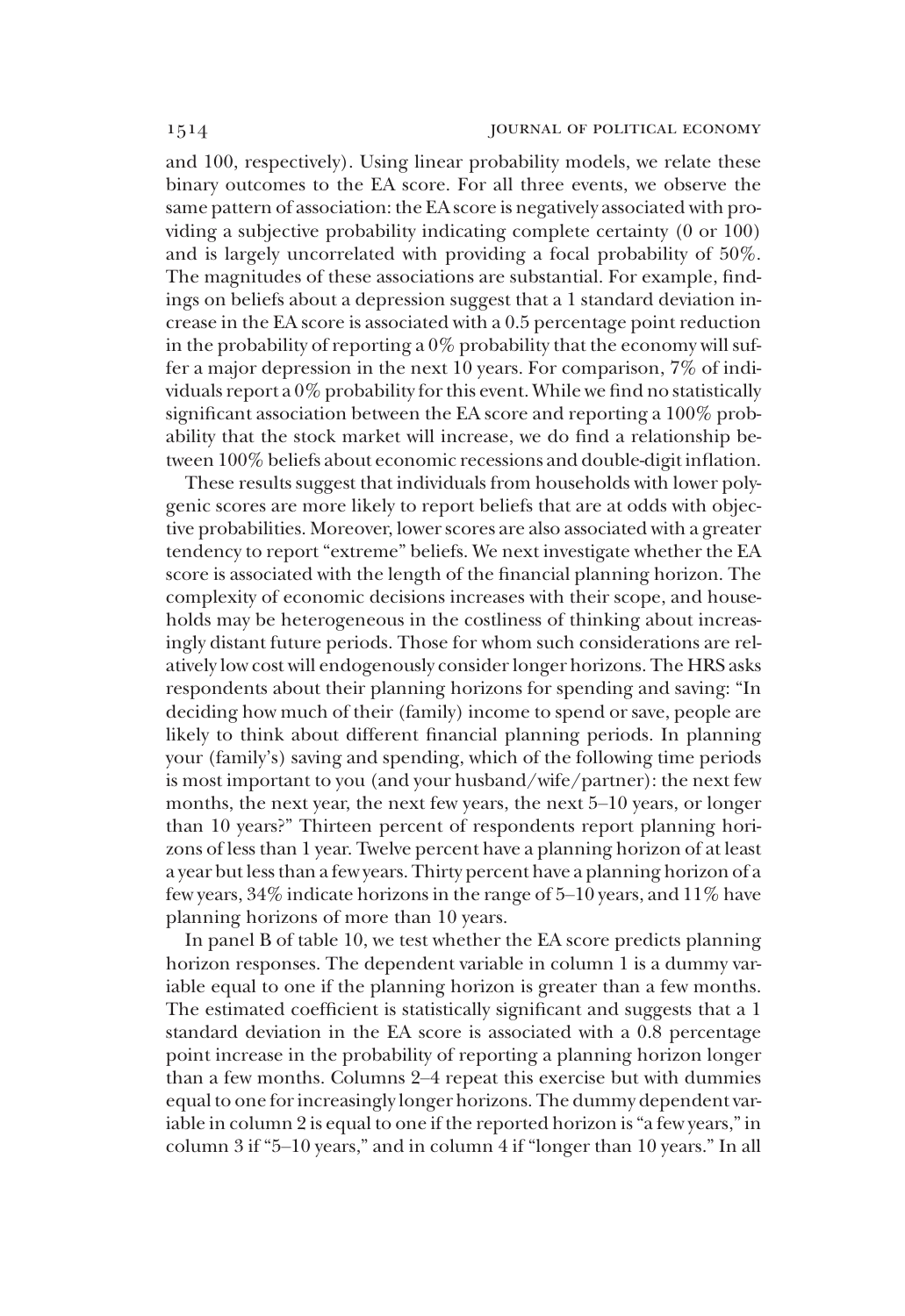but column 4, the coefficient on the EA score is positive and significant at the 1% level. This suggests that the EA score is predictive of longer planning horizons for all but the longest horizon.

The results linking the length of the planning horizon to the EA score are consistent with an interpretation that households with higher EA scores are better able to think about complex and abstract decision problems. Alternatively, these results could be interpreted as an association between the EA score and patience. However, in results available from the authors and using the HRS questions designed to elicit patience parameters, we find little variation between households that report the shortest and longest planning horizons. This suggests that it is unlikely that the planning horizon results are due to patience. Gabaix and Laibson (2017) provide a theoretical foundation for our interpretation. They demonstrate that infinitely patient, Bayesian households that receive noisy, unbiased signals about future events will behave as if they are impatient. A consequence of their model is that households that receive more precise signals will appear to behave as if they are more patient than others, even though all households are equally (infinitely) patient.

In appendix C, we provide several additional analyses. First, we use the cognitive test score administered to HRS respondents to evaluate whether the gene-wealth gradient works through cognition. In particular, we include the test score as an additional control and find that it does little to mediate the gene-wealth gradient. This is not surprising given why and how the test is constructed: to capture cognitive decline through memory tasks and simple factual questions. Second, it is possible that reported macroeconomic beliefs are not related to individual behavior in a meaningful way, making these results interesting but not particularly useful for understanding the potential underlying mechanisms linking the EA score to financial decisions. This would be the case if either the HRS expectations questions do a poor job of eliciting true beliefs about these economic events or if the events themselves were not relevant for the household's choice problem. In appendix B, we show that these elicited beliefs do indeed predict relevant behaviors, such as stock market participation, and are associated with wealth. Further, excessive optimism about the stock market is actually associated with greater wealth, likely due to an increase in participation. This suggests that the direction of incorrect beliefs is important for their overall impact on wealth.

# *E. Pensions*

One consequence of the apparent relationship between genetic endowments and financial decisions is that individuals with low EA scores may benefit from outsourcing certain economic choices, such as saving and investment decisions. Defined-benefit pensions, which may be provided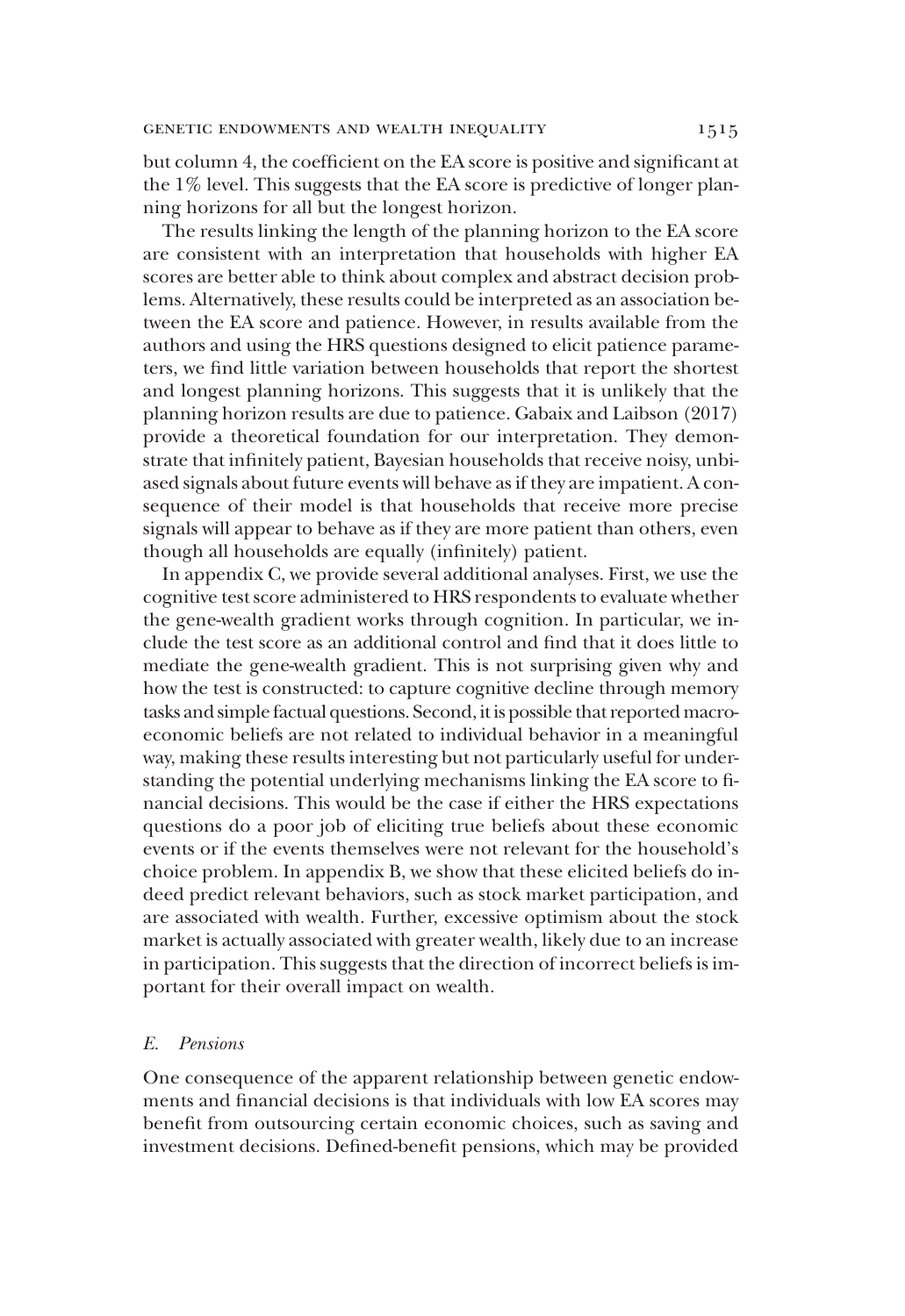by one's employer, offer one form of outsourcing by providing an employee a guaranteed stream of income in retirement without requiring the individual to choose the contribution rate or underlying investment allocations. Defined-benefit plans effectively reduce the impact of the household's financial decisions on accumulated wealth by ensuring a minimal level of resources at retirement. We investigate whether the reduced autonomy associated with defined-benefit pensions alters the relationship between genetic ability and wealth.<sup>31</sup>

Over half of households (57%) have a defined-benefit pension, with an average present discounted value of \$234,021. One primary concern is that pension participation is not randomly assigned. As a first step, we regress an indicator for defined-benefit pension participation on the average household EA score. Column 1 of table 11 shows that after including our standard set of controls, there is no economically or statistically significant relationship between the EA score and defined-benefit pension participation. Column 2 shows that conditional on participation in a defined-benefit pension plan, defined-benefit pension wealth (the present value of pension income) is also unrelated to the EA score. In general, selection into careers based on defined-benefit pension benefits appears to be uncorrelated with the EA score after controlling for education.

Columns 3 and 4 of table 11 investigate whether participation in a defined-benefit plan mitigates the role of the EA score in wealth accumulation. Column 3 shows that the coefficient on the EA score remains large and statistically significant when an indicator for defined-benefit pension wealth is included.<sup>32</sup> In column 4, we also include an interaction between the EA score and the pension-participation dummy. We also include interactions between the pension-participation dummy and all principal-component variables to account for possible population stratification in obtaining defined-benefit pensions. The results are striking. The coefficient on the interaction is negative and statistically significant and is economically large. For households that participate in a definedbenefit plan, the coefficient on the EA score is 0.029, compared to 0.125 for households that do not participate in a defined-benefit plan. Put differently, the relationship between the EA score and wealth is over four times as large for households that have more autonomy over their savings and investment choices. This offers strong evidence in support of the hypothesis that the gene-wealth association documented in this paper

<sup>&</sup>lt;sup>31</sup> Because we focus only on retired households, our definition of defined-benefit plan participation is whether the household reports receiving income from a defined-benefit pension in that household-year. We also winsorize defined-benefit pension wealth at the 1st and 99th percentiles.

<sup>&</sup>lt;sup>32</sup> Note that the coefficient of 0.39 on the defined-pension dummy variable in col. 3 should not be interpreted in isolation, since this specification also includes interactions between this dummy and the principal components of the genetic data.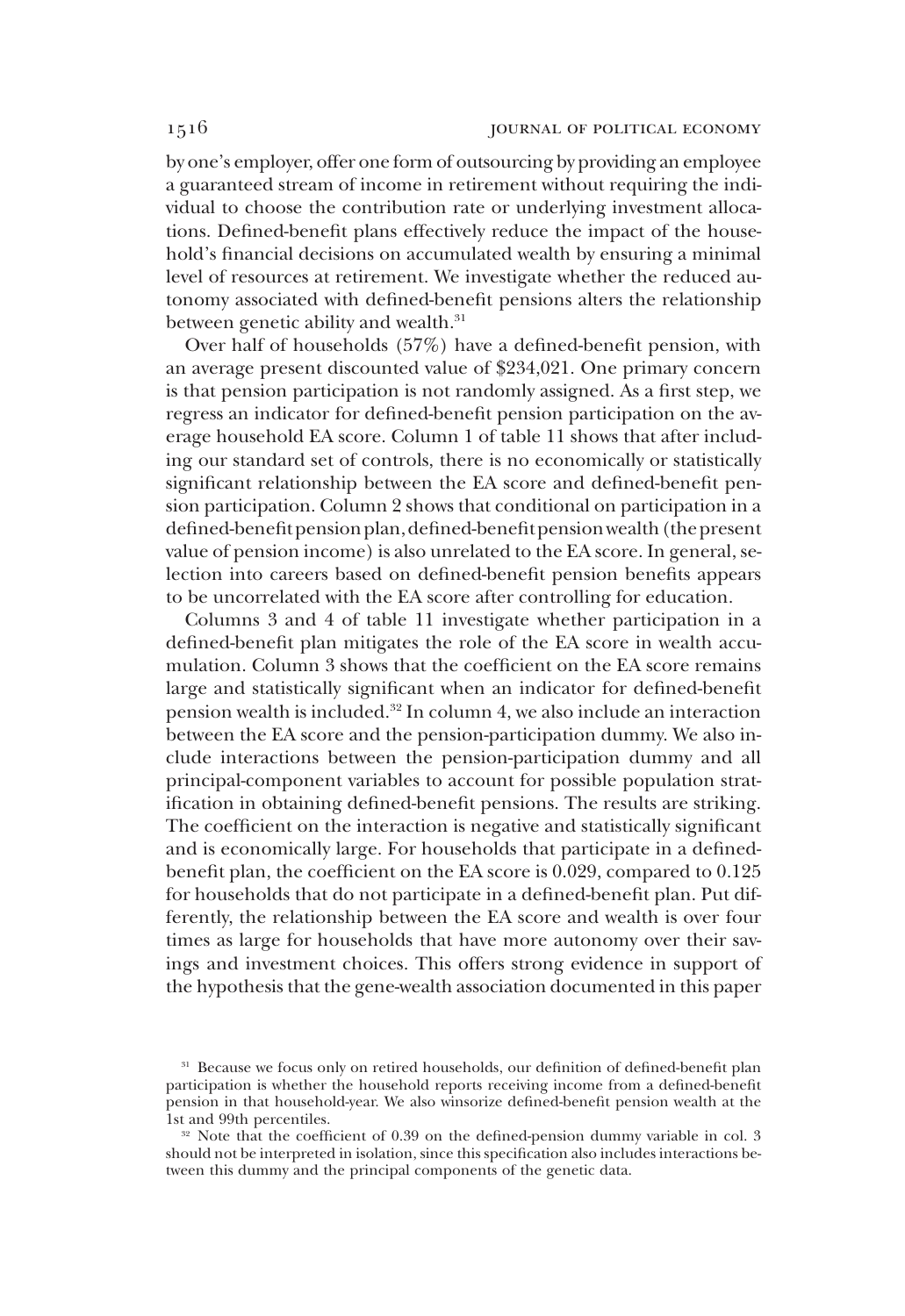| PENSIONS AND HOUSEHOLD WEALTH |                                              |                                                 |                                             |                                             |  |  |
|-------------------------------|----------------------------------------------|-------------------------------------------------|---------------------------------------------|---------------------------------------------|--|--|
|                               | Dependent<br>Variable:<br>Has Pension<br>(1) | Dependent<br>Variable:<br>Pension Wealth<br>(2) | Dependent<br>Variable:<br>Log Wealth<br>(3) | Dependent<br>Variable:<br>Log Wealth<br>(4) |  |  |
| EA score                      | .003<br>(.011)                               | .030<br>(.035)                                  | $.069***$<br>(.022)                         | $.125***$<br>(.035)                         |  |  |
| DB pension                    |                                              |                                                 | .385***<br>(.035)                           | $.181***$<br>(.051)                         |  |  |
| EA score $\times$ DB pension  |                                              |                                                 |                                             | $-.096***$<br>(.036)                        |  |  |
| <b>Observations</b>           | 5,621                                        | 3,226                                           | 5,621                                       | 5,621                                       |  |  |
| $R^2$                         | .215                                         | .400                                            | .460                                        | .474                                        |  |  |
| Mean outcome                  | .57                                          | \$234,021                                       |                                             |                                             |  |  |
| Standard controls             | X                                            | Х                                               | X                                           | X                                           |  |  |
| Principal components          | Х                                            | X                                               | X                                           | X                                           |  |  |
| Full education controls       | Х                                            | Х                                               | Х                                           | X                                           |  |  |

TABLE 11 Pensions and Household Wealth

NOTE.—Columns 1 and 2 present estimates from regressions of defined-benefit (DB) pension participation and log pension wealth (conditional on participation) on the EA score and various controls. Columns 3 and 4 present estimates from regressions of log household wealth on the EA score, DB pension participation, an interaction between the EA score and pension participation, and various controls. Standard errors are clustered at the family level. \*\*\*  $p < .01$ .

is in part determined by a household's difficulty in making wise financial choices.

# VI. Conclusions

We study the genetic endowments linked to educational attainment, summarized as a linear index called a polygenic score (EA score). Using data from the HRS, we demonstrate that the average EA score in a household strongly and robustly predicts wealth at retirement. The estimated gene-wealth gradient is not fully explained by flexibly controlling for education and income or by parental transfers (bequests) and parents' education, which may proxy for parental investments. We find that the EA score is related to risk preferences and mortality and strongly predicts stock ownership. Stock market participation appears to substantially mediate the gene-wealth association. Lower EA scores are associated with less accurate beliefs about macroeconomic probabilities, as well as shorter planning horizons. Finally, the EA score is much more strongly related to wealth within a subsample of individuals who do not receive defined-benefit pension benefits and who presumably have greater autonomy over their financial decisions.

The associations we report not only help us to explain the gene-wealth gradient but may also suggest why these particular genetic markers are associated with education. In particular, the finding that the EA score is related to probabilistic thinking, planning horizons, and decision-making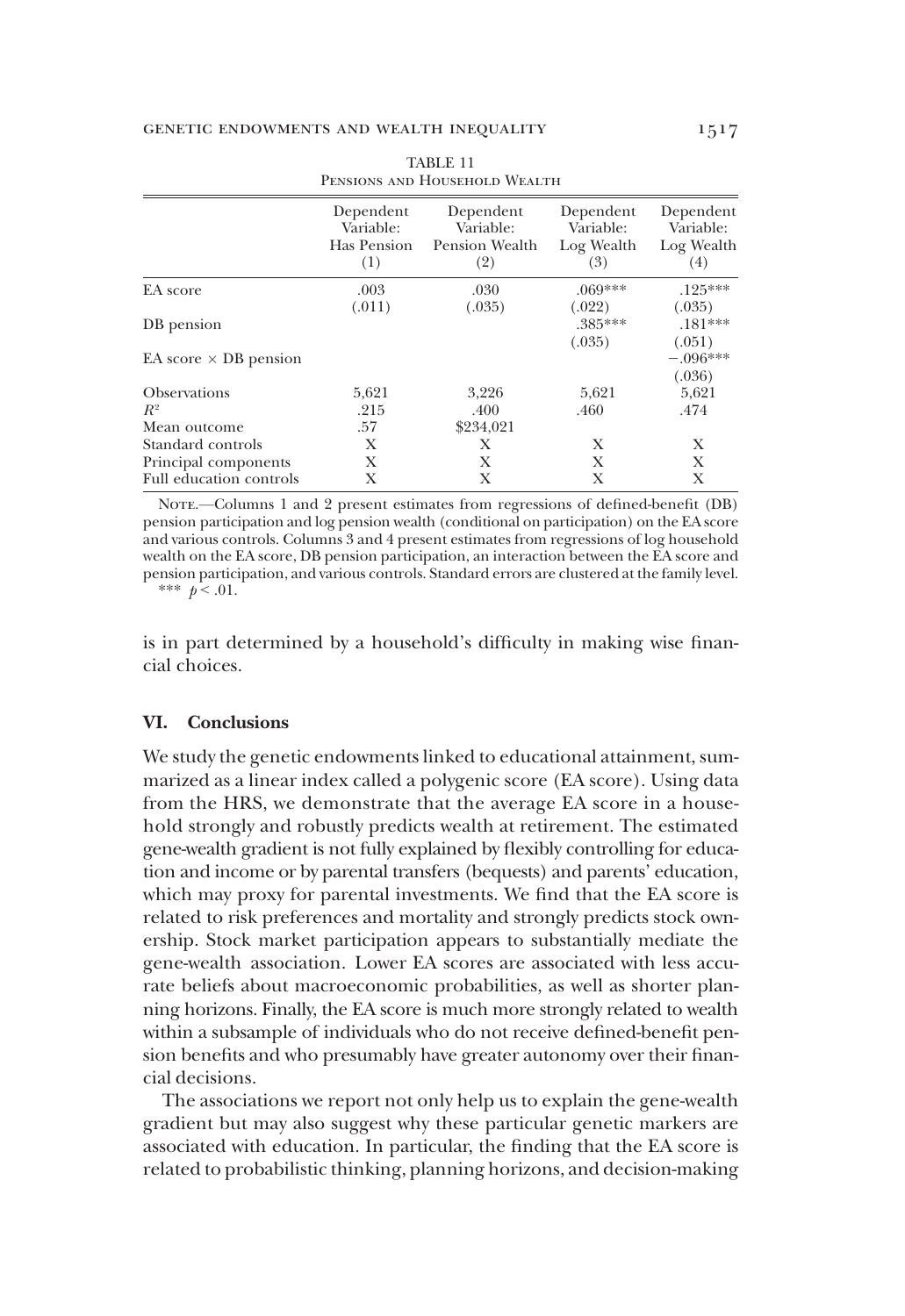under uncertainty may be useful for understanding the sources of heterogeneity in human capital accumulation. However, we offer important caveats for such an interpretation of these findings. First, measurement error in income, education, and parental transfers may lead us to incorrectly ascribe part of the gene-wealth gradient to other factors that would be unrelated if such variables were correctly measured. Second, genetic measures are likely endogenous to family environment, so one must be careful before assigning a causal interpretation to the gene-outcome gradients that we observe. Third, the polygenic score does not fully explain the amount of education that twins studies have suggested is heritable. Future GWASs will likely estimate more precise genetic associations that could lead to stronger empirical relationships between a polygenic score and completed schooling and that could alter the empirical relationships documented here.

Economic research using information on genetic endowments is useful for understanding what has heretofore been a form of unobserved heterogeneity that persists across generations. Studies that ignore this type of heterogeneity when studying the intergenerational persistence of economic outcomes, such as income or wealth, could place too much weight on othermechanisms, such as attained education or directmonetary transfers between parents and children. The use of observed genetic information can therefore help economists to develop a more accurate and complete understanding of inequality across generations.

Studying how genetic endowments implicated in one outcome—in this case, education—relate to other outcomes, such as wealth, leads to a more complete picture of how these endowments function, including how they interact with policy-relevant environmental factors. Our results on pensions and the gene-wealth gradient are an illustration of how environmental factors can modify the relationship between genetic endowments and key economic outcomes. This is one example of what is often referred to as a gene-by-environment interaction.

Importantly, demonstrating a genetic basis for behavioral outcomes in no way precludes the possibility of effective public policies. A better understanding of why individuals with higher polygenic scores achieve better results may allow for a better design of policies and educational environments that help to improve outcomes. For example, it may be that children with lower polygenic scores begin to face challenges at particular ages or struggle to meet specific educational milestones. In that case, we could better target educational policies to help alleviate these roadblocks. In this manner, the future of genetic research is likely to be just as concerned with nurture as it is with nature. In short, studying how genes are connected to choices and behavior is important because it provides guidance for creating the kinds of environments where everyone, regardless of genetic endowments, has the opportunity to thrive.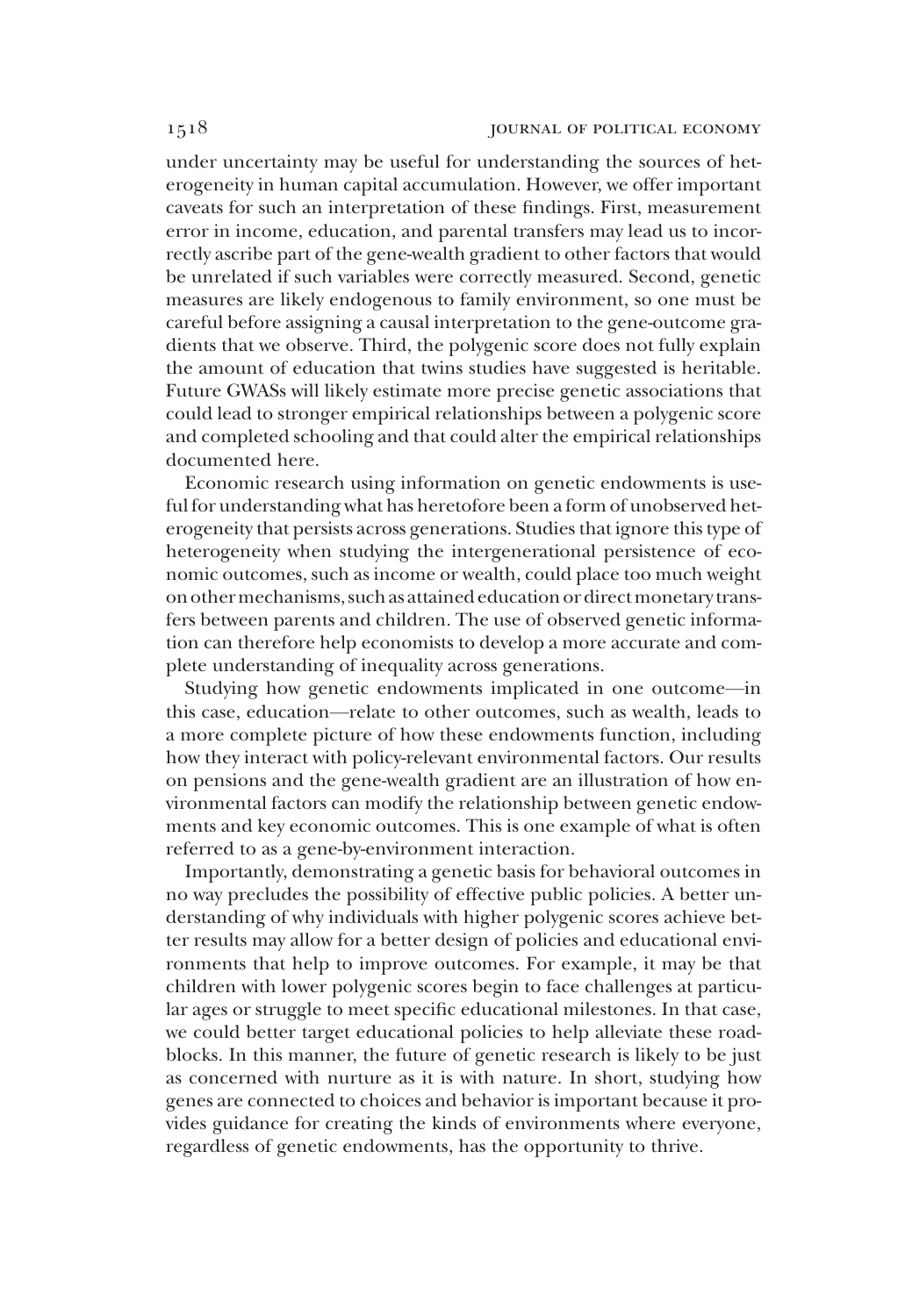#### References

- Abdulkadiroğlu, Atila, Joshua Angrist, and Parag Pathak. 2014. "The Elite Illusion: Achievement Effects at Boston and New York Exam Schools." *Econometrica* 82 (1): 137–96.
- Angrist, Joshua D., Sarah R. Cohodes, Susan M. Dynarski, Parag A. Pathak, and Christopher R. Walters. 2016. "Stand and Deliver: Effects of Boston's Charter High Schools on College Preparation, Entry, and Choice." *J. Labor Econ.* 34 (2): 275–318.
- Arrondel, Luc, Hector F. Calvo Pardo, and Derya Tas. 2014. "Subjective Return Expectations, Information and Stock Market Participation: Evidence from France." Working paper, Univ. Southampton.
- Bach, Stefan, Andreas Thiemann, and Aline Zucco. 2015. "The Top Tail of the Wealth Distribution in Germany, France, Spain, and Greece." Working Paper no. 1502, German Inst. Econ. Res. Berlin.
- Beauchamp, Jonathan P., David Cesarini, Magnus Johannesson, et al. 2011. "Molecular Genetics and Economics." *J. Econ. Perspectives* 25 (4): 57–82.
- Behrman, Jere R., and Nancy Birdsall. 1983. "The Quality of Schooling: Quantity Alone Is Misleading." *A.E.R.* 73 (5): 928–46.
- Belsky, Daniel W., Terrie E. Moffitt, David L. Corcoran, et al. 2016. "The Genetics of Success: How Single-Nucleotide Polymorphisms Associated with Educational Attainment Relate to Life-Course Development." *Psychological Sci.* 27:957– 72.
- Benhabib, Jess, and Alberto Bisin. 2016. "Skewed Wealth Distributions: Theory and Empirics." Working Paper no. 21924 ( January), NBER, Cambridge, MA.
- Benhabib, Jess, Alberto Bisin, and Mi Luo. 2015. "Wealth Distribution and Social Mobility in the US: A Quantitative Approach." Working Paper no. 21721 (November), NBER, Cambridge, MA.
- Benhabib, Jess, Alberto Bisin, and Shenghao Zhu. 2011. "The Distribution of Wealth and Fiscal Policy in Economies with Finitely Lived Agents." *Econometrica* 79 (1): 123–57.
- Benham, Lee. 1974. "Benefits of Women's Education within Marriage." *J.P.E.* 82 (2, pt. 2): S57–S71.
- Benjamin, Daniel J., David Cesarini, Christopher F. Chabris, et al. 2012. "The Promises and Pitfalls of Genoeconomics." *Ann. Rev. Econ.* 4:627–62.
- Bierut, Laura Jean. 2010. "Convergence of Genetic Findings for Nicotine Dependence and Smoking Related Diseases with Chromosome 15q24-25." *Trends Pharmacological Sci.* 31 (1): 46–51.
- Black, Sandra E., Paul J. Devereux, and Kjell G. Salvanes. 2005. "Why the Apple Doesn't Fall Far: Understanding Intergenerational Transmission of Human Capital." *A.E.R.* 95 (1): 437–49.
- Branigan, Amelia R., Kenneth J. McCallum, and Jeremy Freese. 2013. "Variation in the Heritability of Educational Attainment: An International Meta-analysis." *Soc. Forces* 92 (1): 109–40.
- Bulik-Sullivan, Brendan, Hilary K. Finucane, Verneri Anttila, et al. 2015. "An Atlas of Genetic Correlations across Human Diseases and Traits." *Nature Genetics* 47 (11): 1236–41.
- Calvet, Laurent E., John Y. Campbell, and Paolo Sodini. 2007. "Down or Out: Assessing the Welfare Costs of Household Investment Mistakes." *J.P.E.* 115 (5): 707–47.
- Card, David, and Alan B. Krueger. 1996. "Labor Market Effects of School Quality: Theory and Evidence." Working Paper no. 5450 (February), NBER, Cambridge, MA.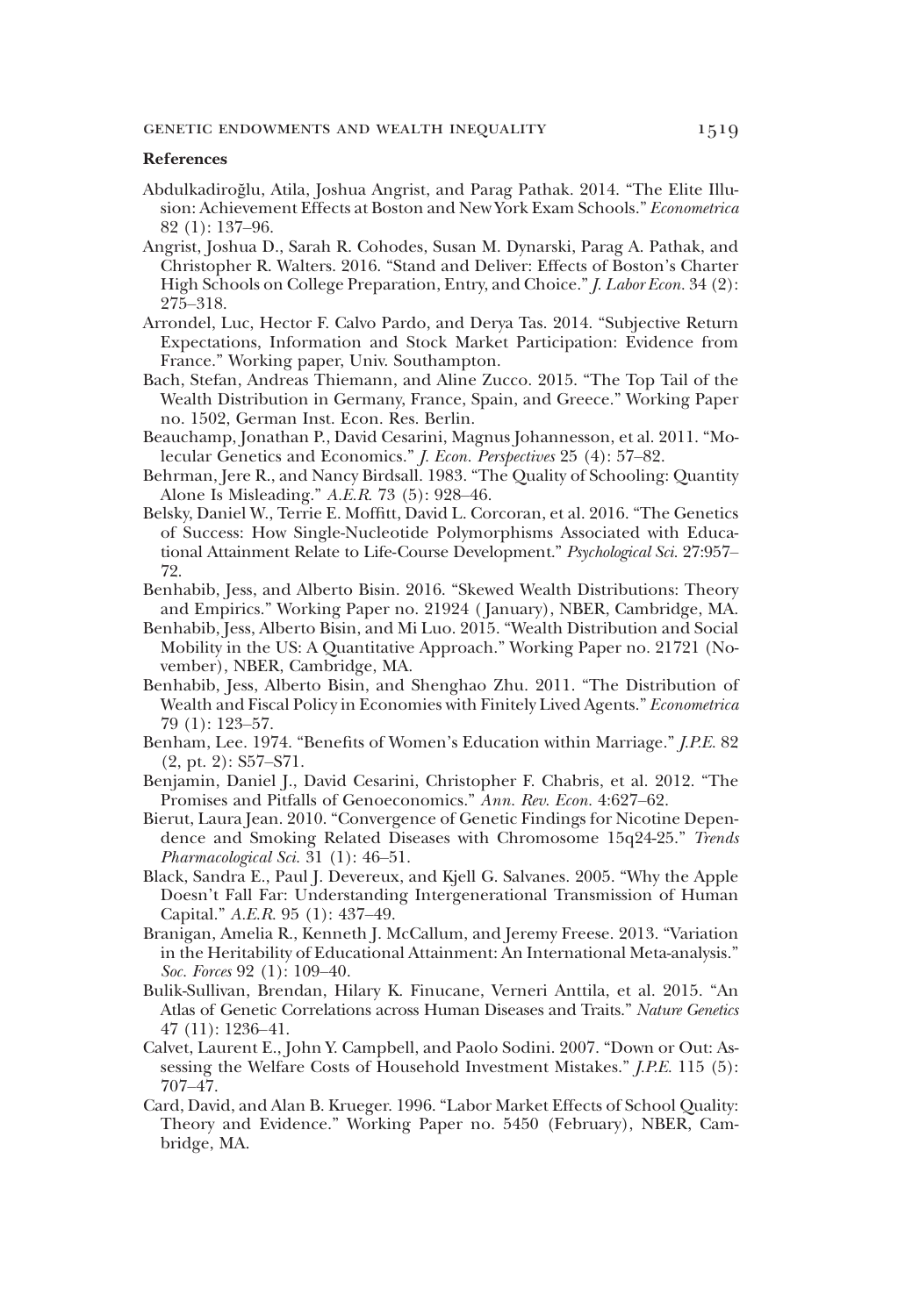- Cesarini, David, Christopher T. Dawes, Magnus Johannesson, Paul Lichtenstein, and Björn Wallace. 2009. "Genetic Variation in Preferences for Giving and Risk Taking." *Q. J.E.* 124 (2): 809–42.
- Cesarini, David, Magnus Johannesson, Paul Lichtenstein, Örjan Sandewall, and Björn Wallace. 2010. "Genetic Variation in Financial Decision-Making." *J. Finance* 65 (5): 1725–54.
- Charles, Kerwin Kofi, and Erik Hurst. 2003. "The Correlation of Wealth across Generations." *J.P.E.* 111 (6): 1155–82.
- Chetty, Raj, John N. Friedman, and Jonah E. Rockoff. 2014. "Measuring the Impacts of Teachers II: Teacher Value-Added and Student Outcomes in Adulthood." *A.E.R.* 104 (9): 2633–79.
- Cronqvist, Henrik, and Stephan Siegel. 2014. "The Genetics of Investment Biases." *J. Financial Econ.* 113:215–34.

———. 2015. "The Origins of Savings Behavior." *J.P.E.* 123 (1): 123–69.

- Delavande, Adeline, Michael Perry, and Robert Willis. 2006. "Probabilistic Thinking and Early Social Security Claiming." Working Paper no. 129, Michigan Retirement Res. Center, Univ. Michigan.
- Delavande, Adeline, Susann Rohwedder, and Robert J. Willis. 2008. "Preparation for Retirement, Financial Literacy and Cognitive Resources." Working Paper no. 190, Michigan Retirement Res. Center, Univ. Michigan.
- Deming, David J., Justine S. Hastings, Thomas J. Kane, and Douglas O. Staiger. 2014. "School Choice, School Quality, and Postsecondary Attainment." *A.E.R.* 104 (3): 991–1013.
- De Nardi, Mariacristina. 2004. "Wealth Inequality and Intergenerational Links." *Rev. Econ. Studies* 71 (3): 743–68.
- Dobbie, Will, and Roland G. Fryer Jr. 2011. "Are High-Quality Schools Enough to Increase Achievement among the Poor? Evidence from the Harlem Children's Zone." *American Econ. J.: Appl. Econ.* 3 (3): 158–87.
- Dominitz, Jeff, and Charles F. Manski. 2007. "Expected Equity Returns and Portfolio Choice: Evidence from the Health and Retirement Study."*J. European Econ. Assoc.* 5 (2/3): 369–79.
- Fagereng, Andreas, Luigi Guiso, Davide Malacrino, and Luigi Pistaferri. 2016. "Heterogeneity and Persistence in Returns to Wealth." Working Paper no. 22822 (November), NBER, Cambridge, MA.
- Fagereng, Andreas, Magne Mogstad, and Marte Rønning. 2015. "Why Do Wealthy Parents Have Wealthy Children?" Working Paper no. 813, Statis. Norway, Oslo.
- Feuk, Lars, Andrew R. Carson, and Stephen W. Scherer. 2006. "Structural Variation in the Human Genome." *Nature Rev. Genetics* 7:85–97.
- Gabaix, Xavier, and David Laibson. 2017. "Myopia and Discounting." Working Paper no. 23254 (March), NBER, Cambridge, MA.
- Grinblatt, Mark, Seppo Ikäheimo, Matti Keloharju, and Samuli Knüpfer. 2015. "IQ and Mutual Fund Choice." *Management Sci.* 62 (4): 924–44.
- Grinblatt, Mark, Matti Keloharju, and Juhani Linnainmaa. 2011. "IQ and Stock Market Participation." *J. Finance* 66 (6): 2121–64.
- Hudomiet, Peter, Gábor Kézdi, and Robert J. Willis. 2011. "Stock Market Crash and Expectations of American Households." *J. Appl. Econometrics* 26 (3): 393–415.
- Hurd, Michael D. 2009. "Subjective Probabilities in Household Surveys." *Ann. Rev. Econ.* 1:543–62.
- Jackson, C. Kirabo, Rucker C. Johnson, and Claudia Persico. 2015. "The Effects of School Spending on Educational and Economic Outcomes: Evidence from School Finance Reforms." *Q. J.E.* 131 (1): 157–218.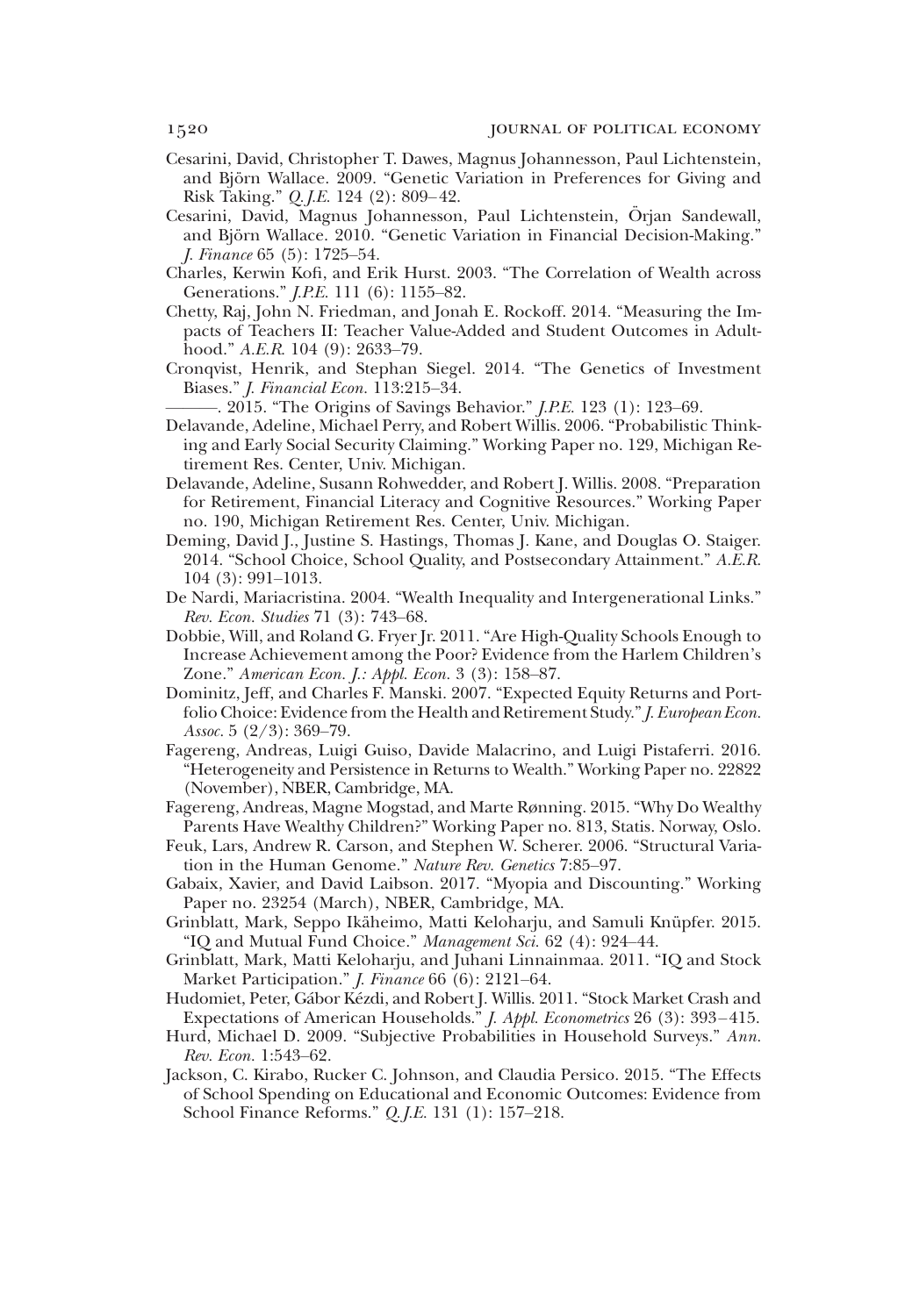- Jones, Charles I. 2015. "Pareto and Piketty: The Macroeconomics of Top Income and Wealth Inequality." *J. Econ. Perspectives* 29 (1): 29–46.
- Kahneman, Daniel, and Amos Tversky. 1972. "Subjective Probability: A Judgment of Representativeness." In *The Concept of Probability in Psychological Experiments*, edited by Carl-Axel S. Staël von Holstein, 25–48. Dordrecht: Reidel.
- Kézdi, Gábor, and Robert J. Willis. 2003. "Who Becomes a Stockholder? Expectations, Subjective Uncertainty, and Asset Allocation." Working paper, Univ. Michigan.
- ———. 2009. "Stock Market Expectations and Portfolio Choice of American Households." Working paper, Univ. Michigan.
- ———. 2013. "Expectations, Aging and Cognitive Decline." In *Discoveries in the Economics of Aging*, edited by David A. Wise, 305–37. Chicago: Univ. Chicago Press.
- Kong, Augustine, Gudmar Thorleifsson, Michael L. Frigge, et al. 2018. "The Nature of Nurture: Effects of Parental Genotypes." *Science* 359 (6374): 424–28.
- Lee, James J., Robbee Wedow, Aysu Okbay, et al. 2018. "Gene Discovery and Polygenic Prediction from a 1.1-Million-Person GWAS of Educational Attainment." *Nature Genetics* 50:1112–21.
- Lillard, Lee, and Robert J. Willis. 2001. "Cognition and Wealth: The Importance of Probabilistic Thinking." Working Paper no. 07, Michigan Retirement Res. Center, Univ. Michigan.
- Locke, Adam E., Bratati Kahali, Sonja I. Berndt, et al. 2015. "Genetic Studies of Body Mass Index Yield New Insights for Obesity Biology." *Nature* 518 (7538): 197–206.
- Lumsdaine, Robin L., and Rogier J. D. Potter van Loon. 2018. "Do Survey Probabilities Match Financial Market Beliefs?" *J. Behavioral Finance* 19 (2): 209–20.
- Lusardi, Annamaria, Pierre-Carl Michaud, and Olivia S. Mitchell. 2017. "Optimal Financial Knowledge and Wealth Inequality." *J.P.E.* 125 (2): 431–77.
- Marioni, Riccardo E., Stuart J. Ritchie, Peter K. Joshi, et al. 2016. "Genetic Variants Linked to Education Predict Longevity." *Proc. Nat. Acad. Sci. USA* 113 (47): 13366–71.
- Martin, Alicia R., Christopher R. Gignoux, Raymond K. Walters, et al. 2017. "Human Demographic History Impacts Genetic Risk Prediction across Diverse Populations." *American J. Human Genetics* 100 (4): 635–49.
- Okbay, Aysu, Jonathan P. Beauchamp, Mark Alan Fontana, et al. 2016. "Genome-Wide Association Study Identifies 74 Loci Associated with Educational Attainment." *Nature* 533 (7604): 539–42.
- Okbay, Aysu, Daniel Benjamin, and Peter Visscher. 2018. "SSGAC Educational Attainment: GWAS and MTAG Polygenic Scores (Ver. 1.0)." Soc. Sci. Genetic Assoc. Consortium.
- Olsen, Anya, and Russell Hudson. 2009. "Social Security Administration's Master Earnings File: Background Information." Soc. Security Bull. no. 69 (3), Soc. Security Admin., Woodlawn, MD. https://www.ssa.gov/policy/docs/ssb /v69n3/v69n3p29.html.
- Papageorge, Nicholas W., and Kevin Thom. 2019. "Genes, Education and Labor Outcomes: Evidence from the Health and Retirement Study." *J. European Econ. Assoc.*, forthcoming.
- Poterba, James M., and David A. Wise. 1998. "Individual Financial Decisions in Retirement Saving Plans and the Provision of Resources for Retirement." In *Privatizing Social Security*, edited by Martin Feldstein, 363–401. Chicago: Univ. Chicago Press.